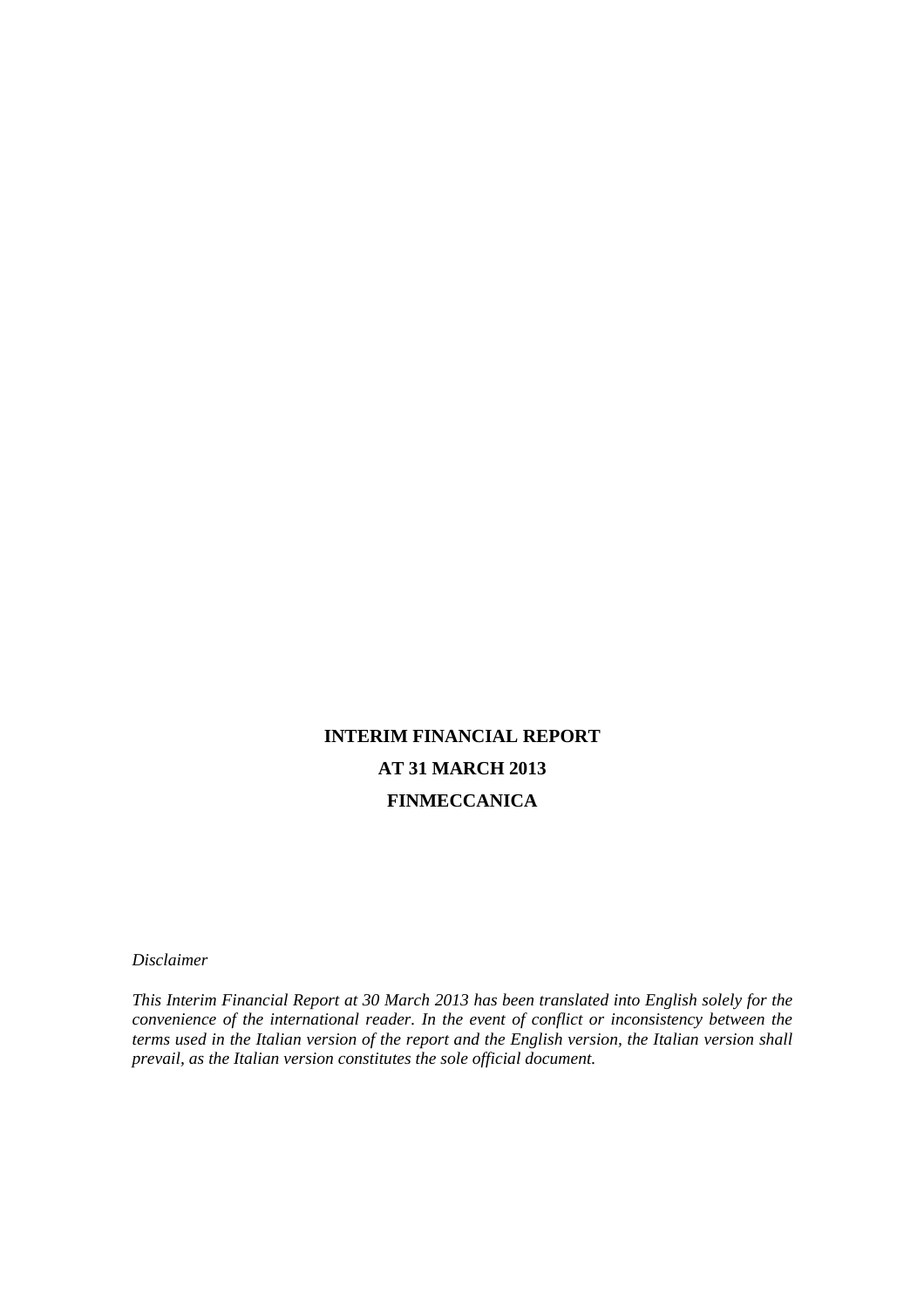# **CONTENTS**

| $\bullet$        |                                                                                             |  |
|------------------|---------------------------------------------------------------------------------------------|--|
|                  |                                                                                             |  |
|                  | CONDENSED CONSOLIDATED INTERIM FINANCIAL STATEMENTS29                                       |  |
|                  |                                                                                             |  |
| $\bullet$        |                                                                                             |  |
|                  |                                                                                             |  |
|                  |                                                                                             |  |
| $\bullet$        |                                                                                             |  |
|                  |                                                                                             |  |
|                  |                                                                                             |  |
| $\mathfrak{1}.$  |                                                                                             |  |
| 2.               |                                                                                             |  |
| $\mathfrak{Z}$ . | Treatment of income taxes in the preparation of interim reports and business seasonality.36 |  |
| $\overline{4}$ . |                                                                                             |  |
| 5.               |                                                                                             |  |
| 6.               |                                                                                             |  |
| 7.               |                                                                                             |  |
| 8.               |                                                                                             |  |
| 9.               |                                                                                             |  |
| 10.              |                                                                                             |  |
| 11.              | Contract work in progress and net progress payments and advances from customers42           |  |
| 12.              |                                                                                             |  |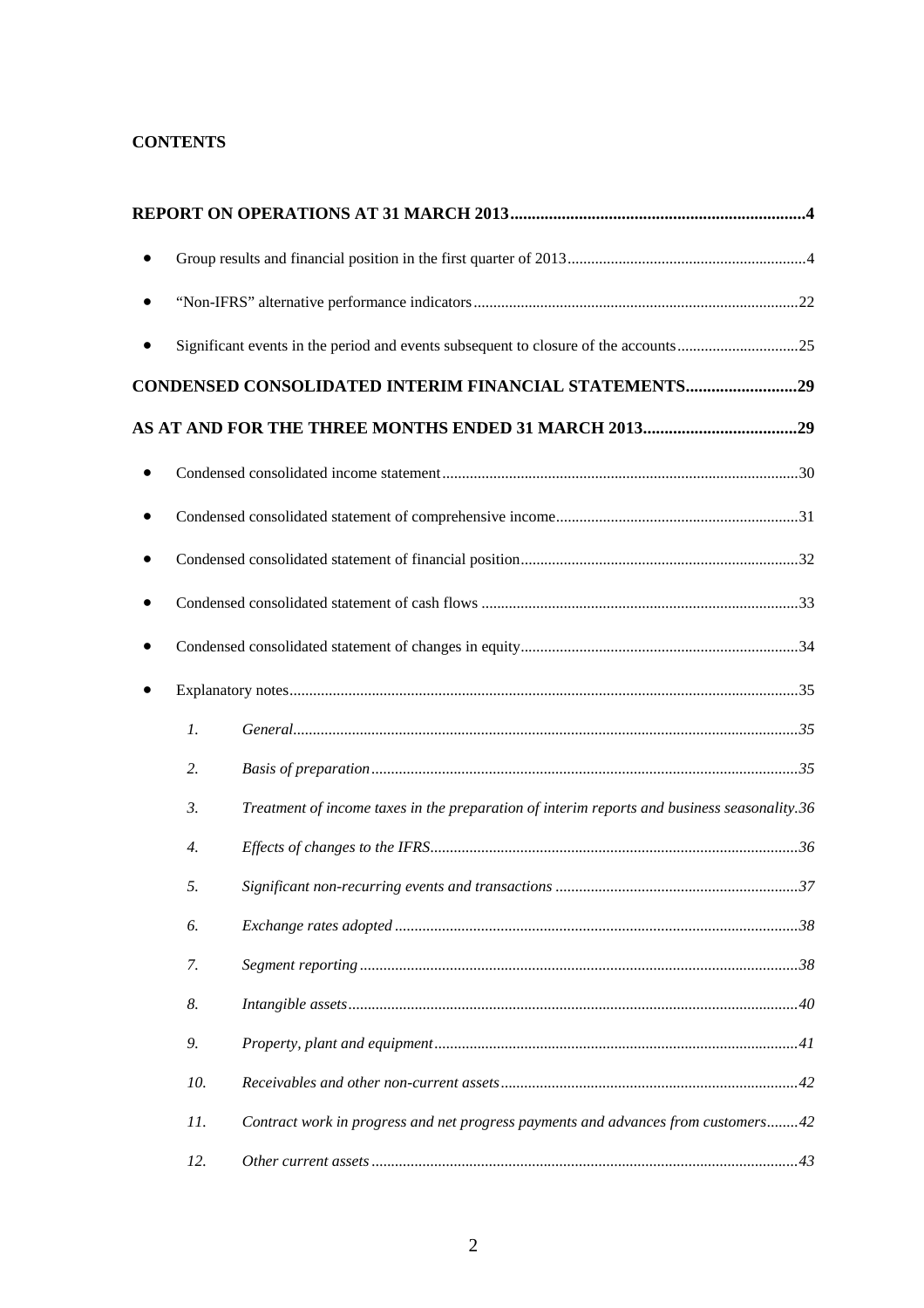|           | 13. |                                                                                                         |
|-----------|-----|---------------------------------------------------------------------------------------------------------|
|           | 14. |                                                                                                         |
|           | 15. |                                                                                                         |
|           | 16. |                                                                                                         |
|           | 17. |                                                                                                         |
|           | 18. | Trade payables, including NET progress payments and advances from customers48                           |
|           | 19. |                                                                                                         |
|           | 20. |                                                                                                         |
|           | 21. |                                                                                                         |
|           | 22. |                                                                                                         |
|           | 23. |                                                                                                         |
|           | 24. |                                                                                                         |
|           | 25. |                                                                                                         |
|           | 26. |                                                                                                         |
|           | 27. |                                                                                                         |
|           | 28. |                                                                                                         |
|           |     |                                                                                                         |
| $\bullet$ |     | Declaration of the manager in charge of financial reporting on the interim financial report at 31 March |
|           |     | 2013 pursuant to article 154-bis, paragraph 2 of Legislative Decree no. 58/98 and subsequent            |
|           |     |                                                                                                         |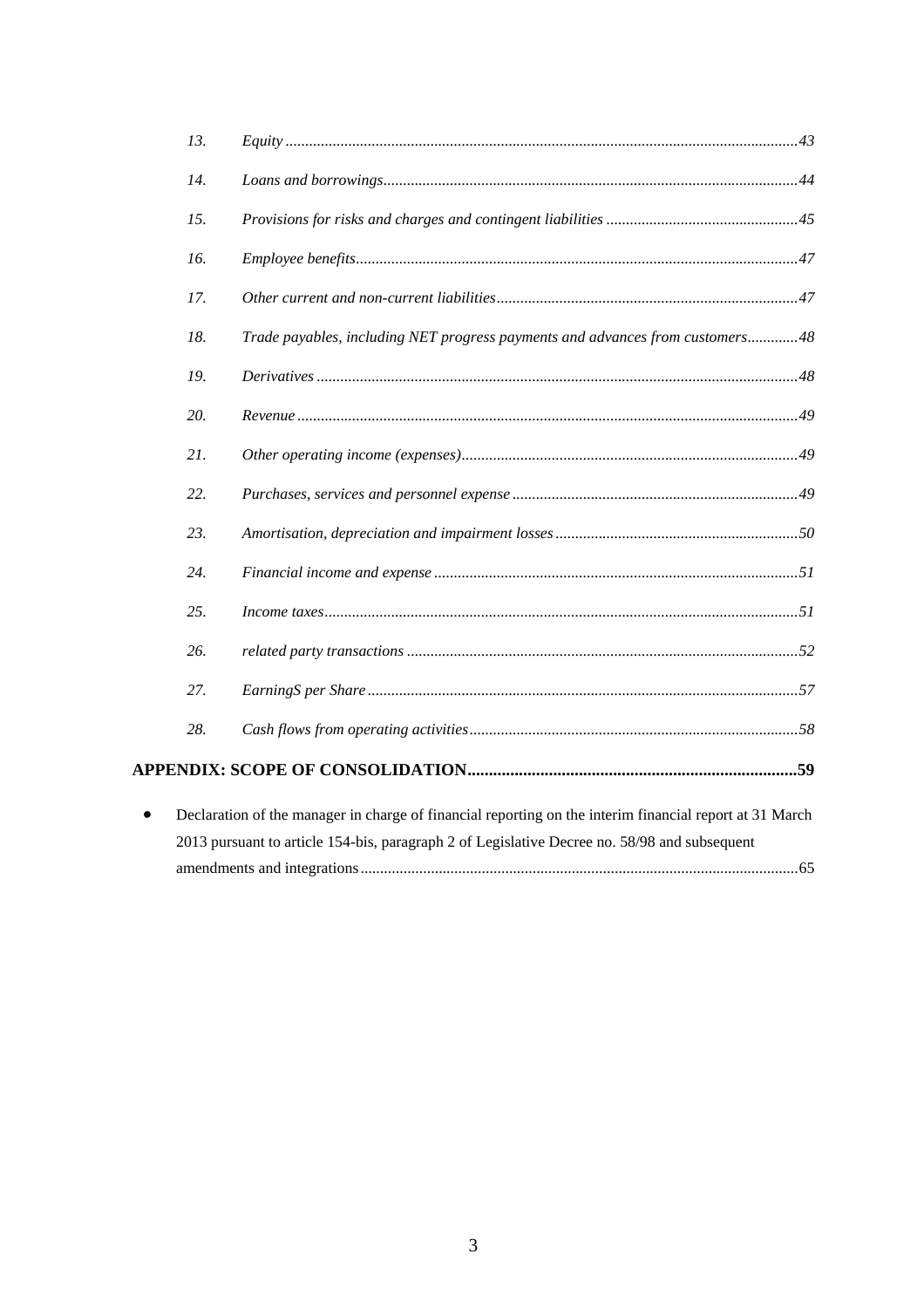#### **Report on operations at 31 March 2013**

| $\epsilon$ <i>million</i>                | <b>March</b><br>2013 | <b>March</b><br>$2012$ (*) | change     | $2012$ (*) |
|------------------------------------------|----------------------|----------------------------|------------|------------|
| <b>New orders</b>                        | 3,025                | 3,480                      | (13%)      | 16,703     |
| <b>Order backlog</b>                     | 43,944               | 45,721                     | $(4\%)$    | 44,908     |
| <b>Revenues</b>                          | 3,700                | 3,686                      | n.s.       | 17,218     |
| <b>EBITA</b>                             | 181                  | 173                        | 5%         | 1,080      |
| Net Profit / (Loss)                      | 6                    | 24                         | (75%)      | (792)      |
| Net invested capital                     | 8,498                | 9,130                      | (7%)       | 7,086      |
| Net financial debt                       | 4,858                | 4,515                      | 8%         | 3,373      |
| <b>FOCF</b>                              | (1, 435)             | (1,138)                    | (26%)      | 89         |
| <b>ROS</b>                               | 4.9%                 | $4.7\%$                    | $0.2$ p.p. | $6.3\%$    |
| <b>ROI</b>                               | $9.3\%$              | 8.1%                       | 1.2 p.p.   | 14.3%      |
| <b>ROE</b>                               | $0.7\%$              | $2.0\%$                    | (1.3 p.p.) | $(19.0\%)$ |
| <b>EVA</b>                               | (43)                 | (61)                       | 29%        | 382        |
| <b>Research and development expenses</b> | 391                  | 409                        | $(4\%)$    | 1,929      |
| Workforce (no.)                          | 67,297               | 69,652                     | (3%)       | 67,408     |

**Group results and financial position in the first quarter of 2013** 

Key performance indicators $1$ 

(\*) comparative data has been restated to include the effects of the adoption of IAS 19 revised (see Note 4)

The results for the first quarter reported by the Finmeccanica Group (Group) were substantially in line with those reported in the same period of the previous financial year, except for the business performance, and were higher than the forecasts outlined at the time of the preparation of the budget.

In particular, the business segments of Aerospace and Defence<sup>2</sup> showed a better business performance than expected, even if less than the first quarter of 2012, as a result of the reduction attributable to the Defence and Security Electronics (in any case, showing an improvement compared to the budget forecasts) and Defence Systems segments. Furthermore, the Aerospace and Defence segments reported, as a whole, higher revenues and profits than both those reported in the same period of 2012 and the forecasts. On the contrary, the Civil segments (Energy, Transportation and Fata) showed worse results.

l

<sup>1</sup> *Reference should be made to the following section for definitions thereof.* 

<sup>2</sup> *These include the segments of Helicopters, Defence and Security Electronics, Aeronautics, Space, Defence Systems and Other Activities, excluding Fata.*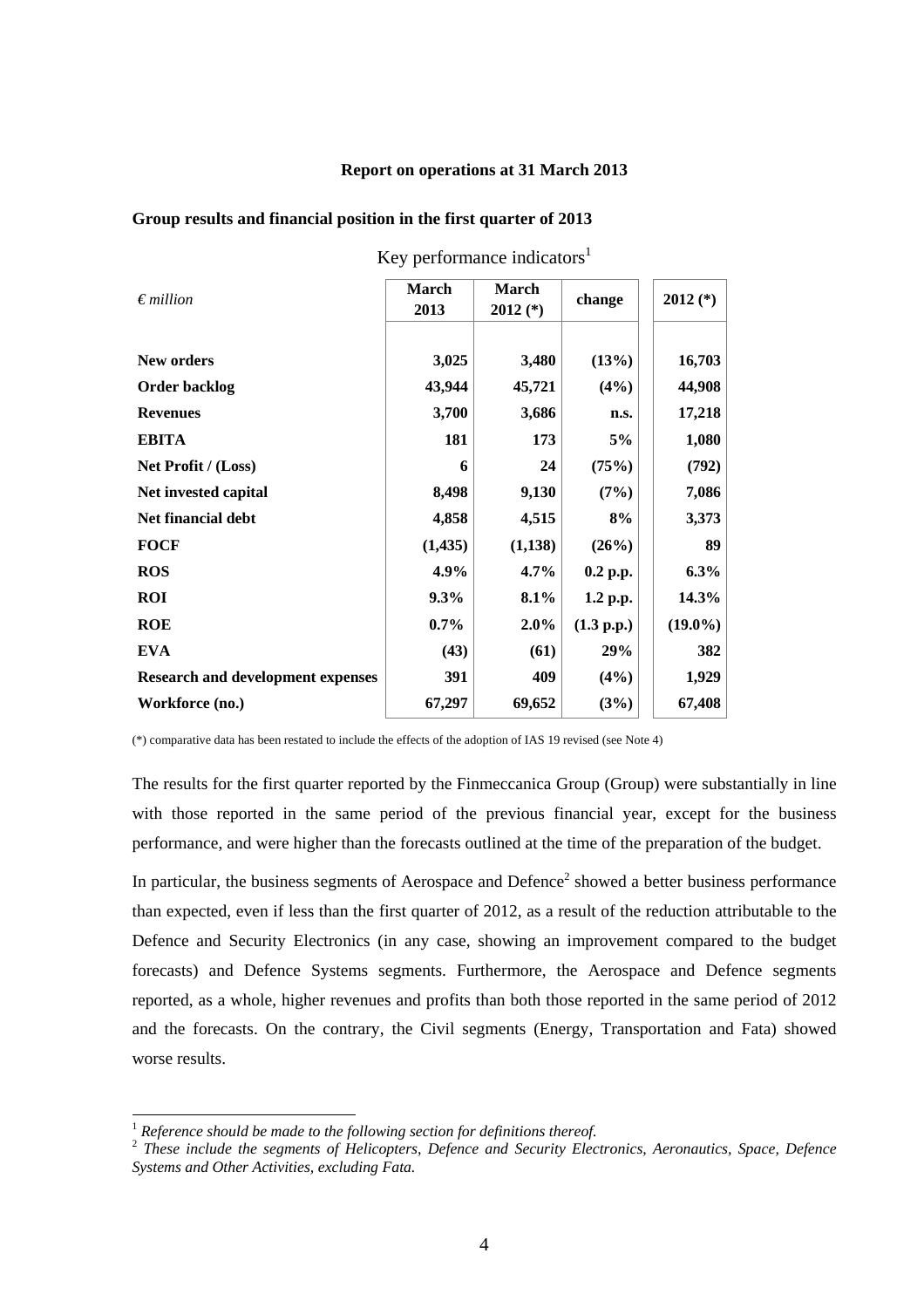| Key performance indicators by business segment |  |
|------------------------------------------------|--|
|------------------------------------------------|--|

| March 2013 ( $\in$ million)             | <b>New</b><br>orders | Order<br>backlog | Revenue<br>s | <b>EBITA</b> | $\text{Ros } \%$ | R&D | Workforce<br>(no.) |
|-----------------------------------------|----------------------|------------------|--------------|--------------|------------------|-----|--------------------|
| <b>Helicopters</b>                      | 906                  | 11,642           | 954          | 115          | 12.1%            | 86  | 13,230             |
| <b>Defence and Security Electronics</b> | 750                  | 8,361            | 1,123        | 27           | 2.4%             | 158 | 24,862             |
| <b>Aeronautics</b>                      | 919                  | 9,054            | 670          | 21           | 3.1%             | 60  | 11,638             |
| <b>Space</b>                            | 126                  | 2,187            | 210          | 9            | 4.3%             | 8   | 4,102              |
| <b>Defence Systems</b>                  | 203                  | 3,285            | 279          | 25           | 9.0%             | 65  | 3,938              |
| <b>Energy</b>                           | 29                   | 1,897            | 122          | 9            | 7.4%             | 3   | 1,800              |
| <b>Transportation</b>                   | 141                  | 8,449            | 399          | (3)          | $(0.8\%)$        | 11  | 6,702              |
| <b>Other activities</b>                 | 4                    | 124              | 70           | (22)         | $(31.4\%)$       |     | 1,025              |
| <b>Eliminations</b>                     | (53)                 | (1,055)          | (127)        |              |                  |     |                    |
|                                         | 3,025                | 43,944           | 3,700        | 181          | 4.9%             | 391 | 67,297             |

| March 2012 ( $\epsilon$ million)        | <b>New</b><br>orders | Order<br>backlog<br>at 31 December<br>2012 | Revenue<br>S | <b>EBITA</b> | $\text{Ros } \%$ | R&D | Workforce<br>(no.)<br>at 31 December<br>2012 |
|-----------------------------------------|----------------------|--------------------------------------------|--------------|--------------|------------------|-----|----------------------------------------------|
| <b>Helicopters</b>                      | 826                  | 11,876                                     | 853          | 88           | 10.3%            | 90  | 13,050                                       |
| <b>Defence and Security Electronics</b> | 1,076                | 8,831                                      | 1,276        | 55           | 4.3%             | 165 | 25,183                                       |
| <b>Aeronautics</b>                      | 873                  | 8,819                                      | 584          | 13           | 2.2%             | 67  | 11,708                                       |
| <b>Space</b>                            | 110                  | 2,261                                      | 218          | 10           | 4.6%             | 11  | 4,131                                        |
| <b>Defence Systems</b>                  | 314                  | 3,381                                      | 250          | 15           | $6.0\%$          | 61  | 3,963                                        |
| <b>Energy</b>                           | 83                   | 1,978                                      | 139          | 11           | 7.9%             | 4   | 1,830                                        |
| <b>Transportation</b>                   | 267                  | 8,679                                      | 447          | 8            | 1.8%             | 11  | 6,568                                        |
| <b>Other activities</b>                 | 7                    | 159                                        | 63           | (27)         | n.a.             |     | 975                                          |
| <b>Eliminations</b>                     | (76)                 | (1,076)                                    | (144)        |              |                  |     |                                              |
|                                         | 3,480                | 44,908                                     | 3,686        | 173          | $4.7\%$          | 409 | 67,408                                       |

|                                         | <b>New</b><br>orders | Order<br>backlog | Revenue<br>s            | <b>EBITA</b>   | <b>Ros</b>     | R&D                     | Workforce<br>(no.) |
|-----------------------------------------|----------------------|------------------|-------------------------|----------------|----------------|-------------------------|--------------------|
| <b>Changes</b>                          | change<br>$\%$       | change %         | change<br>$\frac{6}{6}$ | change<br>$\%$ | p.p.<br>change | change<br>$\frac{6}{9}$ | change $%$         |
| <b>Helicopters</b>                      | 10%                  | (2%)             | 12%                     | 31%            | 1.7 p.p.       | (4%)                    | 1,4%               |
| <b>Defence and Security Electronics</b> | $(30\%)$             | (5%)             | (12%)                   | $(51\%)$       | $(1.9)$ p.p.   | (4%)                    | $(1.3\%)$          |
| <b>Aeronautics</b>                      | 5%                   | 3%               | 15%                     | 62%            | 0.9 p.p.       | $(10\%)$                | $(0.6\%)$          |
| <b>Space</b>                            | 15%                  | (3%)             | (4% )                   | $(10\%)$       | $(0.3)$ p.p.   | (27%)                   | $(0.7\%)$          |
| <b>Defence Systems</b>                  | (35%)                | (3%)             | 12%                     | 67%            | 3.0 p.p.       | 7%                      | $(0.6\%)$          |
| <b>Energy</b>                           | $(65\%)$             | (4% )            | $(12\%)$                | (18%)          | $(0.5)$ p.p.   | (25%)                   | $(1.6\%)$          |
| <b>Transportation</b>                   | (47%)                | (3%)             | $(11\%)$                | (138%)         | $(2,5)$ p.p.   | n.s.                    | 2.0%               |
| <b>Other activities</b>                 | (43%)                | (22%)            | 11%                     | (19%)          | n.a.           | n.a.                    | 5.1%               |
|                                         | (13%)                | $(2\%)$          | n.s.                    | $5\%$          | $0.2$ p.p.     | (4%)                    | $(0.2\%)$          |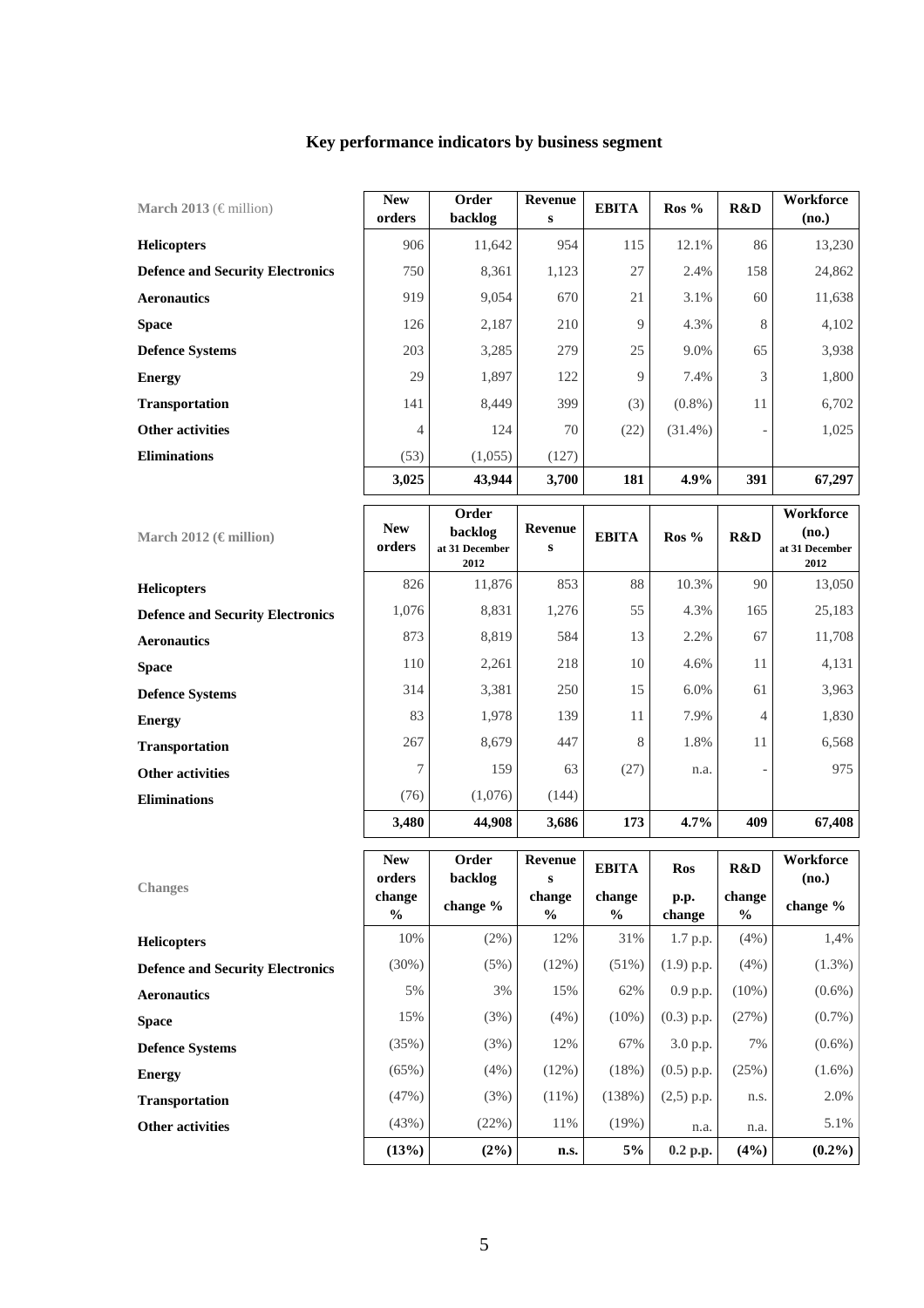Before going on with the analysis of the key performance indicators, it should be pointed out that the results for the first quarter are not fully representative of the performance of the entire financial year, as more than half of the business activities concentrate in the second half-year. Furthermore, it should be pointed out that, in relation to the period's average values, the euro appreciated against the US dollar by 0.7%, while the exact period-end exchange rate showed a depreciation of about 3%.

**New orders** (€mil. 3,025) decreased by €mil. 455 compared to the first quarter of 2012, due in particular to the reduction reported in the segments of Aerospace and Defence, the orders of which reported a decrease by €mil. 272 (in line with the expected decline in the Defence and Security Electronics segment), while the Civil segments reported a reduction of €mil. 183.

Specifically, the segments that recorded a decline in the business performance are the following:

- *Defence and Security Electronics,* both in the European component and in the US component, which continued to be affected by the difficulties linked to decreasing Defence budgets;
- *Transportation,* due to lower orders in the signalling and transportation solutions segment*;*
- *Defence Systems,* mainly as a result of reduced orders for the *missile systems,* which had recorded a significant order in the Indian market in the first quarter of 2012*;*
- *Energy,* due to lower orders in the *service* segment*.*

This deterioration was partially offset by the increase that was mainly recorded in the segments:

- *Helicopters,* substantially attributable to the acquisition of the contract with the government of the Republic of Korea (South Korea) for the supply of 8 AW159 helicopters for the Navy for a value of <del>€mil</del>. 270:
- *Aeronautics,* including, in the *military* line, the order within the EFA programme for the supply of major components and equipment for 12 aircraft ordered by OMAN and, in the *civil* line, orders for 23 ATR aircraft, as well as, with reference to aerostructures, for the B787 programme for 50 additional series.

\* \* \* \* \* \* \* \*

The **order backlog** at 31 March 2013 totalled €mil. 43,944, down by €mil. 964 compared to 31 December 2012. This reduction is substantially attributable to a book-to-bill ratio lower than 1. The order backlog, considered in terms of its workability, ensures, however, around two and a half years of production for the Group.

\* \* \* \* \* \* \* \*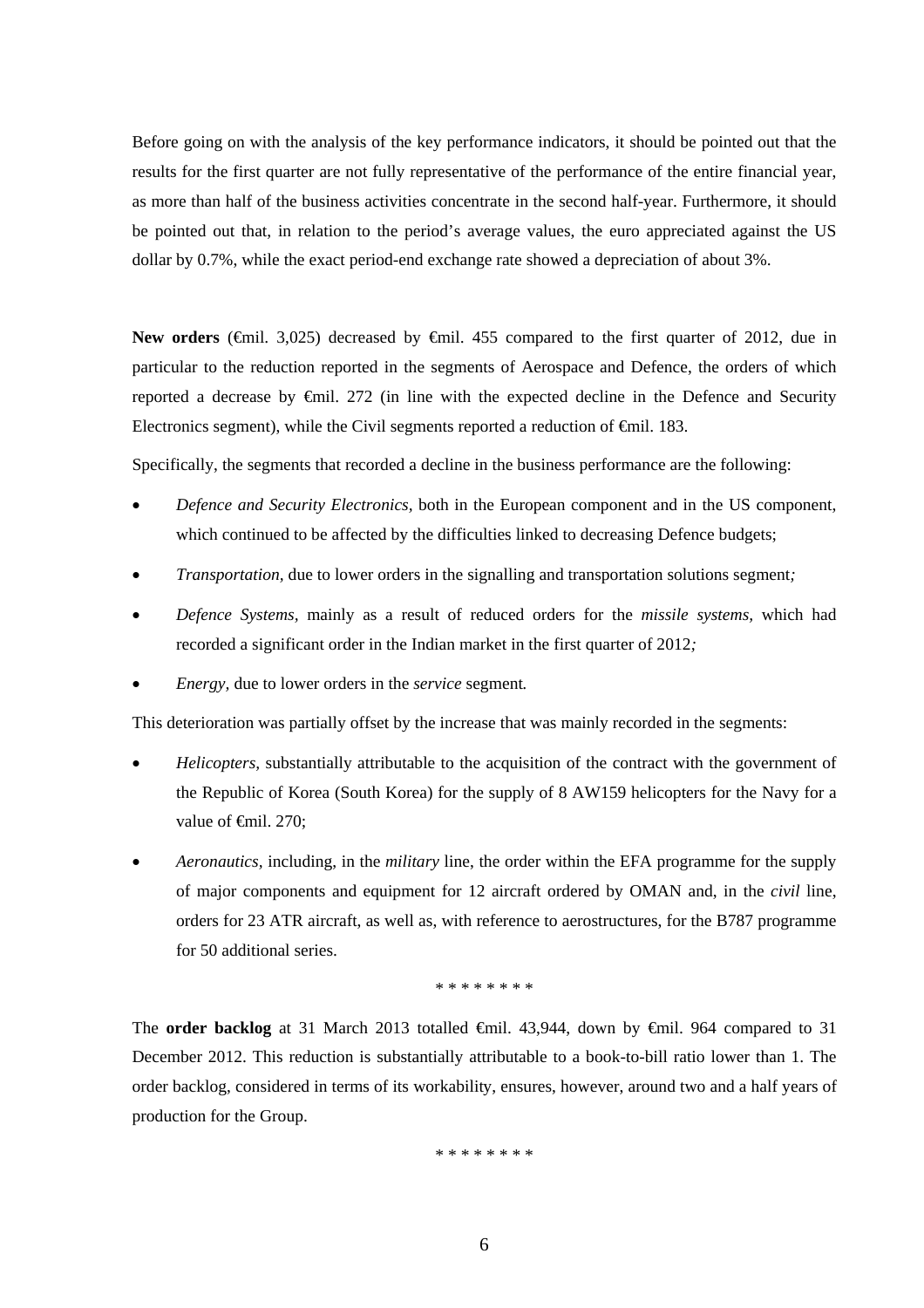|                                                       |             |         | For the three months ended |
|-------------------------------------------------------|-------------|---------|----------------------------|
|                                                       |             |         | 31 March                   |
| Reclassified income statement                         | <b>Note</b> | 2013    | $2012$ (****)              |
| $\epsilon$ <i>million</i>                             |             |         |                            |
| Revenues                                              | 20          | 3,700   | 3,686                      |
| Purchases and personnel expense                       | $^{(*)}$    | (3,376) | (3,369)                    |
| Amortisation and depreciation                         | 23          | (150)   | (134)                      |
| Other net operating income/(expenses)                 | $(***)$     | 7       | (10)                       |
| <b>EBITA</b>                                          |             | 181     | 173                        |
| Non-recurring income/(expenses)                       |             |         |                            |
| Restructuring costs                                   |             | (10)    | (9)                        |
| Amortisation of intangible assets acquired as part of |             |         |                            |
| business combinations                                 | 23          | (22)    | (22)                       |
| <b>EBIT</b>                                           |             | 149     | 142                        |
| Net financial income/(expense)                        | $(***)$     | (108)   | (93)                       |
| Income taxes                                          | 25          | (35)    | (25)                       |
| NET PROFIT/(LOSS) BEFORE                              |             |         |                            |
| <b>DISCONTINUED OPERATIONS</b>                        |             | 6       | 24                         |
| Profit (loss) from discontinued operations            |             |         |                            |
| <b>NET PROFIT/(LOSS)</b>                              |             | 6       | 24                         |

*Notes to the reconciliation between the reclassified income statement and the statutory income statement:* 

*(\*) Includes the caption "Purchases and Personnel expense" (net of "Restructuring costs").* 

*(\*\*) Includes the net amount of "Other operating income" and "Other operating expenses" (net of restructuring costs, impairment of goodwill, non-recurring income (costs) and including impairment losses).* 

*(\*\*\*) Includes "Financial income, "Financial expense" and "Share of profits (losses) of equity-accounted investees".* 

*(\*\*\*\*) Comparative data has been restated to include the effects of the adoption of IAS 19 revised (see Note 4).* 

Revenues at 31 March 2013 totalled €mil. 3,700, in line with those reported in the corresponding period of the previous year. Revenues from the Civil segment reduced by €mil. 58 against an increase of €mil. 72 recorded in the Aerospace and Defence segments.

Specifically, it should be pointed out that the increase was mainly recorded in the segments:

- *Helicopters,* as a result of the significant growth reported in the activities relating to some lines (mainly AW139 -AW109);
- *Aeronautics,* as a result of higher operations in the civil segment due to increased production rates for B787, ATR, A380 and A321 aircraft and in the military segment for aircraft for special missions (Maritime Patrol) and trainers*;*
- *Defence systems,* including three main business segments (*missile systems*, *land, sea and air weapons systems* and *underwater systems)*.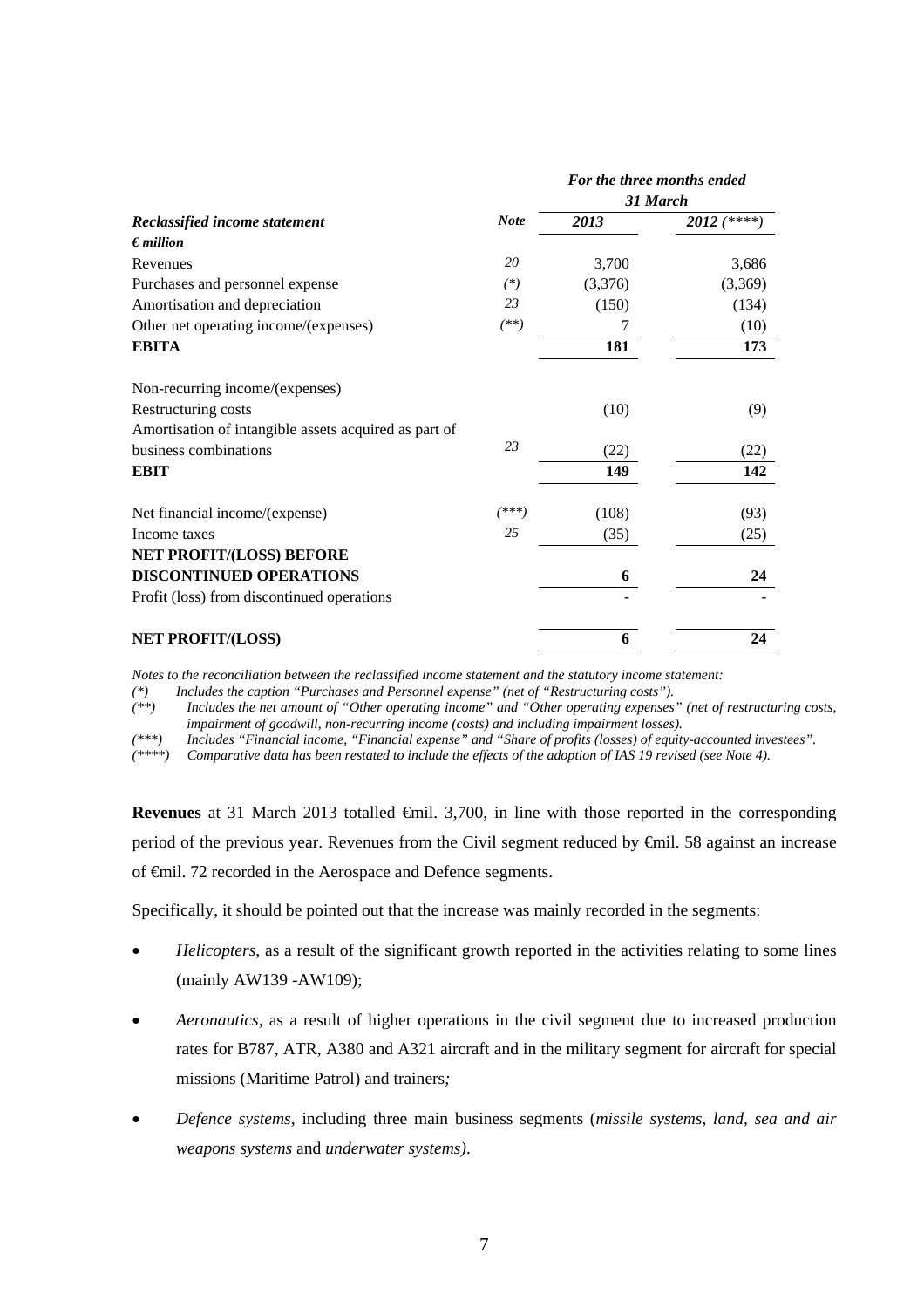This increase was partly offset by the reduction, in particular, in the segments:

- *Defence and Security Electronics,* more than two thirds of which were attributable to DRS. This trend, which was fully in line with the forecasts, continued to be affected by the difficulties and the slow-down in purchases and start-up of new orders, as well as by the simultaneous decrease in the contribution of important programmes now in their final stages, in particular for the US Armed Forces;
- *Transportation,* mainly attributable to the *vehicles* segment*;*
- *Energy,* substantially due to lower operations in the *renewable energy* and *service* segments*.*

**EBITA** at 31 March 2013 totalled <del>€</del>mil. 181 compared to <del>€</del>mil. 173 in the corresponding period of the previous year. Specifically, the increase was attributable to the segments:

- *Helicopters*, due to the abovementioned increase in production volumes and to the benefits arising from the streamlining actions taken, mainly within production activities;
- *Aeronautics,* due to higher business volumes, the reduction in operating expenses and the improved efficiency as a result of the restructuring and reorganisation process underway.

This increase was partially offset by the reduction in the following segments:

- *Defence and Security Electronics*, mostly attributable to decreased volumes, as well as to worse profit margins and to the difficulty in absorbing the full production capacity in some business areas of SELEX ES, against a ROS that remained almost stable in DRS despite the lower revenues reported in the period;
- *Transportation,* mainly in the *vehicles* segment, which was affected by production slowdowns and contractual charges on some programmes*.*

**Net financial expense** showed a deterioration of  $\theta$ mil. 15 compared to the corresponding period of 2012, which was attributable to the effects of equity-accounted investments (a negative €mil. 12 in 2013 against income of €mil. 9 in the first quarter of 2012), which was mainly referable to the investment in Sukhoi Aircraft.

The effective **tax rate** at 31 March 2013 showed an increase compared to the corresponding period of the previous year. However, after having eliminated the effects of equity-accounted investments, the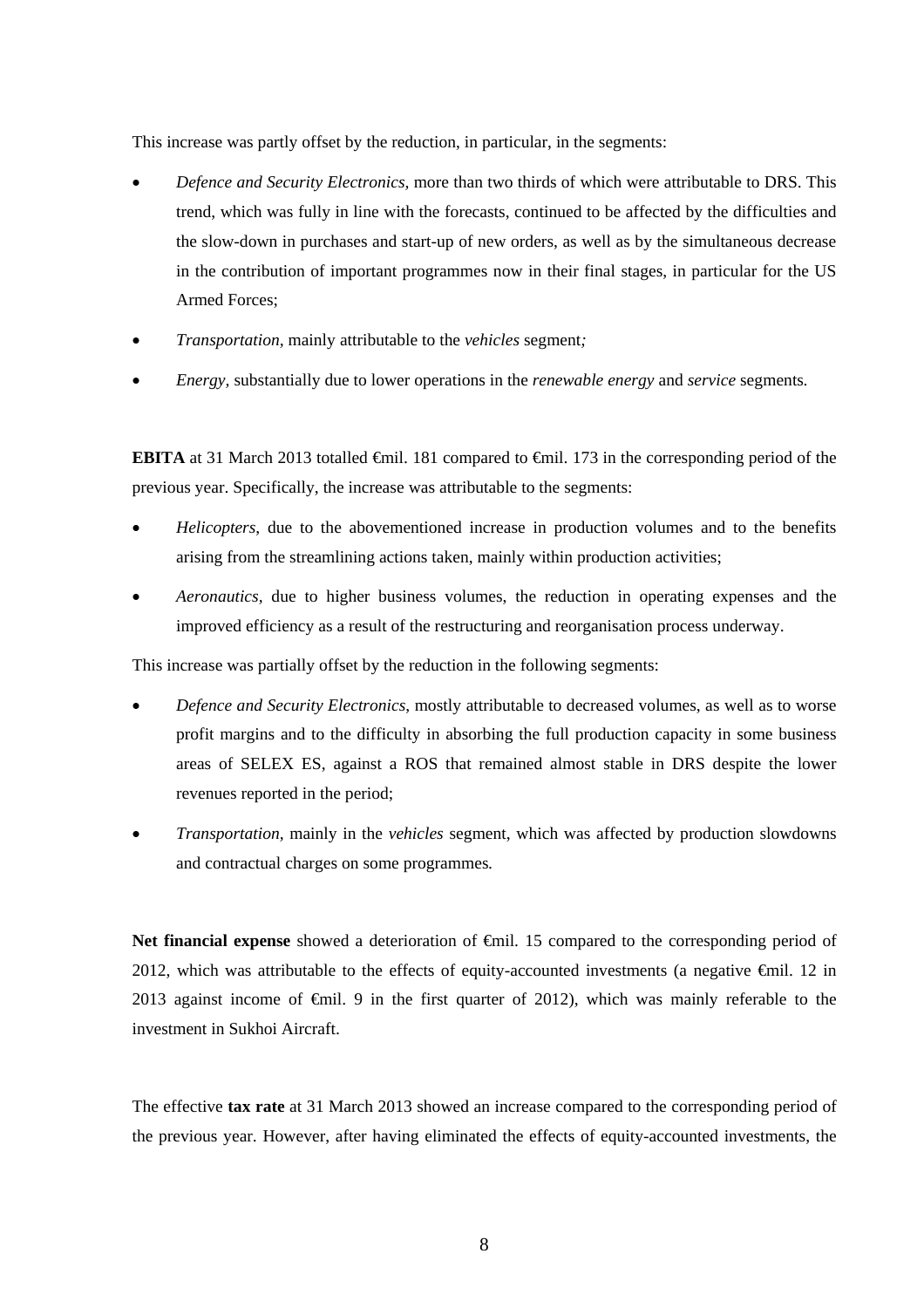effective tax rate appeared to be in line with that of 2012. In any case, this index is affected by the seasonality of the results and will tend to come into line with historical rates in the course of the year.

Therefore, the **net result** in the first quarter of 2013 was equal to €mil. 6, against €mil. 24 in the corresponding period of 2012. As mentioned, against improved EBITA, the net result decreased because of the adverse impact of equity-accounted investments.

\* \* \* \* \* \* \* \*

| Reclassified statement of financial position     | <b>Note</b> | 31 Mar. 2013 | 31 Dec. 2012<br>****** |
|--------------------------------------------------|-------------|--------------|------------------------|
| $\epsilon$ <i>million</i>                        |             |              |                        |
| Non-current assets                               |             | 12,758       | 12,725                 |
| Non-current liabilities                          | $(*)$       | (3,860)      | (3,964)                |
|                                                  |             | 8,898        | 8,761                  |
| Inventories                                      |             | 5,354        | 5,192                  |
| Trade receivables                                | $(**)$ 11   | 8,840        | 8,576                  |
| Trade payables                                   | $(***)$ 18  | (13,052)     | (13,902)               |
| <b>Working capital</b>                           |             | 1,142        | (134)                  |
| Provisions for short-term risks and charges      | 15          | (854)        | (876)                  |
| Other net current assets (liabilities)           | (****)      | (688)        | (665)                  |
| Net working capital                              |             | (400)        | (1,675)                |
| Net invested capital                             |             | 8,498        | 7,086                  |
| Equity attributable to the owners of the parent  |             | 3,325        | 3,408                  |
| Equity attributable to non-controlling interests |             | 315          | 305                    |
| <b>Equity</b>                                    | 13          | 3,640        | 3,713                  |
| Net financial debt/(cash)                        | 14          | 4,858        | 3,373                  |
| Net (assets) liabilities held for sale           | /*****)     |              |                        |

*Notes to the reconciliation between the reclassified balance sheet and the statutory balance sheet:* 

*(\*) Includes all non-current liabilities net of "Non-current loans and borrowings".* 

*(\*\*) Includes "Contract work in progress, net".* 

*(\*\*\*) Includes "Progress payments and advances from customers, net".* 

*(\*\*\*\*) Includes "Income tax receivables", "Other current assets" and "Derivative assets", net of "Income tax payables", "Other current liabilities" and "Derivative liabilities".* 

*(\*\*\*\*\*) Includes the net amount of "Non-current assets held for sale" and "Liabilities associated with assets held for sale".* 

 *(\*\*\*\*\*\*) Comparative data has been restated to include the effects of the adoption of IAS 19 revised (see Note 4)* 

The **net invested capital** recorded a net increase of €mil. 1,412 compared to 31 December 2012. In detail, the **net working capital** reported an increase of €mil. 1,275, to be mainly attributable to the use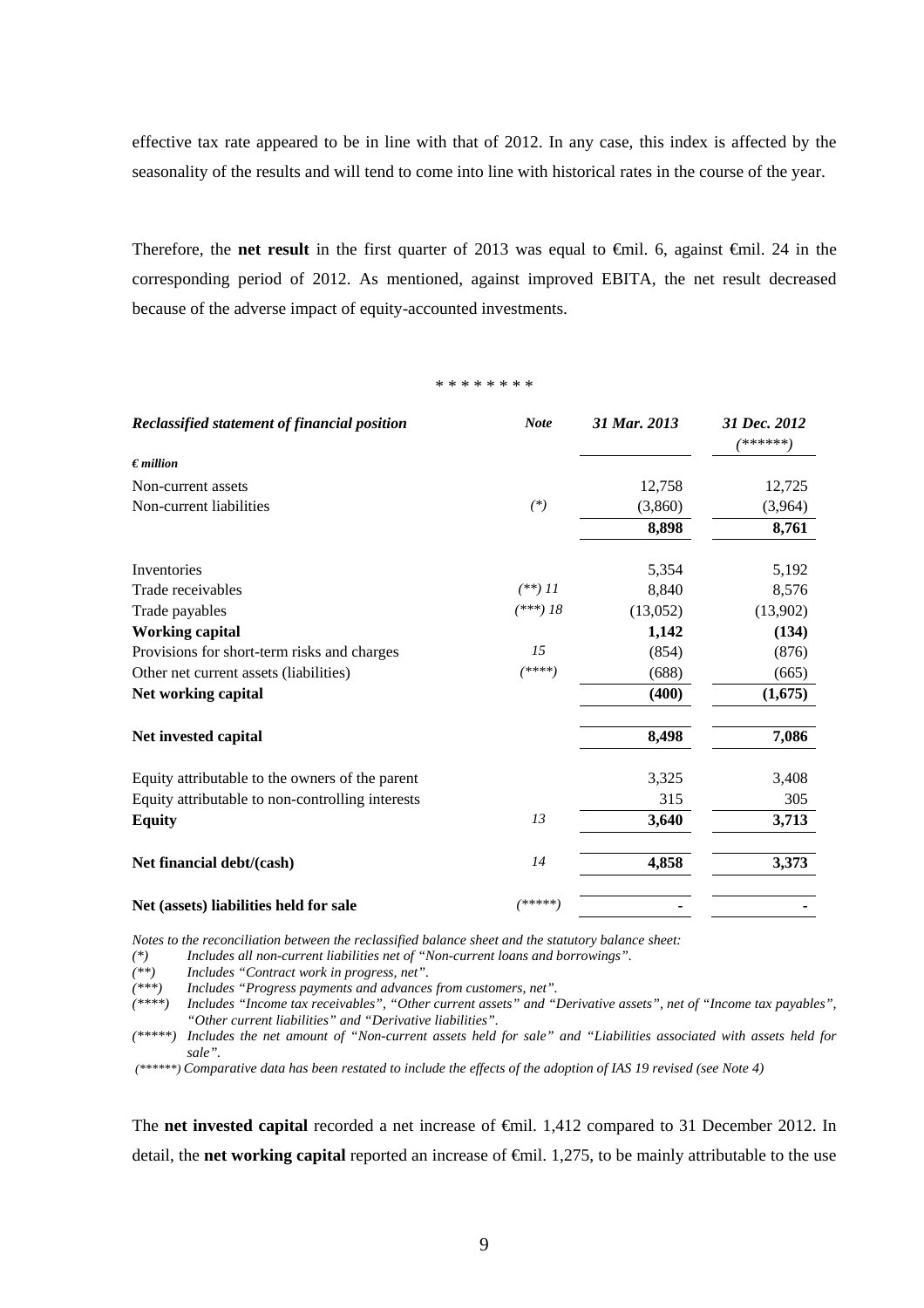of cash for the period (Free Operating Cash Flow), as commented below, while **capital assets** showed a slight increase (€mil. 137), mainly due to the reduction in other non-current liabilities.

\* \* \* \* \* \* \* \*

|                                                                                                    |         |          | For the three months ended 31 March |          |
|----------------------------------------------------------------------------------------------------|---------|----------|-------------------------------------|----------|
|                                                                                                    | 2013    |          | 2012                                |          |
| Cash and cash equivalents at 1 January                                                             | 2,137   |          | 1,331                               |          |
| Gross cash flows from operating activities<br>Change in other operating assets and liabilities and | 357     |          | 320                                 |          |
| provisions for risks and charges (*)                                                               | (335)   |          | (403)                               |          |
| <b>Funds From Operations (FFO)</b>                                                                 |         | 22       |                                     | (83)     |
| Change in working capital                                                                          | (1,250) |          | (892)                               |          |
| Cash flows generated (used) from/in operating                                                      |         |          |                                     |          |
| activities                                                                                         | (1,228) |          | (975)                               |          |
| Cash flows from ordinary investing activities                                                      | (207)   |          | (163)                               |          |
| <b>Free Operating Cash Flow (FOCF)</b>                                                             |         | (1, 435) |                                     | (1, 138) |
| Strategic transactions                                                                             |         |          |                                     |          |
| Change in other investing activities $(**)$                                                        | (3)     |          | (13)                                |          |
| Cash flows generated (used) from/in investing                                                      |         |          |                                     |          |
| activities                                                                                         | (210)   |          | (176)                               |          |
| Net change in loans and borrowings                                                                 | 732     |          | 763                                 |          |
| Cash flows generated (used) from/in financing                                                      |         |          |                                     |          |
| activities                                                                                         | 732     |          | 763                                 |          |
| Exchange rate differences                                                                          | (5)     |          |                                     |          |
| Cash and cash equivalents at 31 March                                                              | 1,426   |          | 943                                 |          |

*(\*) Includes the amounts of "Change in other operating assets and liabilities", "Interest paid", "Income taxes paid" and "Change in provisions for risks and charges".* 

*(\*\*) Includes "Other investing activities", dividends received by subsidiaries and coverage of losses carried out in subsidiaries.* 

**FOCF** should be considered in terms of the period of the year (seasonality), when there are significantly more payments of trade payables than collections of trade receivables. At 31 March 2013, FOCF was therefore a negative (use of cash) €mil. 1,435, compared to a negative €mil. 1,138 at 31 March 2012, with a deterioration of €mil. 297, mostly attributable to the performance of the working capital. In the course of the first quarter of 2013, investment activities necessary to develop products were concentrated in the Aeronautics business segment (around 40%), while the Helicopters business segment accounted for 25% and Defence Electronics and Security for 20%.

\* \* \* \* \* \* \* \*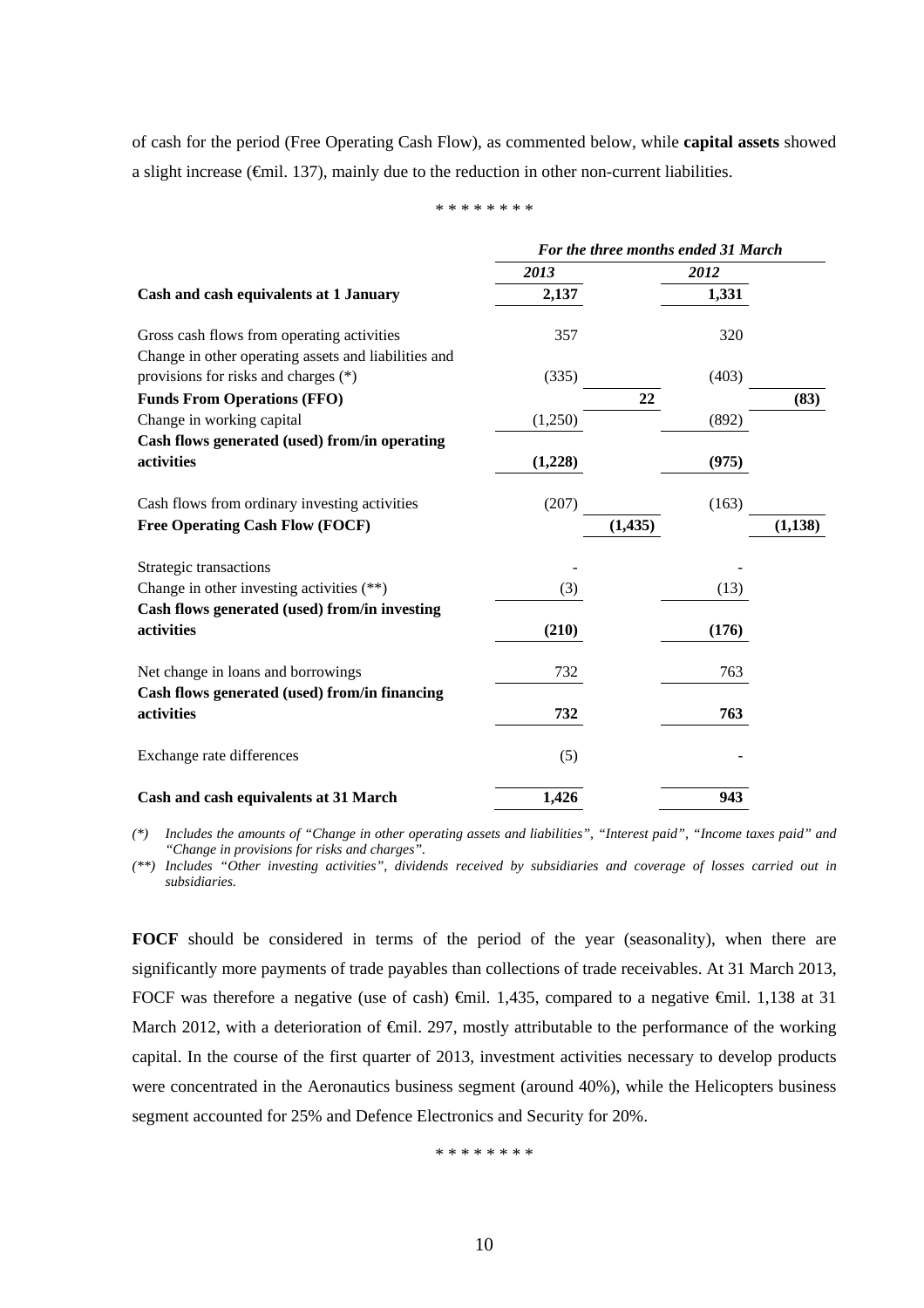The Group's **net financial debt** (greater loans and borrowings than loans and receivables and cash and cash equivalents) at 31 March 2013 was €mil. 4,858, up compared to the figure at 31 December 2012 (€mil. 3,373). Changes in the period were as follows:



Net financial debt may be analysed as follows:

|                                                               | 31 March<br>2013 | Of which<br>current | 31 December<br>2012 | Of which<br>current |
|---------------------------------------------------------------|------------------|---------------------|---------------------|---------------------|
| <b>Bonds</b>                                                  | 4,413            | 817                 | 4,421               | 835                 |
| Bank debt                                                     | 1,743            | 1,104               | 960                 | 319                 |
| Cash and cash equivalents                                     | (1,426)          | (1, 426)            | (2,137)             | (2,137)             |
| NET BANK DEBT AND BONDS                                       | 4,730            |                     | 3,244               |                     |
| Securities                                                    | (3)              | (3)                 | (5)                 | (5)                 |
| Current loans and receivables from related parties            | (81)             | (81)                | (73)                | (73)                |
| Other current loans and receivables                           | (522)            | (522)               | (558)               | (558)               |
| <b>CURRENT LOANS AND RECEIVABLES AND</b><br><b>SECURITIES</b> | (606)            |                     | (636)               |                     |
| Related-party loans and borrowings                            | 573              | 539                 | 634                 | 605                 |
| Other loans and borrowings                                    | 161              | 90                  | 131                 | 78                  |
| <b>OTHER LOANS AND BORROWINGS</b>                             | 734              |                     | 765                 |                     |
| <b>NET FINANCIAL DEBT</b>                                     | 4,858            |                     | 3,373               |                     |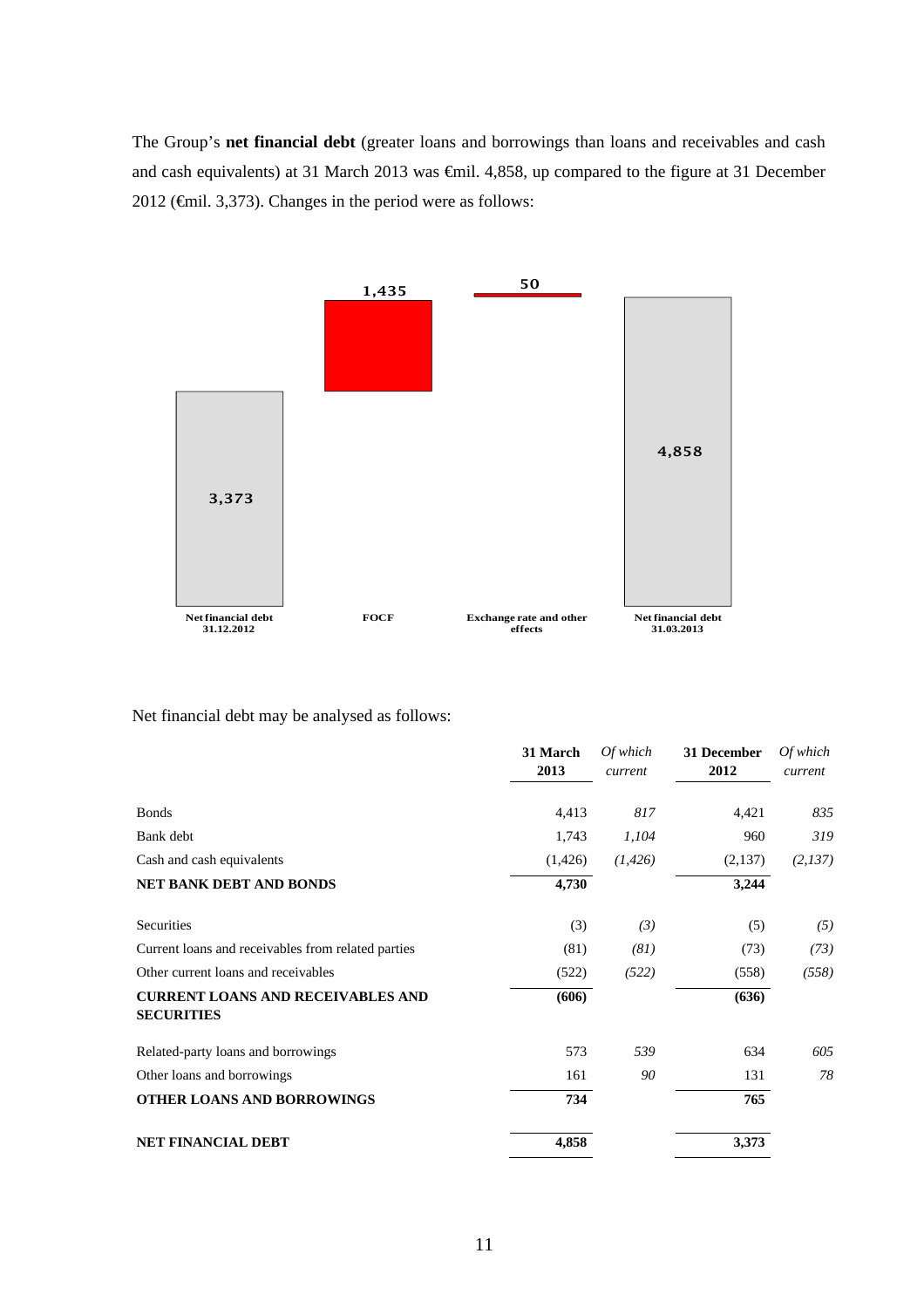The increase in the net financial debt at 31 March 2013 was essentially due to the adverse impact of the cash flows for the period, which were negative for  $\epsilon$ mil. 1,435 (against a negative  $\epsilon$ mil. 1,138 at 31 March 2012), this trend being typical in the Group's performance.

The Group factored receivables without recourse during the period for a total carrying value of approximately  $\oplus$ mil. 78 ( $\oplus$ mil. 57 in the first quarter of 2012).

As regards the breakdown of the net financial debt, it should be pointed out that:

- bonds, equal to €mil. 4,413, remained substantially unchanged compared to the value posted at 31 December 2012 (€mil. 4,421), as the Group did not carry out transactions in the capital market in the first quarter of 2013;
- vice versa, the bank debt, equal to  $\epsilon$ mil. 1,743, recorded a significant increase compared to the same value posted at 31 December 2012 ( $\epsilon$ mil. 960), substantially as a result of the use of the short-term line available to the Group for its cash requirements;
- based on the same dynamics, cash and cash equivalents reduced to €mil. 1,426 (€mil. 2,137 at 31 December 2012). The total amount of said cash and cash equivalents included a portion of the proceeds from the last bond issue that was completed by Finmeccanica Finance in December 2012, for the purpose of pre-financing the residual amount of the bond due December 2013 for a total nominal amount of €mil. 750. The available cash is temporarily used for short-term deposits at the main banks that maintain relations with the Group. Specifically, cash and cash equivalents related to the parent Finmeccanica ( $\widehat{\mathbf{q}}$ mil. 746), to the Group companies ( $\widehat{\mathbf{q}}$ mil. 347) which do not fall, for various reasons, within the scope of the cash pooling system and, for the residual amount, to amounts not transferred to the Parent Company, also as result of receipts collected in the last few days of the period, which related to companies that fall, either directly or indirectly, within the scope of the cash pooling system or with which agreements are in place for the management of liquidity;
- current loans and receivables and securities included  $\oplus$ mil. 443 relating to the portion of the amount due to the MBDA and Thales Alenia Space joint ventures (consolidated on a proportional basis) from the other venturers under treasury agreements ( $\epsilon$ mil. 491 at 31 December 2012). Likewise, other loans and borrowings included the unconsolidated amount of payables to the MBDA and Thales Alenia Space joint ventures (€mil. 449 at 31 March 2012 against €mil. 450 at 31 December 2012), as well as payables of €mil. 75 (€mil. 124 at 31 December 2012) due to Eurofighter, in which Alenia Aermacchi has a 21% investment.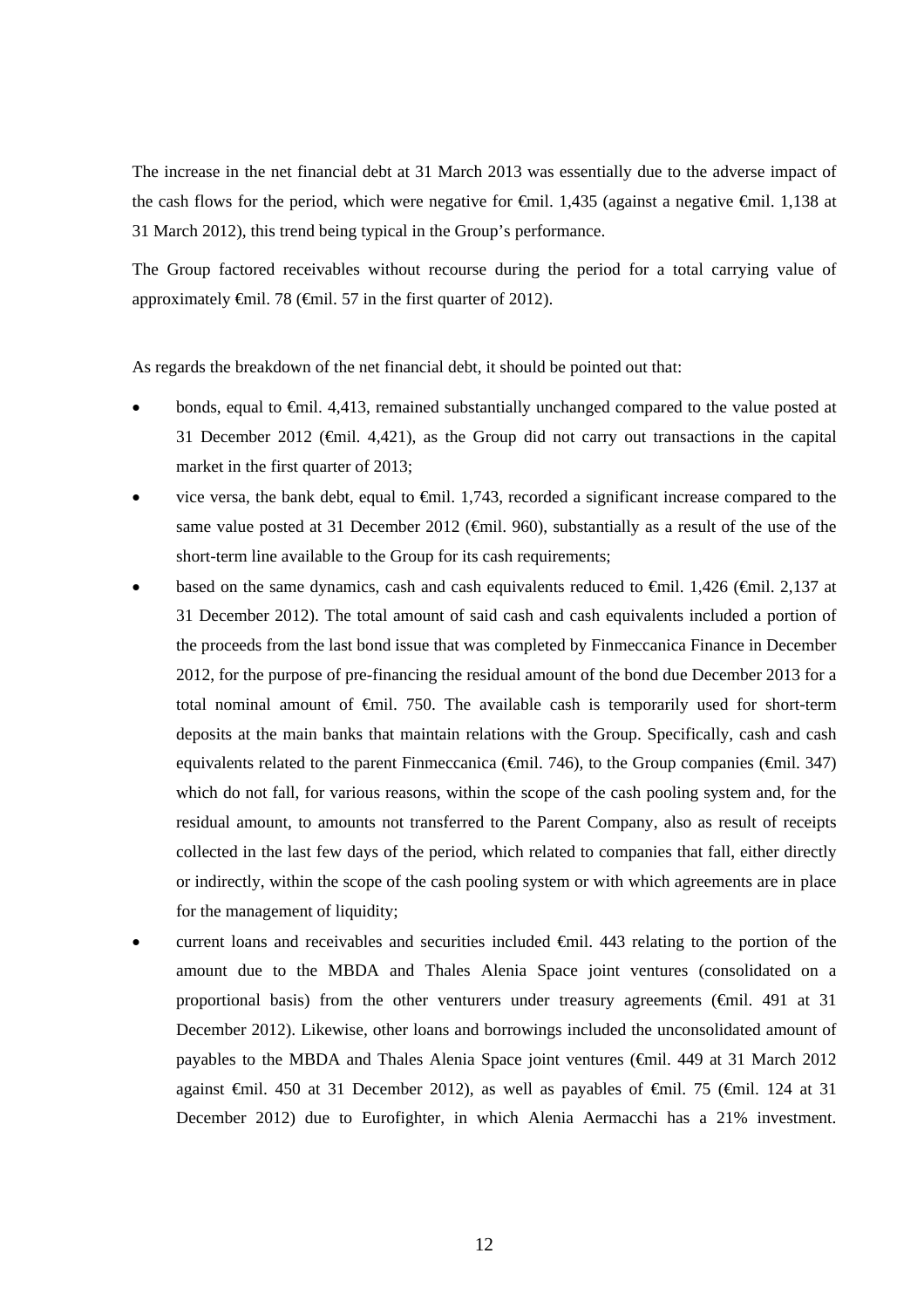Pursuant to existing agreements, Eurofighter lent excess cash to its shareholders which were available at 31 March 2013.

To fund the Group's ordinary operations, Finmeccanica agreed a Revolving Credit Facility with a pool of domestic and international banks in September 2010 for a total of  $\epsilon$ mil. 2,400, with a final maturity date of September 2015. At 31 March 2013, it had been used for €mil. 810. Finmeccanica also has additional short-term uncommitted credit lines of €mil. 612, which had been used for €mil. 9 at 31 March 2013. There are uncommitted unsecured credit lines approximating €mil. 1,965.

\* \* \* \* \* \* \* \*

The **workforce** at 31 March 2013 numbered 67,297, with a net decrease of 111 units over the 67,408 employees at 31 December 2012, which was mainly recorded in the *Defence and Security Electronics*  business segment, as a result of the streamlining being conducted in the various segments, in particular at DRS.

At the end of the first quarter of 2013, a breakdown of the workforce by geographical area was substantially unchanged from 31 December 2012, with around 59% located in Italy and 41% abroad, mainly in the United States of America (13%), the United Kingdom (13%) and France (5%).

\* \* \* \* \* \* \* \*

**Outlook**: In view of the Group's results of operations at 31 March 2013 and on the basis of what has been highlighted up to now, we confirm the forecasts for the full year 2013 prepared at the time the 2012 Annual Report was prepared.

\* \* \* \* \* \* \* \*

The key performance indicators by segment are commented below.

#### **Helicopters**

 New orders. The segment reported a 10% increase compared to the corresponding period of the previous year (€mil. 826), breaking down into 83% for helicopters (new helicopters and upgrading) and the residual percentage for product support (spare parts and inspections), engineering and manufacturing. The increase was substantially attributable to the acquisition of the contract with the government of the Republic of Korea (South Korea) for the supply of 8 AW159 helicopters for the Navy for a value of €mil. 270. In the *military-government* segment, note this order, as well as the order for the supply of 3 additional kits of the AW101 helicopter to the Navy department of Japan, which will be assembled on site by Kawasaki Heavy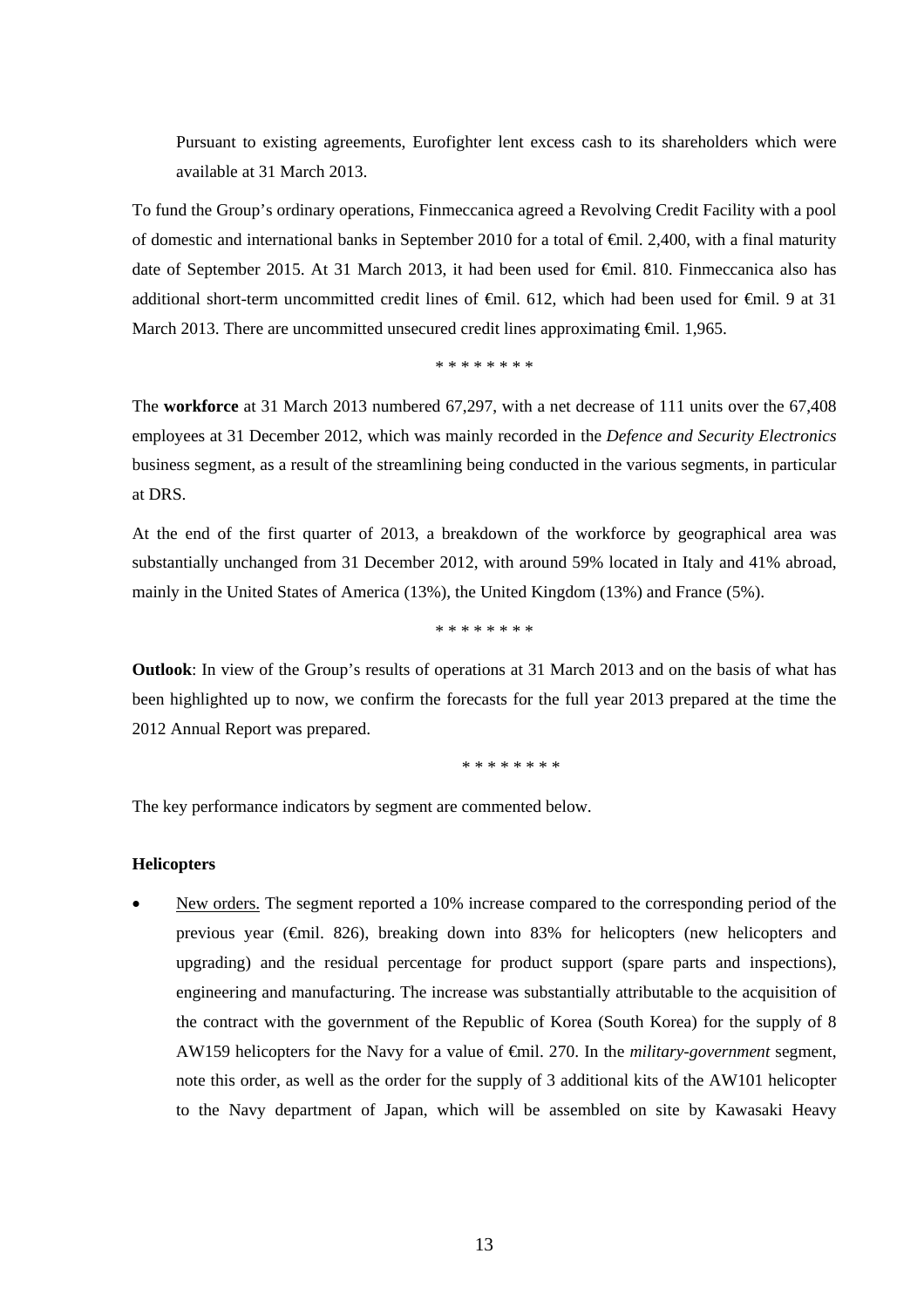Industries (KHI). On the contrary, the *civil-government* segment recorded, at 31 March 2013, orders for 45 units. The most significant orders included:

- with Mitsui Bussan Aerospace, for the supply of  $2$  AW139 helicopters and  $2$  additional AW169 helicopters to the Japan National Police Agency (JNPA);
- with Weststar Aviation Services Sdn Bhd*,* the service company for the Malaysian civil aviation, for the supply of 3 additional AW139 helicopters.
- Order backlog. It remained in line with that at 31 December 2012.
- Revenues. These reported a 12% increase compared to 31 March 2012 that was attributable to the helicopter component, which recorded sharp growth in some lines (AW139-AW109)
- EBITA. It reported a considerable increase (+31%) compared to the value posted at 31 March 2012, by virtue of the abovementioned increased production rates and of the benefits from efficiency-improvement actions, mainly within the framework of production activities, which brought the ROS to 12.1% (10.3% at 31 March 2012).

#### **Defence and Security Electronics**

New orders. These reported a decrease of €mil. 326 compared to 31 March 2012, both on the European and on the US component, which continued to be affected by the difficulties linked to decreasing Defence budgets, as it had already been anticipated at the time of the preparation of the forecast estimates.

The main orders relating to SELEX ES included:

- in the field of *Airborne and Space Systems*, the order for the supply of Defensive Aids Sub System (DASS) protection systems and Captor combat radars on Eurofighter Typhoon aircraft for Oman; additional orders for the EFA programme in relation to logistics; orders for the NH90 helicopter programme; orders for customer support activities;
- in the field of *Land and Naval Systems*, the order from the Directorate General for Armaments of the French Ministry of Defence for the supply of six PAR2090 radars in the fixed version; the contract for support activities on equipment in operation on the Type 23 frigates of the British Navy*;*
- in the field of *Security and Smart Systems*, the supply of the network infrastructure of the new Kuwait City airport for the Directorate General Civil Aviation; the order for maintenance and technical assistance services for Poste Italiane S.p.A.'s mail sorting lines and equipment.

The main orders for DRS included the order for the supply of rugged computers and displays for the US Army; the order for the supply of Tunner systems for the loading and handling of goods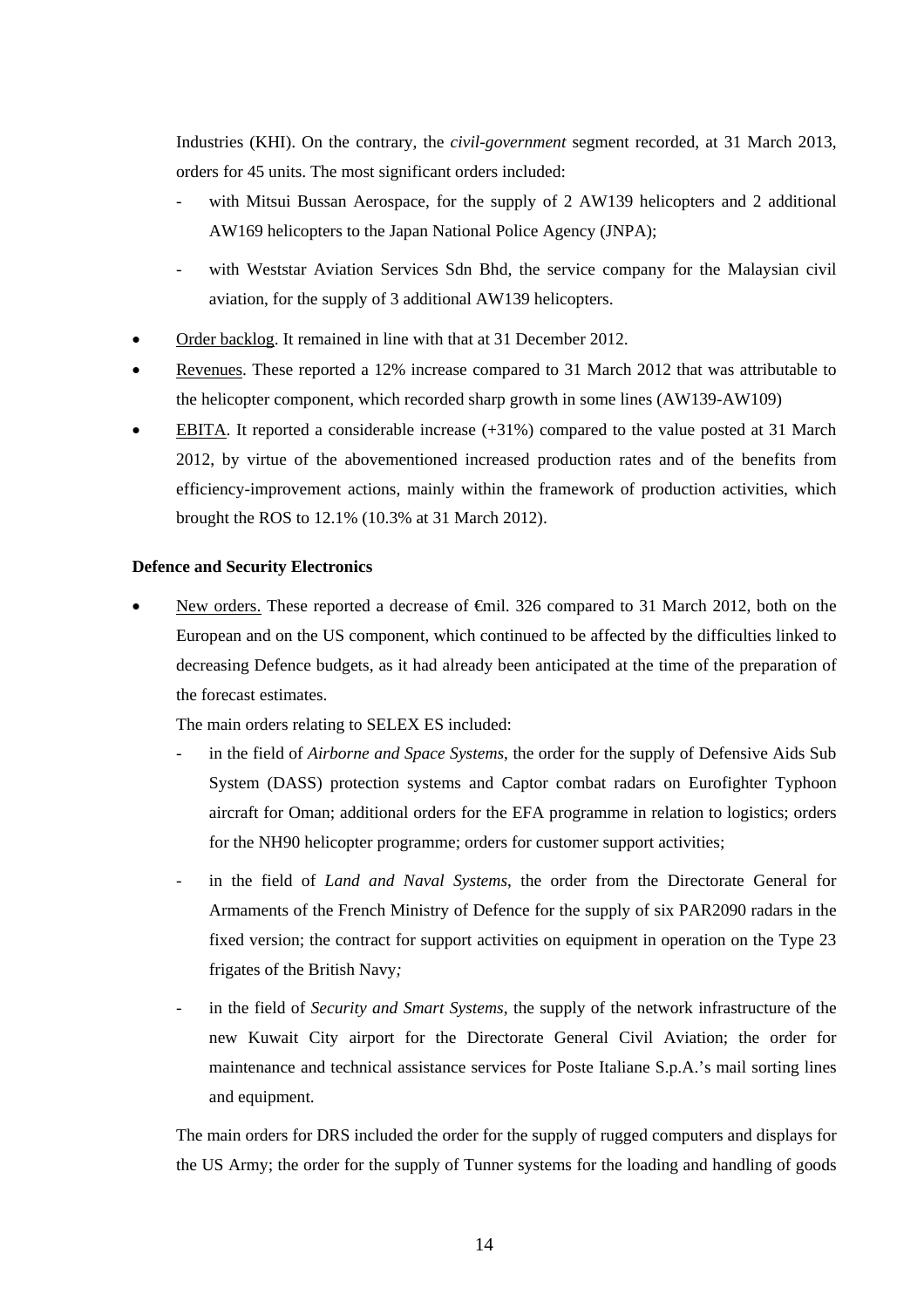for cargo aircraft; the additional order for support activities on the programmes for the upgrade of target acquisition subsystems of Bradley combat vehicles; orders for the additional supply of services in support of communications for a programme managed by the Space and Naval Warfare Systems headquarters; orders for additional supplies of satellite communication services within the Future Commercial Satellite Communications Services Acquisition programme.

- Order backlog. It showed a slight decrease (5%) compared to 31 December 2012. More than 80% related to SELEX ES activities.
- Revenues. These reported a reduction of €mil. 153 compared to the value posted at 31 March 2012, which was attributable to DRS for more than two thirds, as a result of the difficulties and the slow-down in acquisitions and start-up of new orders, worsened by the simultaneous decrease in the contribution of important programmes in their final stages, in particular for the US Armed Forces.

In particular, revenues at SELEX ES were generated by:

- *Airborne and Space Systems*: the continuation of activities relating to Defensive Aids Sub-System production and the production of avionics equipment, radars and communication systems for the EFA programme; countermeasure systems; equipment for helicopter and space programmes; combat and surveillance radars for other fixed-wing platforms; customer support and logistics;
- *Land and Naval Systems*: the continuation of activities relating to the Forza NEC programme; contracts for FREMM and upgrading Italian Navy vessels; the programme to supply combat systems for the Algerian logistic support amphibious vessel; progress in the programmes for the supply of *fixed and mobile air defence* ground radars for the domestic customer; progress on the supply of fighting systems for vessels for various foreign customers; the provision of military communication systems both in Italy and the UK;
- *Security and Smart Systems:* the construction of the national TETRA network; the continuation of activities on air traffic control programmes; activities relating to postal automation services in Italy; activities relating to monitoring and physical security for domestic customers and ICT services for government agencies.

Revenues at DRS were generated by the continuation of deliveries of rugged computers and displays, particularly for the Joint Battle Command - Platform programme (JBC-P); additional deliveries on the programmes for the upgrade of target acquisition subsystems of Bradley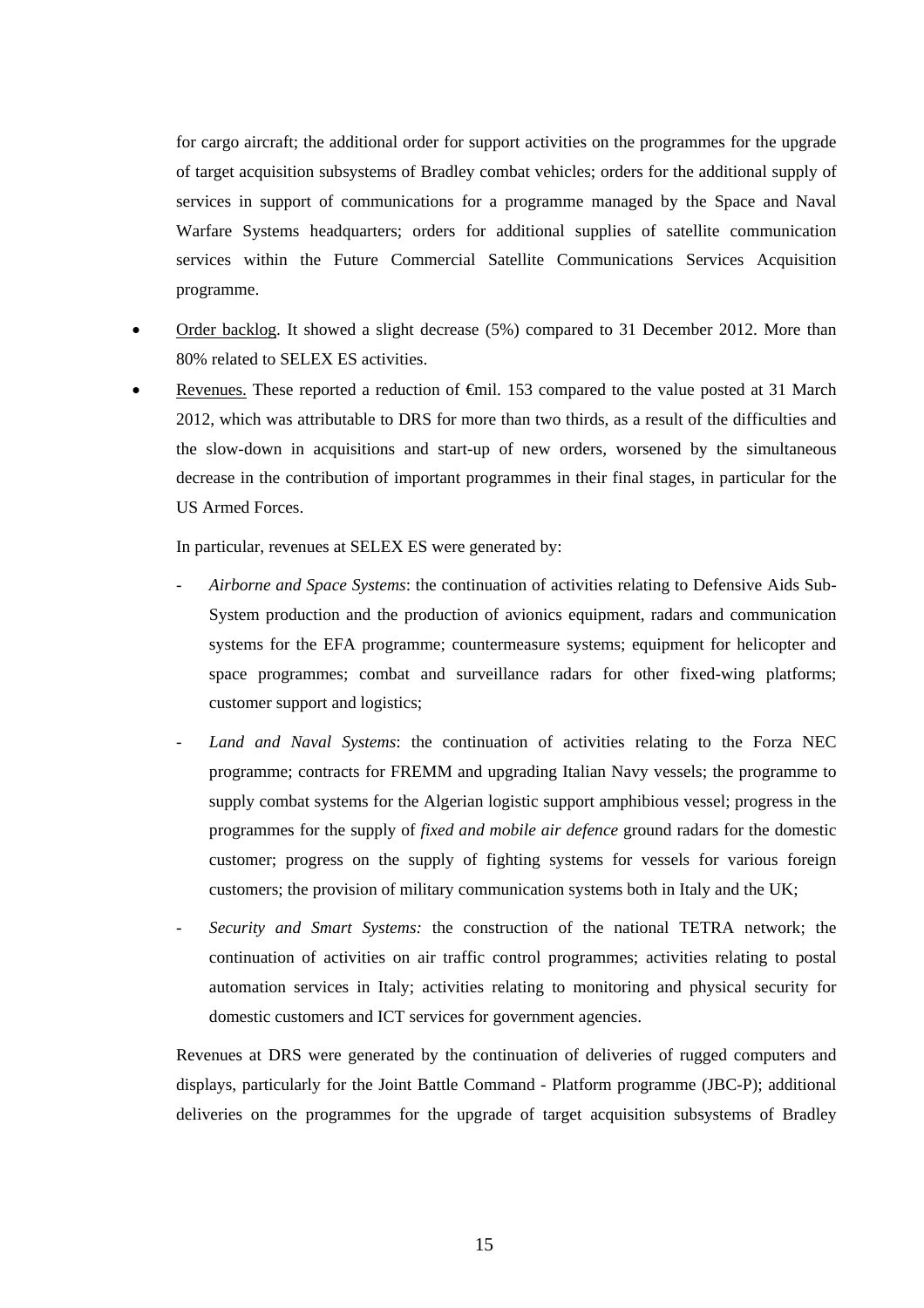combat vehicles; the provision of services and products for the Rapid Response contract and satellite communications services.

 EBITA*.* It showed a reduction of €mil. 28 compared to the value posted at 31 March 2012 (€mil. 55), which was particularly attributable to SELEX ES, as a result of lower revenues, as well as of worse profit margins and of difficulties in absorbing the full production capacity in some business areas. In this context, the company has started the integration and reorganisation plan (which has been recently submitted to the Trade Unions) with the objective of implementing a considerable streamlining of technology, product lines and industrial plants; the effects of the abovementioned actions, which also integrate and expand the actions that have been started to improve competitiveness and efficiency, will be fully felt in next financial years and will affect the 2013 performance to a limited extent only. As regards DRS, the effects of the abovementioned decline in production volumes were largely offset by the savings arising from the ongoing plans for the improvement of competitiveness, efficiency and reorganisation, showing a reduction of  $\epsilon$ mil. 7 in EBITA compared to the corresponding period of the previous year.

#### **Aeronautics**

- New orders. These showed an increase of  $\theta$ il. 46 (+5%) compared to the final value posted at 31 March 2012. The most significant orders that were obtained in the first quarter of 2013 included:
	- in the *military* segment:
		- o for the EFA programme, the first tranche of the order received by the Eurofighter consortium for the supply of major components (left wing and rear fuselage) and equipment for the 12 aircraft ordered by OMAN. This order falls within the scope of a wider contract that was signed between Bae Systems, in its capacity of prime contractor*,* and the Ministry of Defence of OMAN in December 2012;
		- o for the logistic support activities, the orders for the activities relating to the following aircraft: M346 ordered by Israel, C27J destined to Australia and for the AMX aircraft supplied to the Brazilian Air Force.
	- in the *civil* segment:
		- o for the ATR aircraft, the orders obtained by GIE-ATR from various airlines for 23 aircraft, including 19 from the Indonesian Citilink and 2 from the US company Air Lease;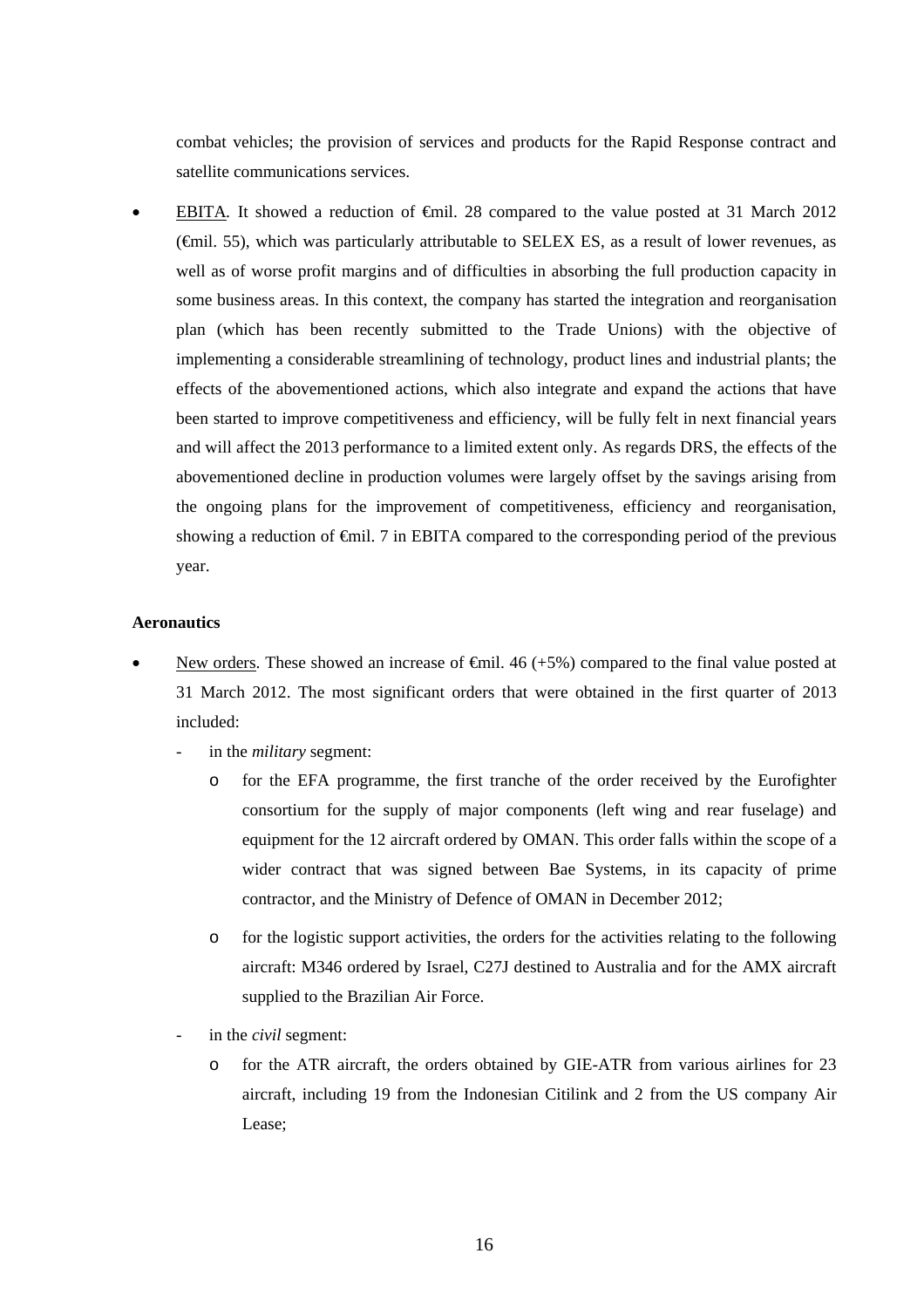- o for aerostructures, the additional orders for the B787 (50 series), A380, ATR and A321 programmes and for the production of engine nacelles.
- Order backlog. This showed a 3% increase compared to 31 December 2012. In particular, a considerable portion related to the EFA (36%), B787 (16%), ATR (17%), M346 (9%) and C27J (5%) programmes.
- Revenues. These showed a 15% increase compared to 31 March 2012, which was attributable to higher operations in the *civil* segment due to increased production rates for B787, ATR, A380 and A321 aircraft and in the *military* segment for aircraft for special missions (Maritime Patrol) and trainers.
	- EBITA. It showed an increase of €mil. 8, due to higher business volumes, the reduction in operating expenses and the improved efficiency as a result of the restructuring and reorganisation process underway.

### **Space**

- New orders. These showed a 15% increase compared to the value posted at 31 March 2012. The most significant orders obtained for the period concerned the following activities:
	- Engineering applications and services for maintenance operations relating to the Cosmo SkyMed system;
	- Supply of satellite capacity to DRS;
	- Satellite management and industrial support services for the SICRAL (*Sistema Italiano per Comunicazioni Riservate e Allarmi*, Italian System for Confidential Communications and Alerts) system;
	- Support and satellite operations activities for the Columbus Control Center;
	- Additional tranches of the order relating to the supply of Cosmo 2G and Exomars satellites for the 2016 and 2018 missions.
- Order backlog. This showed a 3% decrease compared to 31 December 2012. The order backlog at 31 March 2013 was broken down into 58% for manufacturing activities and the residual 42% for satellite services.
- Revenues. These were substantially in line with those recorded in the corresponding period of the previous year. The production mainly concerned the continuation of activities in the following segments: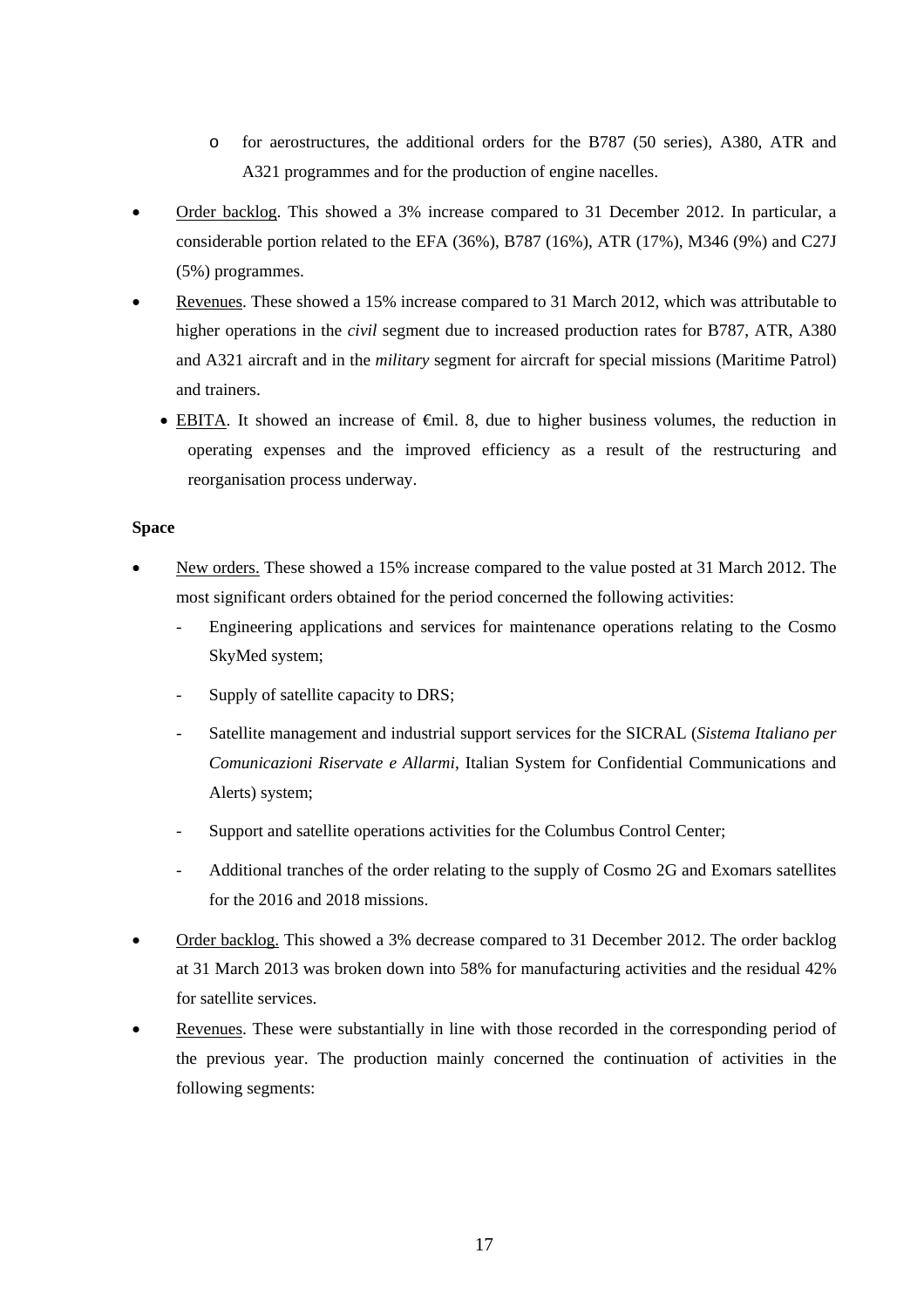- in the *commercial telecommunications* segment for the O3B and Iridium NEXT satellite constellations; for the provision of satellite telecommunications services and the resale of satellite capacity;
- in the *military telecommunications* segment for the Sicral 2 and Athena Fidus satellites and for the provision of satellite services;
- in the *earth observation* segment for the satellites for the Sentinel mission (Kopernikus programme, previously known as GMES);
- in the *science programmes* segment for the Exomars programme;
- in the *satellite navigation* segment for the ground mission segment of the Galileo programme and activities related to the Egnos programme.
- EBITA. It remained in line with the previous year.

# **Defence Systems**

- New orders. These recorded a considerable decrease (35%) compared to 31 March 2012, which was attributable to the *missile systems* that had obtained an important order in the Indian market in the first quarter of the previous year*.* The main orders for the period included:
	- in the *missile systems* segment, various orders for customer support activities;
	- in the *land, sea and air weapons systems* segment*,* the supply of kits for armaments to the Italian Air Force, the order for 16 Hitrole machine guns to the Singapore Navy and logistics orders from various customers;
	- in the *underwater systems* segment, the orders from a Navy department in the Mediterranean area, relating to ship countermeasure systems and 2 TLS launch systems for light torpedoes.
- Order backlog. These showed a slight decrease (3%) compared to 31 December 2012, 63% of which related to activities in the *missile systems* segment.
- Revenues. These reported a 12% increase compared to the value posted at 31 March 2012, as regards all three segments*.* Revenues were the result of the following activities in the various segments:
	- in the *missile systems* segment: activities for the production of Aster surface-to-air missiles; the deliveries of air-to-surface missiles as part of an important programme for a foreign country; activities relating to the development of the air defence system in connection with the Medium Extended Air Defence System programme; customer support;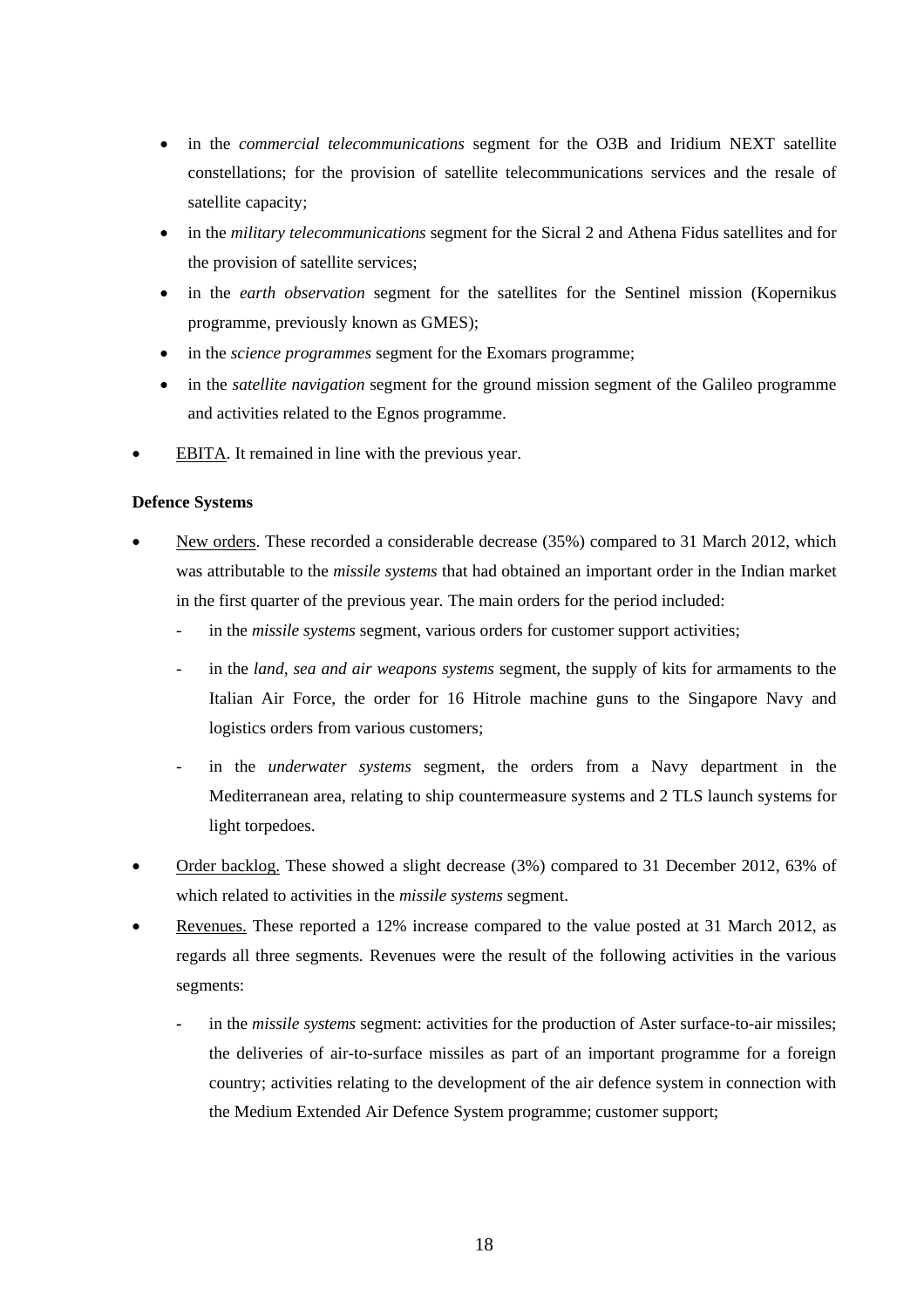- **-** in the *land, sea and air weapons systems* segment*:* production of VBMs (*Veicolo Blindato Medio*, Medium Armoured Vehicle) and VTMMs (*Veicolo Tattico Medio Multi-ruolo*, Multi-role Medium Tactical Vehicle) for the Italian Army; FREMM programme activities; production of SampT missile launchers; the production of machine guns for various foreign customers and logistics;
- **-** in the *underwater systems* segment: activities relating to the Black Shark heavy torpedo, the A244 light torpedoes and countermeasures; activities relating to the FREMM programme and logistics.
- EBITA. It showed an increase ( $\epsilon$ mil. 10), mainly as a result of the abovementioned higher revenues, as well as of improved profit margins in the *missile systems* segment, which benefitted from deliveries on an important programme for foreign customers. Accordingly, the ROS came to 9% (6% at 31 March 2012).

### **Energy**

New orders. These recorded a decrease of  $\epsilon$ mil. 54 (65%) compared to the corresponding period of the previous year, mainly due to lower orders in the *service* segment.

The main orders for the period included:

- in the *service* segment, the supply of spare parts for a power station in Algeria (Hamma), various contracts falling within the scope of Long Term Service Agreements (LTSA) and for field service activities*;*
- in the *nuclear* segment, the order within the *plant engineering* area in relation to the ITER (International Thermonuclear Experimental Reactor) project for a nuclear plant in France (Cadarache); orders for decommissioning activities in Italy (Varese) and for service activities in Romania (Cernavoda) and France (Creys-Malville).
- Order backlog. This showed a reduction of €mil. 81 (4%) compared to 31 December 2012. The composition of the backlog is attributable for 38% to *plants and components,* 58% to *service* activities (71% of which is represented by long-term service agreements - LTSAs - for scheduled maintenance contracts), for 3% to *nuclear* and the remaining 1% to *renewable energy*.
- Revenues. These recorded a decrease of  $\epsilon$ mil. 17 compared to the first quarter of 2012 ( $\epsilon$ mil. 139), mainly due to lower operations in the segments of renewable energy and service. Revenues were mainly generated by the following activities: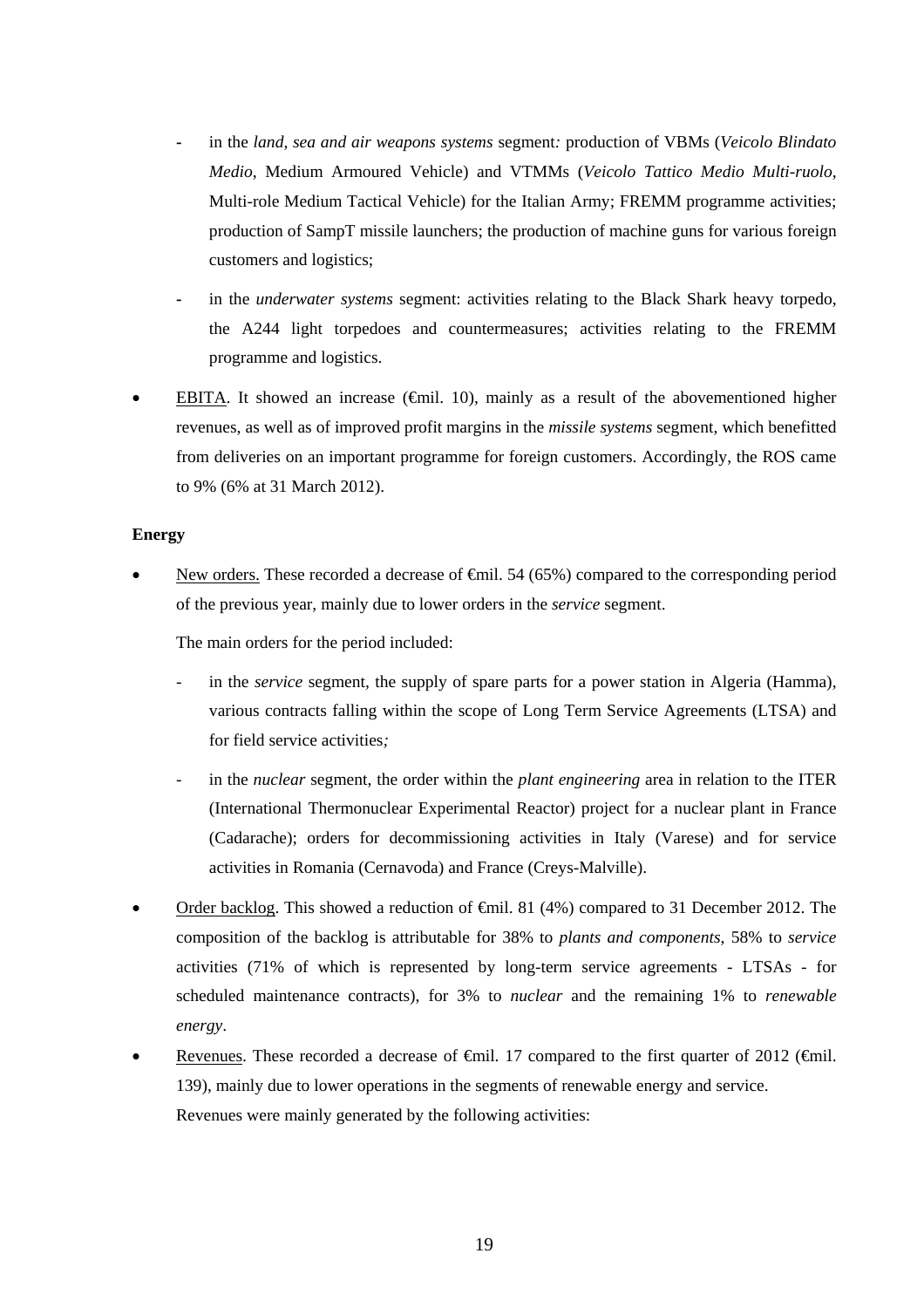- in the *plant and components* segment: production activities on the orders from Tunisia (Sousse), Egypt (Giza North and Banha), Turkey (Gebze) and Algeria (Ain Djasser II, Labreg and Hassi Messaud);
- in the *service* segment: activities on the Long Term Service Agreements in Italy (Ferrara, Rizziconi, Naples, Sparanise) and Northern Ireland (Ballylumford), spare parts for gas turbines in Algeria (M'Sila), the supply of a generator in Mexico (Lerdo) and field service activities in Italy (Ferrera);
- in the *nuclear* segment*,* for the *plant engineering* area*,* activities on the power station in Slovakia (Mochovce); for the *service* area*,* the continuation of activities in Argentina (Embalse); for the *waste* and *decommissioning* area*,* activities in Lithuania (Ignalina) and activities for the treatment and storage of radioactive waste from submarines in Russia (Andreeva Bay);
- in the *renewable energy* segment*,* electric drives activities, service activities on the solar energy plants in Martano and Soleto (Lecce), supply of micro-turbines.
- EBITA. It showed a slight decrease ( $\epsilon$ mil. 2) compared to the first quarter of 2012, mainly as a result of lower volumes.

### **Transportation**

New orders. These reported a decrease of <del>€mil</del>. 126 (47%) compared to the same period of the previous year, which was mainly attributable to lower orders in the *signalling and transportation solutions* segment.

The main orders for the period included:

- for the *signalling and transportation solutions* segment, in the *signalling* area*,* the contract for the maintenance of the high speed line Madrid-Puigverd de Lleida, in Spain; changes in the order relating to the project for the Ankara underground, in Turkey; other various orders for components and service & maintenance*;*
- in the *vehicles* line, orders for service activities;
- in the *bus* line, orders of buses for 32 units and various after-sales orders.
- Order backlog. This showed a decrease of €mil. 230 (3%) compared to 31 December 2012. The *signalling and transportation solutions* line accounts for 66%, while the *vehicles* line for 34%.
- Revenues. These recorded a reduction of  $\epsilon$ mil. 48 (11%) compared to the first quarter of 2012, which was mainly attributable to the *vehicles* segment. In particular, revenues were generated by the following orders:
	- **-** for the *signalling and transportation solutions* line: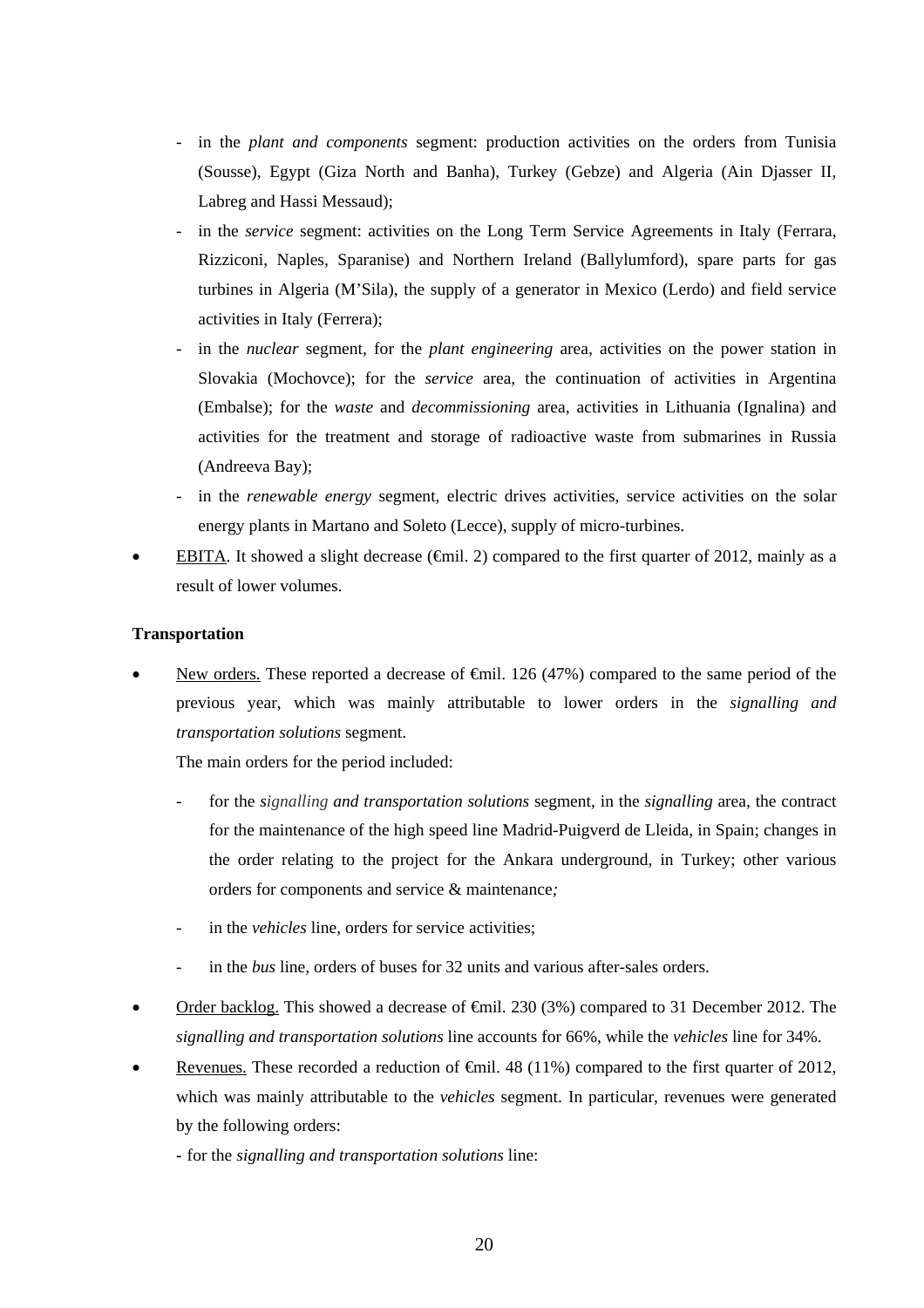- o in the *signalling* area, the project for the Turin-Padua stretch in Italy; contracts for the Bogazkopru-Ulukisla-Yenice and Mersin-Toprakkale railway lines and for the Ankara metro in Turkey; orders for Australian Rail Track and the project relating to Roy Hill Iron Ore in Australia; the contract for the Red Line of the Stockholm metro in Sweden; the order related to the Shah-Habshan-Ruwais line in the United Arab Emirates; the projects for Union Pacific Railroad and South-eastern Pennsylvania Transportation Authority in the US; various components contracts;
- o in the *transportation solutions* area, the Copenhagen, Rome Line C, Naples Line 6, Brescia, Milan metros; the Rio Tinto projects in Australia;
- in the *vehicles* line, double-decker carriages for Trenitalia; trains for the Danish railways; high-speed trains for Trenitalia; trains for the Dutch and Belgian railways; vehicles for the Fortaleza (Brazil) and Milan metros; various service contracts;
- in the *bus* line*,* various bus orders, representing 66% of this line's revenues and after-sales activities.
- EBITA. It showed a decrease of  $\epsilon$ mil. 11 compared to the value posted at 31 March 2012, mainly attributable to the *vehicles* segment, which was specifically affected, in the period, by slowdown in production and contractual charges on some programmes.

\* \* \* \* \* \* \* \*

#### **Information pursuant to articles 70 and 71 of Consob Issuers' Regulations**

With a Board of Directors' resolution on 23 January 2013 the Company adopted the simplification regime under articles 70/8 and 71/1-bis of the Issuers' Regulations adopted with CONSOB Resolution 11971/1999, as subsequently amended. By this resolution the Company chose the option to make exceptions to the obligation to issue the documents required by the law when significant transactions (such as mergers, spin-offs, capital increases by means of the conferral of assets in kind, acquisitions or disposals) occur.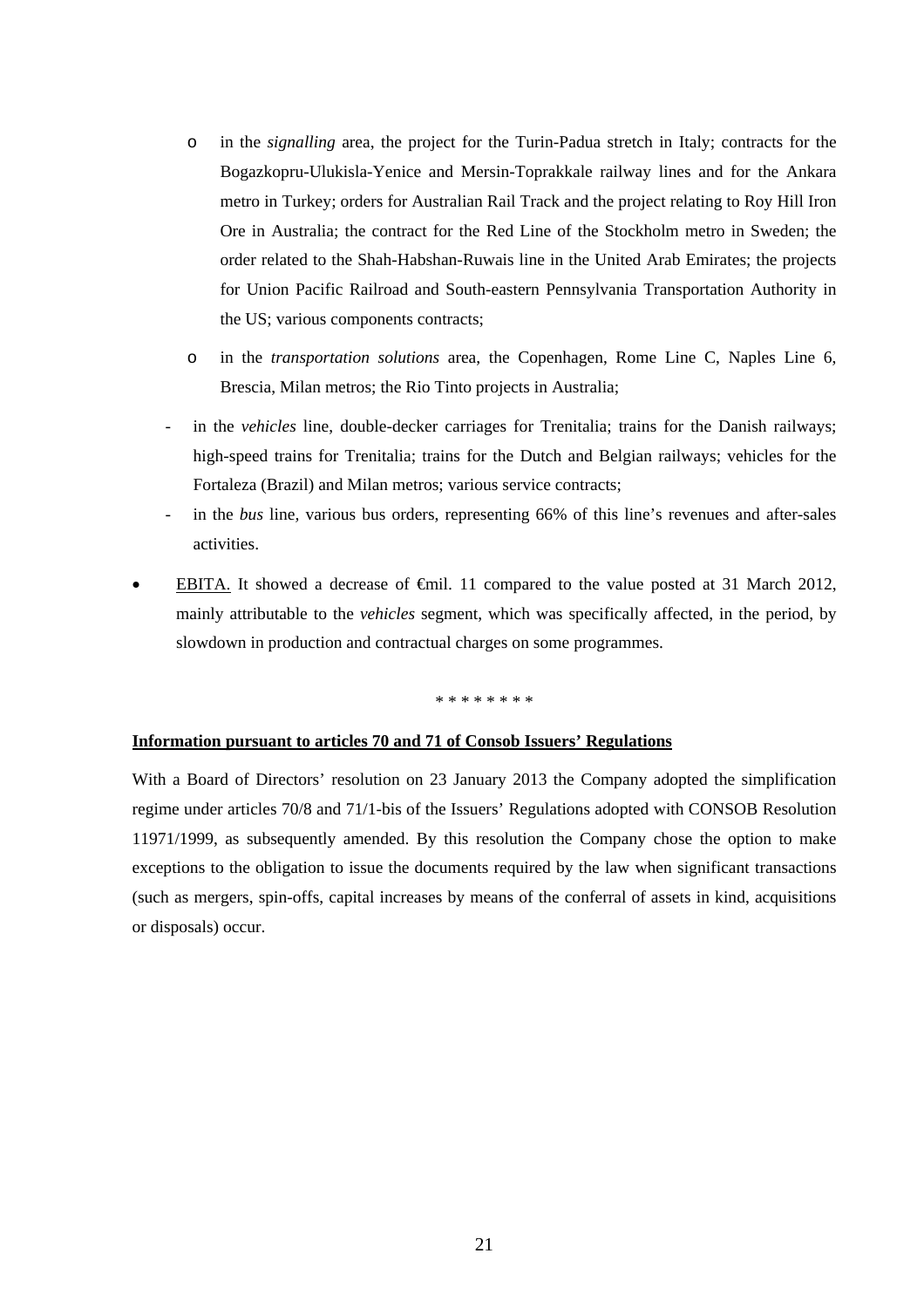#### **"Non-IFRS" alternative performance indicators**

Finmeccanica's management assesses the Group's performance and that of its business segments based on a number of indicators that are not envisaged by the IFRSs. Specifically, EBITA is used as the primary indicator of profitability, since it allows us to analyse the Group's marginality by eliminating the impact of the volatility associated with non-recurring items or items unrelated to ordinary operations.

As required by CESR/05-178b Recommendation, below is a description of the components of each of these indicators:

- *EBIT*: i.e. earnings before interest and taxes, with no adjustments. EBIT also excludes costs and income resulting from the management of unconsolidated equity investments and other securities, as well as the results of any sales of consolidated shareholdings, which are classified on the financial statements either as "*Financial income and expense*" or, for the results of equity investments accounted for with the equity method, under "Share of profit (loss) of equityaccounted investees".
- *EBITA ("Adjusted EBITA" until 31 December 2012)*: it is arrived at by eliminating from EBIT (as defined above) the following items:
	- any impairment in goodwill;
	- amortisation and impairment, if any, of the portion of the purchase price allocated to intangible assets as part of business combinations, as required by IFRS 3;
	- restructuring costs that are a part of defined and significant plans;
	- other exceptional costs or income, i.e. connected to particularly significant events that are not related to the ordinary performance of the business.

EBITA is then used to calculate return on sales (ROS) and, on an annualised basis, return on investment (ROI) (which is calculated as the ratio of EBITA to the average value of capital invested during the two periods being compared).

A reconciliation of EBIT and EBITA for the reporting period and the corresponding prior year is shown below: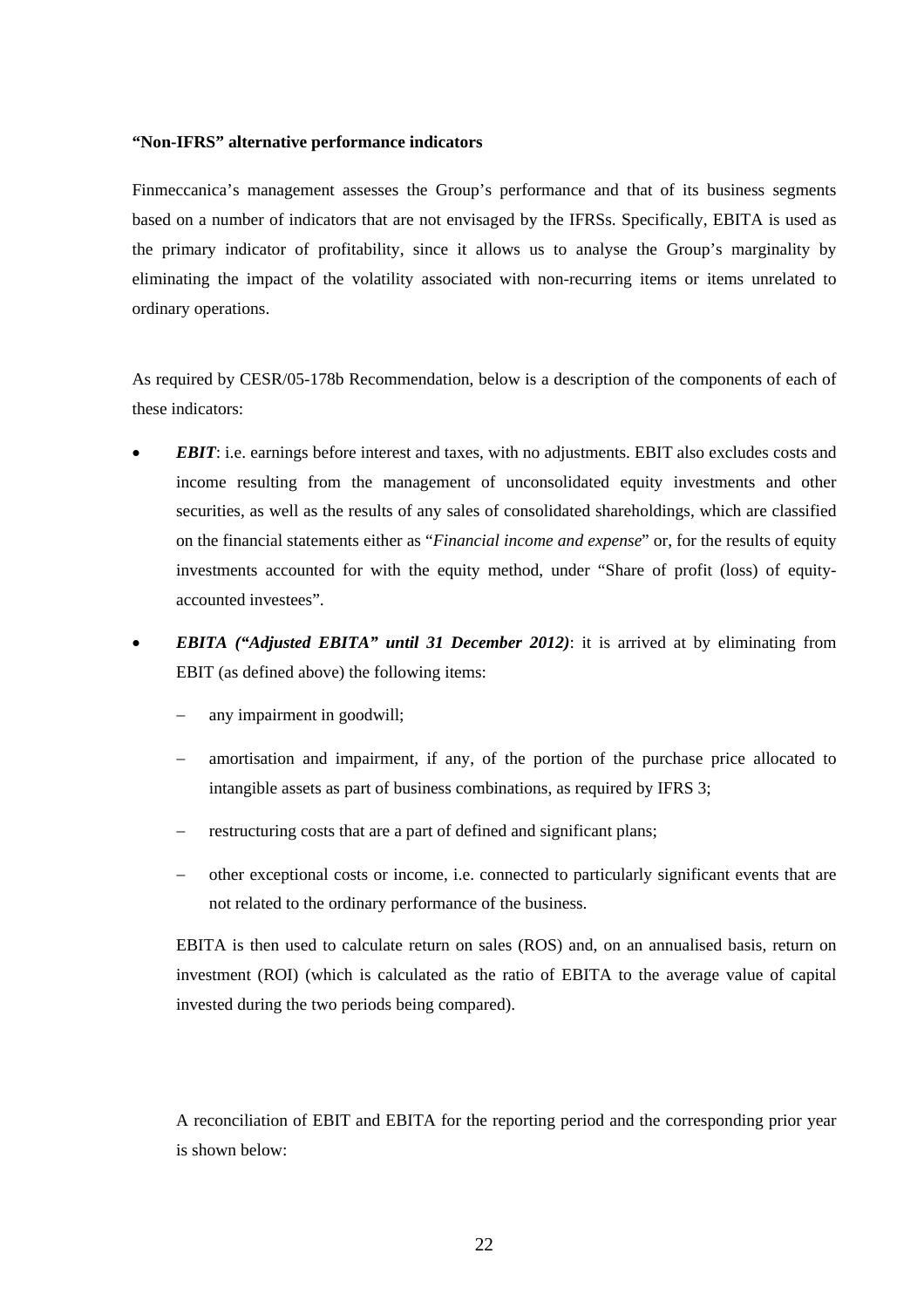|                                               | For the three months ended<br>31 March |      |
|-----------------------------------------------|----------------------------------------|------|
| $\epsilon$ <i>million</i>                     | 2013                                   | 2012 |
| <b>EBIT</b>                                   | 149                                    | 142  |
| Impairment                                    |                                        |      |
| Non-recurring (income) expense                |                                        |      |
| Amortisation of intangible assets acquired as |                                        |      |
| part of business combinations                 | 10                                     | 9    |
| Restructuring costs                           | 22                                     | 22   |
| <b>EBITA</b>                                  | 181                                    | 173  |

The reconciliation by segment between EBIT and EBITA is reported in Note 8.

- *Free Operating Cash-Flow (FOCF)*: this is the sum of the cash flows generated by (used in) operating activities and the cash flows generated by (used in) investment and divestment of intangible assets, property, plant and equipment, and equity investments, net of cash flows from the purchase or sale of equity investments that, due to their nature or significance, are considered "strategic investments". The calculation of FOCF for the periods being compared is presented in the reclassified statement of cash flows shown in the previous section.
- *Funds From Operations (FFO)*: this is cash flow generated by (used in) operating activities net of changes in working capital (as described under Note 28). The calculation of FFO for the periods being compared is presented in the reclassified statement of cash flows shown in the previous section.
- *Economic Value Added (EVA)*: this is the difference between EBITA net of income taxes and the cost (comparing like-for-like in terms of consolidated companies) of the average invested capital in the two comparative periods and measured on the basis of the operating weighted average cost of capital (WACC for EVA purposes).
- *Working capital*: this includes trade receivables and payables, contract work in progress and progress payments and advances from customers.
- *Net working capital*: this is equal to working capital less provisions for current risks and other current assets and liabilities.
- *Net capital invested*: this is the algebraic sum of non-current assets, non-current liabilities and net working capital.
- *Net financial debt*: this includes cash, financial receivables and current securities, net of (current and non-current) loans and borrowings.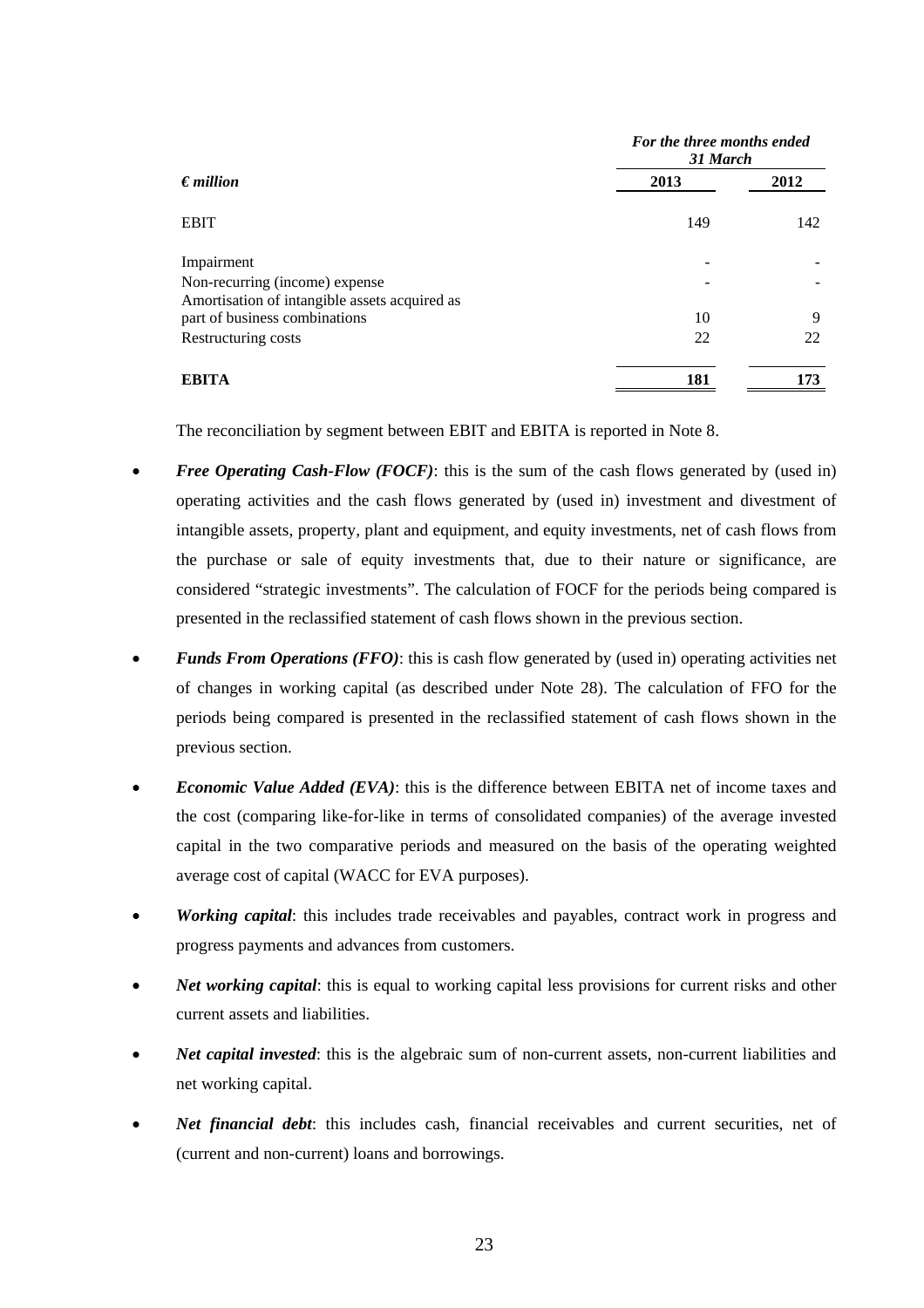- *Research and Development expenditure*: the Group classifies under R&D all internal and external costs incurred relating to projects aimed at obtaining or employing new technologies, knowledge, materials, products and processes. These costs may be partly or entirely reimbursed by customers, funded by public institutions through grants or other incentives under law or, lastly, be borne by the Group. From an accounting standpoint, R&D expense can be recognised in different manners as indicated below:
	- if they are reimbursed by the customer pursuant to an existing contract, they are recognised as "work in progress";
	- if they relate to research activities, that is, the activity is at a stage at which it cannot be demonstrated that the activity will generate future economic benefits, they are expensed as incurred;
	- finally, if they relate to a development activity for which the Group can demonstrate the technical feasibility, the capability and the intention to see the project through to the end, as well as the existence of a potential market such to generate future economic benefits, they are capitalised under "Intangible assets". In the case in which a grant is given towards these expenses, the carrying value of the intangible assets is reduced by the amount received or to be received.
- *New orders*: this is the sum of contracts signed with customers during the period that satisfy the contractual requirements for being recorded in the order book.
- Order backlog: this figure is the difference between new orders and invoiced orders (income statement) during the reference period, excluding the change in contract work in progress. This difference is added to the backlog for the preceding period.
- *Workforce*: the number of employees recorded in the register on the last day of the year.
- *Return on Sales (ROS)*: this is calculated as the ratio of EBITA to revenue.
- **Return on Investments (ROI)**: this is calculated as the ratio of annualised EBITA to the average net capital invested in the two comparative periods.
- **Return on Equity (ROE):** this is calculated as the ratio of the annualised net result for the financial period to the average value of equity in the two comparative periods.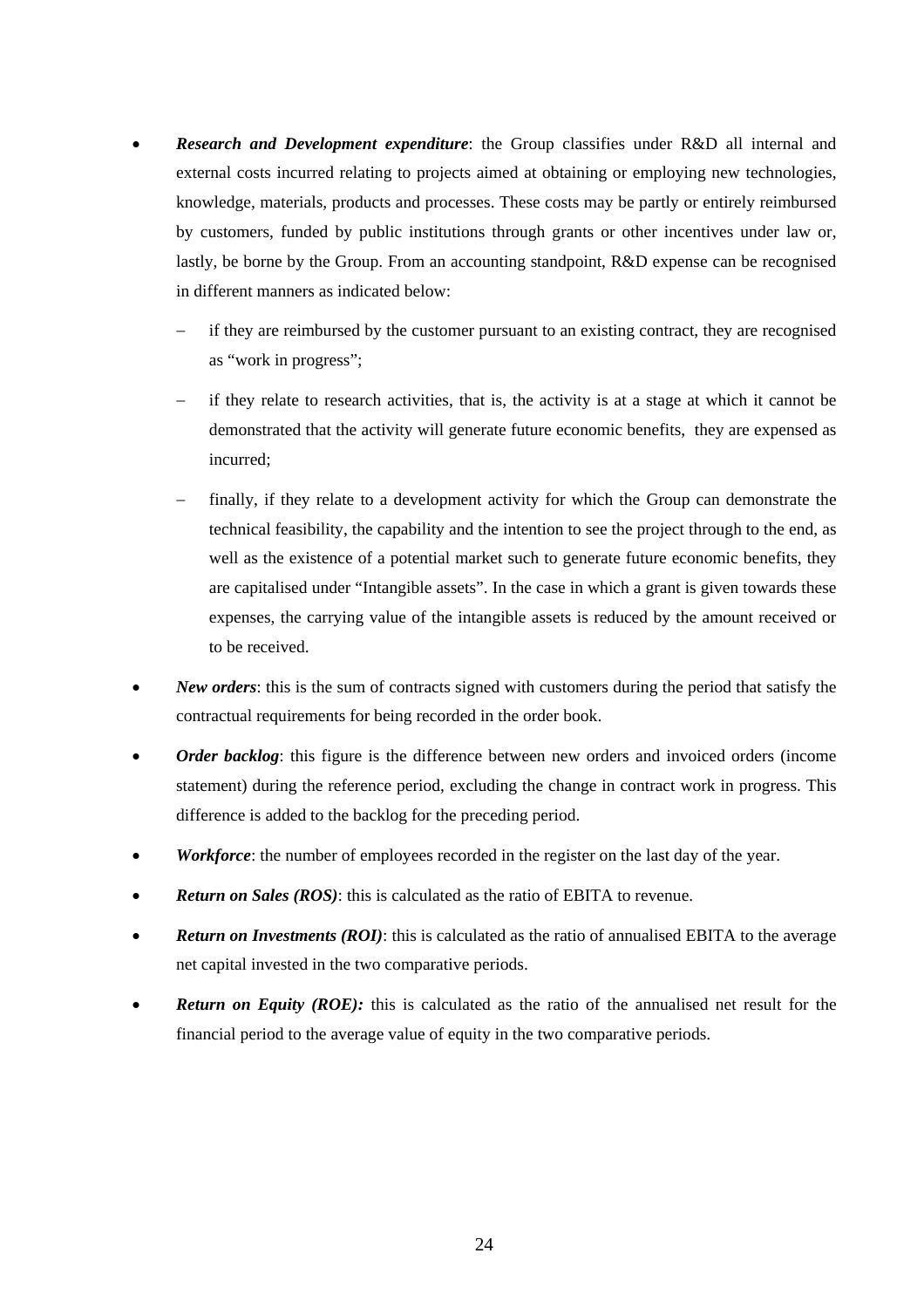#### **Significant events in the period and events subsequent to closure of the accounts**

#### **Industrial transactions**

In the **Helicopters** business segment, on 21 January 2013, AgustaWestland and Embraer announced that they had signed a Memorandum of Understanding to set up a joint venture in order to produce the AgustaWestland helicopters in Brazil (for military and commercial applications) intended for local and Latin America markets.

In the **Aeronautics** business segment, on 17 January 2013, Alenia Aermacchi and General Dynamics signed a Letter of Intent that ratifies the partnership of the two companies in the tender for the supply of the future advanced trainer to the US Air Force  $(T - X)$  programme). The two companies will offer the customer an integrated training system for pilots based on Alenia Aermacchi's T-100 platform, which is a variation of the M-346 advanced trainer in the US market. General Dynamics will play the role of Prime Contractor – through the C4 Systems business unit– and will share with the team its proven experience as a system integrator in order to deliver to the customer: aircraft, flight simulators, multimedia training courses and logistics support.

Within the programme to upgrade Finmeccanica's industrial structure in the **Defence and Security Electronics ("D&SE")** business segment, which was launched as early as 2010, the period saw the completion of the corporate combination of SELEX Galileo S.p.A., SELEX Elsag S.p.A. and SELEX Sistemi Integrati S.p.A. into SELEX ES S.p.A., with legal effect from 1 January 2013, and of the related businesses into SELEX Galileo Ltd (now SELEX ES Ltd) in the United Kingdom.

In the **Energy** business segment, on 21 March 2013, Ansaldo Energia and Politecnico of Milan signed a three-year agreement on specific research and training activities. Specifically, Ansaldo Energia may support Politecnico in teaching activities and may finance research fellowships and doctorates (PhD), scholarships and internships, while Politecnico will provide technical and scientific support to the company's research activities. Furthermore, Ansaldo Energia and Politecnico will jointly participate in the national energy Cluster being established, which provides for joint research activities in the sectors of flexibility of combined cycles and of the development of new-generation gas turbines.

Furthermore, on 27 February 2013, Finmeccanica signed a cooperation agreement with the **Australian Ministry of Defence** (through the Defence Material Organization) to join the "Global Supply Chain" programme. This agreement represents the operational contract to start activities, following the approval of the project that took place on 31 October 2012. In addition to being an opportunity to encourage possible commercial developments of the Group in Australia, this initiative has the objective of supporting the development of the Australian small- and medium-sized enterprises within the supply chain of Finmeccanica, to replace the traditional off-set obligations.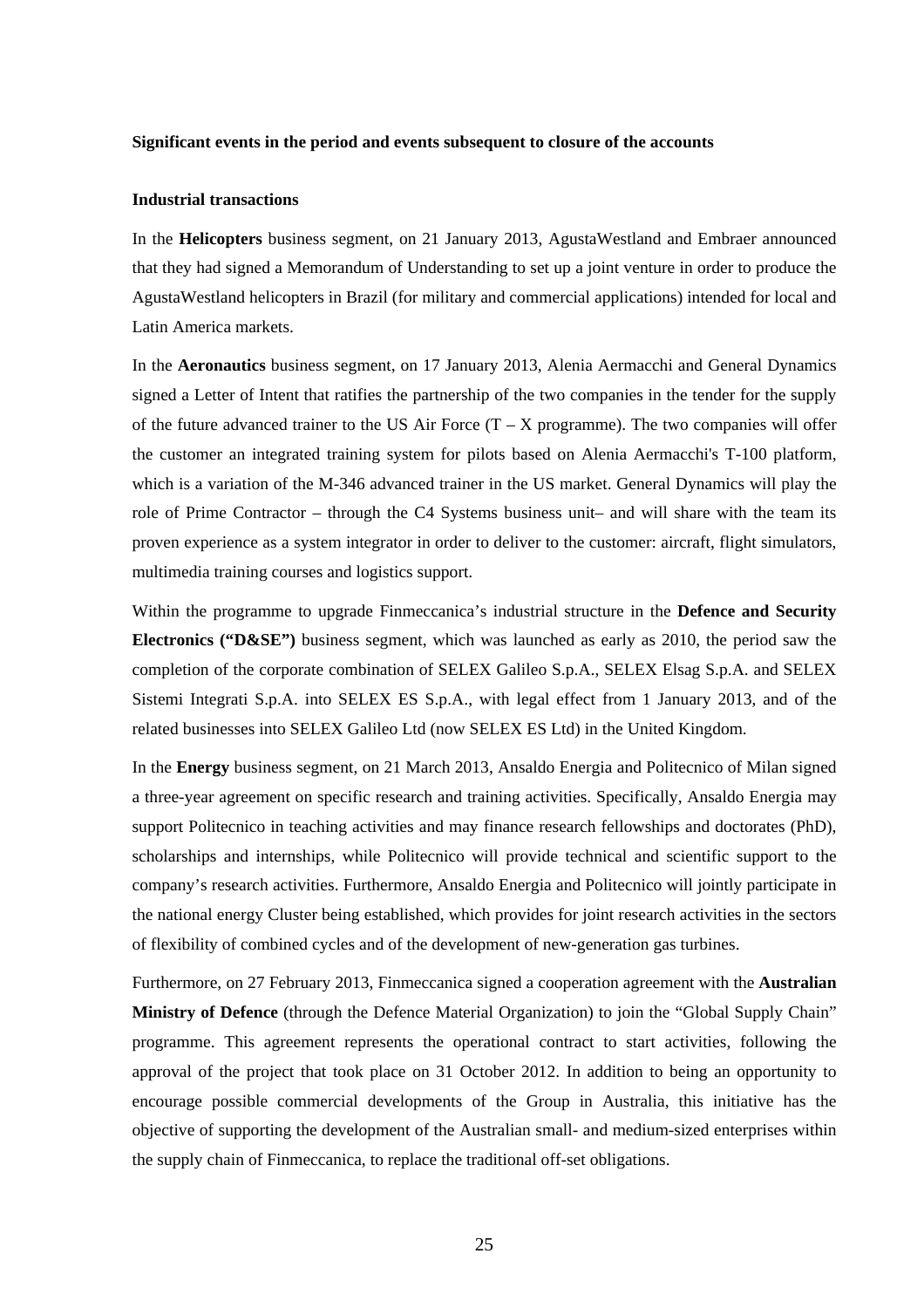#### **Financial transactions**

In the first quarter of 2013 Finmeccanica did not carry out any transaction in the capital market (bonds and bank debt), neither in terms of new issues of bonds, nor in terms of early redemption of already existing bonds.

Below is a list of bond issues outstanding at 31 March 2013 which shows, respectively, the Eurodenominated bonds issued by Finmeccanica ("FNM") and by the subsidiary Finmeccanica Finance ("FinFin"), the pound sterling-denominated bond issued by Finmeccanica Finance, as well as the bonds issued by Meccanica Holdings USA ("MH") for the US market, specifying switches (if any) from fixed-rate to floating-rate bonds. The average residual life of bond issues is about 10 years.

| <b>Issuer</b> |     | Year of<br>issue | <b>Maturity</b> | <b>Currency</b> | Outstanding<br>nominal<br>amount<br>$(\boldsymbol{\theta}$ mil.) | <b>Annual</b><br>coupon | Type of offer                              |
|---------------|-----|------------------|-----------------|-----------------|------------------------------------------------------------------|-------------------------|--------------------------------------------|
| FinFin        | (1) | 2003             | 2018            | €               | 500                                                              | 5.75%                   | European institutional                     |
| <b>FNM</b>    | (2) | 2005             | 2025            | €               | 500                                                              | 4.875%                  | European institutional                     |
| FinFin        | (3) | 2008             | 2013            | €               | 750                                                              | 8.125%                  | European institutional                     |
| FinFin        | (4) | 2009             | 2019            | <b>GBP</b>      | 400                                                              | 8.00%                   | European institutional                     |
| FinFin        | (5) | 2009             | 2022            | €               | 600                                                              | 5.25%                   | European institutional                     |
| FinFin        | (6) | 2012             | 2017            | €               | 600                                                              | 4.375%                  | European institutional                     |
| МH            | (7) | 2009             | 2019            | <b>USD</b>      | 434                                                              | 6.25%                   | American institutional<br>Rule 144A/Reg. S |
| МH            | (8) | 2009             | 2039            | <b>USD</b>      | 300                                                              | 7.375%                  | American institutional<br>Rule 144A/Reg. S |
| МH            | (9) | 2009             | 2040            | <b>USD</b>      | 500                                                              | 6.25%                   | American institutional<br>Rule 144A/Reg. S |

- 1) Bonds issued as part of the EMTN programme for a maximum of €bil. 3.8. The transaction was authorised pursuant to Art. 129 of Legislative Decree 385/93. Bonds listed on the Luxembourg Stock Exchange. Rate derivative transactions were made on these bonds and led to benefits throughout 2005 from low floating rates with an effective cost of some 3.25%. During 2006, the effective cost of the loan returned to a fixed rate better than the coupon and corresponding to an average of some 5.6%.
- 2) Bonds issued as part of the EMTN programme for a maximum of  $\bigoplus$ il. 3.8. The transaction was authorised pursuant to Art. 129 of Legislative Decree 385/93. Bonds listed on the Luxembourg Stock Exchange. It must be recalled that, at the end of 2011, the related transactions on interest rates were terminated in advance, which have allowed to turn the fair value into liquidity for  $\epsilon$ mil. 36; accordingly, the bond returned to a fixed rate of issue equal to 4.875%
- 3) Bonds issued as part of the EMTN programme for a maximum of €bil. 3.8. Bonds listed on the Luxembourg Stock Exchange. To date, the entire residual value of the transaction ( $\epsilon$ mil. 750) was converted into a floating-rate bond, with a benefit of over 200 basis points in 2012; as currently expected, it should be confirmed in 2013 as well.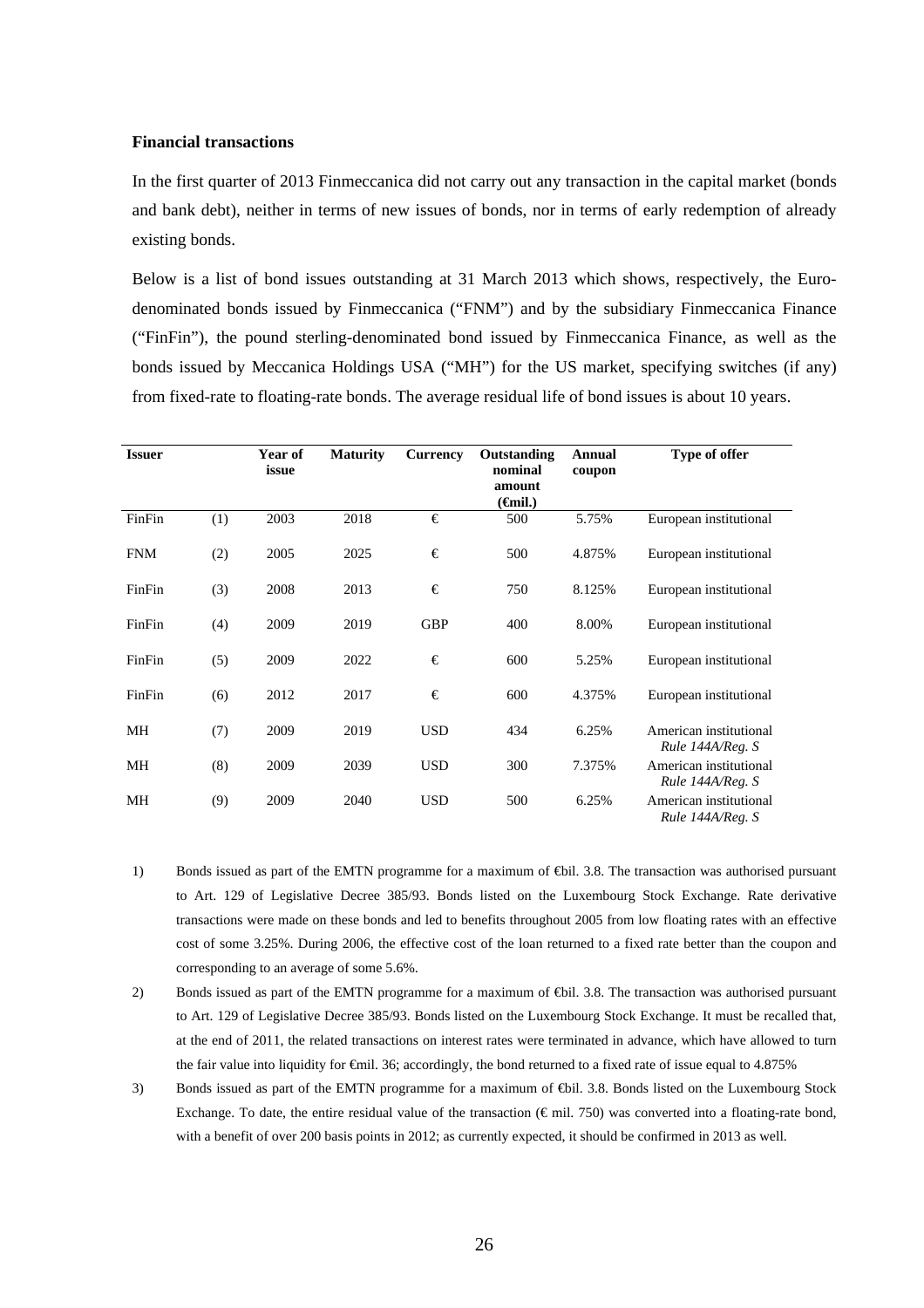- 4) Bonds issued as part of the EMTN programme for a maximum of €bil. 3.8. Bonds listed on the Luxembourg Stock Exchange. The proceeds of the issue were translated into euros and the exchange rate risk arising from the transaction was fully hedged. Finmeccanica does not rule out the possibility of re-converting the bond into pound sterling to partially hedge strategic investments in Great Britain.
- 5) Bonds issued as part of the EMTN programme for a maximum of €bil. 3.8. Bonds listed on the Luxembourg Stock Exchange.
- 6) Bonds issued as part of the EMTN programme for a maximum of €bil. 3.8. Bonds listed on the Luxembourg Stock Exchange.
- 7) Bonds issued under Rule 144A, Regulation S of the US Securities Act. The proceeds of this issue were entirely used by Meccanica Holdings USA to finance the purchase of DRS replacing the dollar-issue bonds originally issued by the company. These bonds were redeemed early following Finmeccanica's purchase of DRS. As a result, these issues were not hedged against exchange rate risk, and no interest rate transactions on the issue were performed.

All the bond issues of Finmeccanica Finance and Meccanica Holdings are irrevocably and unconditionally secured by Finmeccanica, and are given a medium/long-term financial credit rating by the three international rating agencies: Moody's Investors Service (Moody's), Standard and Poor's and Fitch.

At the presentation date of this Report, Finmeccanica's credit ratings are as follows: Baa3 with a negative outlook from Moody's, BBB - with a negative outlook from Fitch and BB+ with a stable outlook from Standard and Poor's.

In particular, in January 2013, Standard and Poor's decided to downgrade the rating assigned to the medium/long-term debt of Finmeccanica from the previous BBB - with a negative outlook to BB+ with a stable outlook, essentially in consideration of the extension of the time limits relating to the implementation of the disposal plan in the course of 2013.

Furthermore, in February 2013, Moody's changed the outlook previously assigned, from stable to negative, in consideration of the financial and operative profile of the Group, as well as of delays in the implementation of the disposals announced on which could weigh further uncertainties also considering judicial measures that involved some senior managers of the Group; in April, the agency deemed it appropriate to put the rating of Finmeccanica "on review for possible downgrade". On the basis of similar considerations, in February 2013 Fitch decided to place the rating of Finmeccanica on credit watch for a period of six months.

In this regard, it must be recalled that, in rating companies' debt, Standard and Poor's and Moody's use methodologies that take account of a company's strong connection with its government or of significant state interest in a company which may result in the issuer receiving a rating other than what it would have been given on a stand-alone basis. Moreover, the current credit ratings assigned by Standard and Poor's and Moody's do not show, to date, any difference between the "stand alone"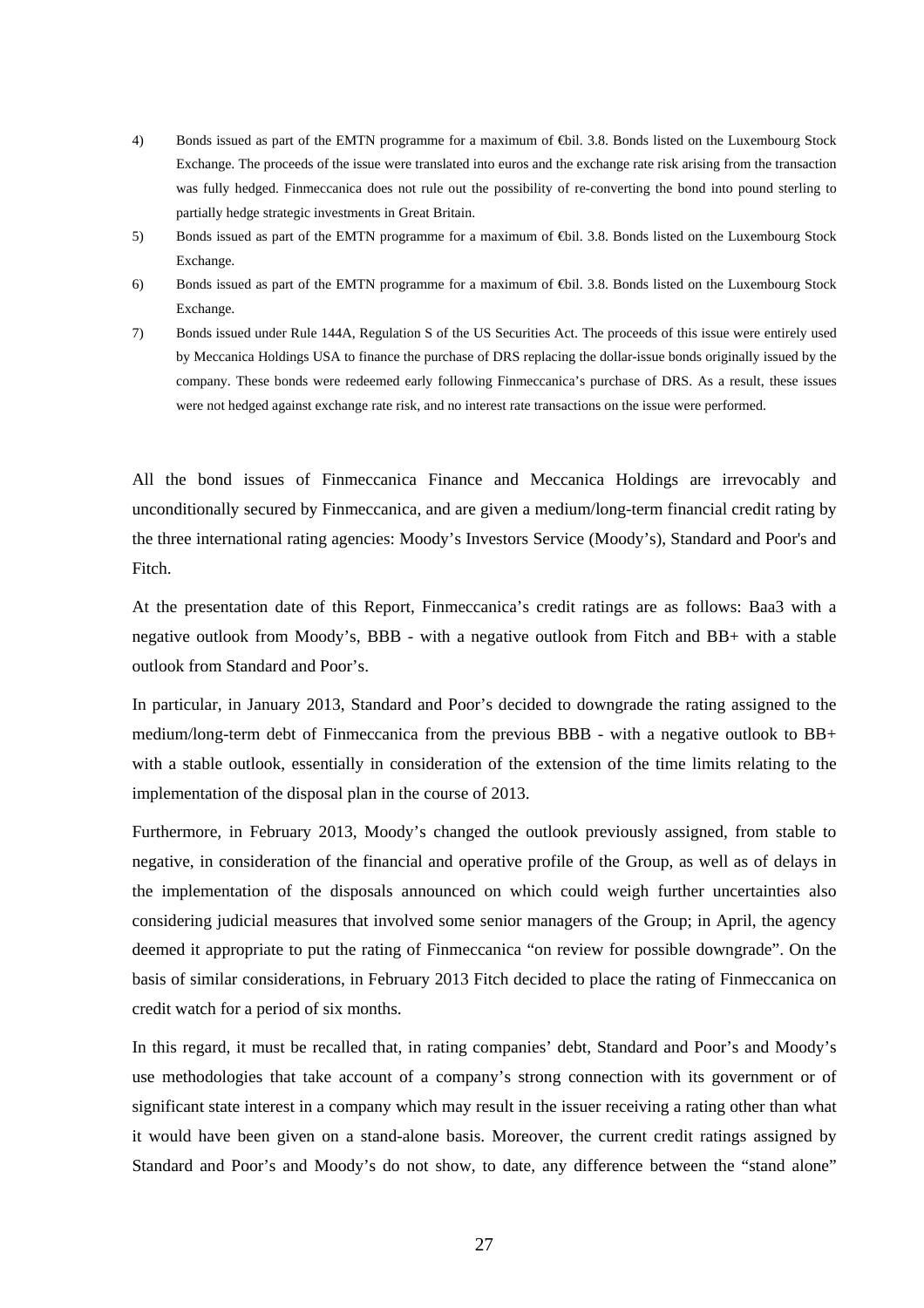rating and the rating determined based on Standard and Poor's "Government related entities" (GRE) and Moody's "Government related issuers" (GRI) methodologies. Overall, Finmeccanica is rated "Investment Grade", with a negative outlook, by Fitch and Moody's, while, after the last downgrading, the rating assigned by Standard & Poor's is "sub investment grade".

Finally, it should be noted that the overall changes that have occurred in the rating of the Finmeccanica's debt have not determined any significant effects on the loans in place that have been confirmed. However, it could be more difficult and costly to use some of the sources of financing used to date. On the other hand, the Group is actively committed to rolling out the steps of the restructuring plan launched in 2011, which include, *inter alia*, the reduction of debt. Moreover, the Group's financial and investment and contract selection policies mean the Group constantly monitors the soundness of its financial position and its financial debt level, which also enable compliance with the indicators the rating agencies refer to.

All the bonds above are governed by rules with standard legal clauses for these types of corporate transactions on institutional markets. In the case of the above issues, these clauses do not require any undertaking with regard to compliance with specific financial parameters (financial covenants) but they do require negative pledge and cross-default clauses. Based on negative pledge clauses, Group issuers, Finmeccanica SpA and their "Material Subsidiaries" (companies in which Finmeccanica SpA owns more than 50% of the share capital and represent at least 10% of Finmeccanica's consolidated gross revenues and capital) are expressly prohibited from pledging collateral security or other obligations to secure their debt in the form of bonds or listed financial instruments or financial instruments that quality for listing, unless these guarantees are extended to all bondholders. Exceptions to this prohibition are securitisation and, starting from July 2006, the establishment of assets for the use indicated in Art. 2447-bis et seq. of the Italian Civil Code. On the contrary, the cross-default clauses give the bondholders the right to request early redemption of the bonds in their possession in the event of default by the Group issuers and/or Finmeccanica and/or any "Material Subsidiary" that results in a failure to make payment beyond preset limits.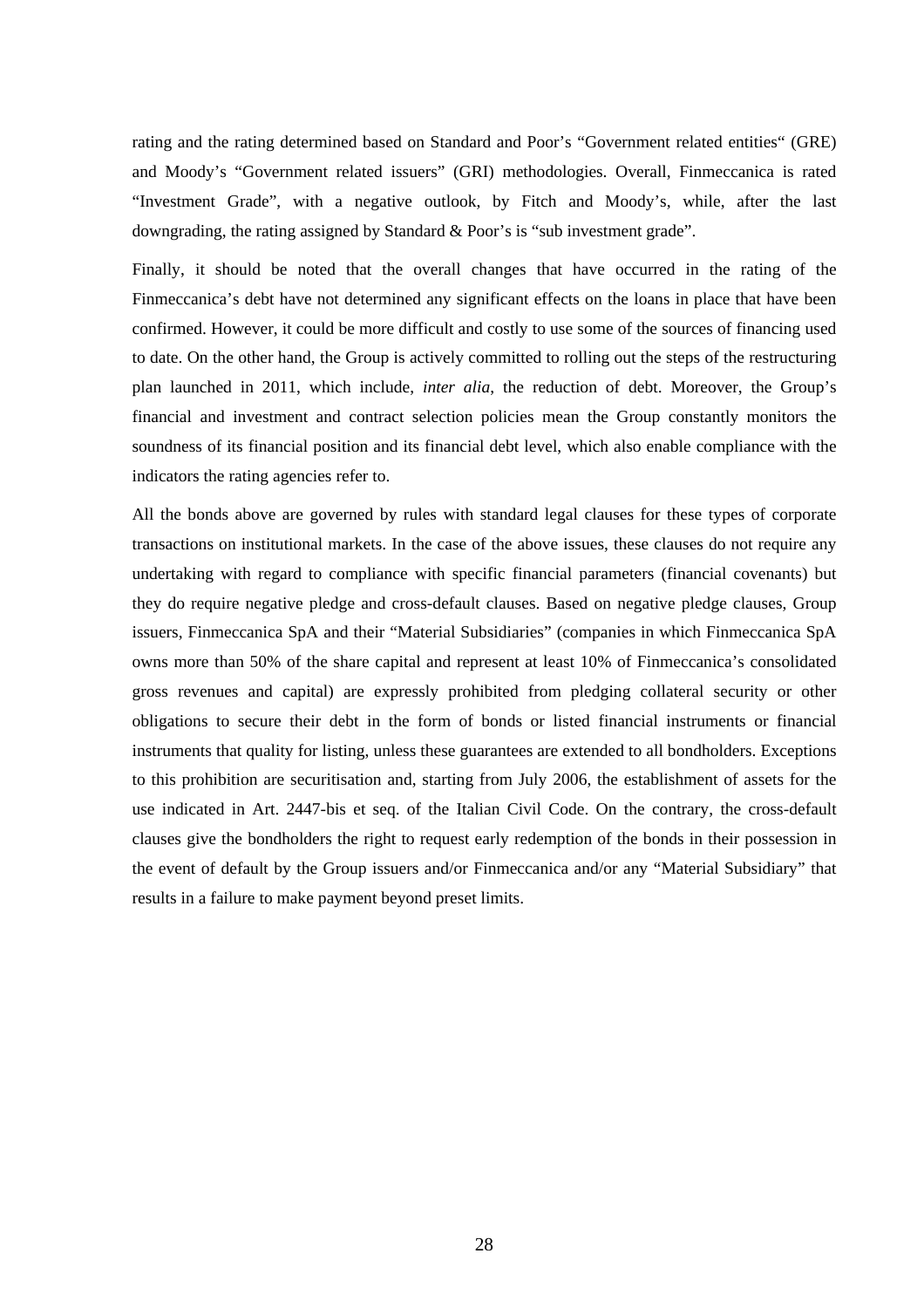**Condensed consolidated interim financial statements** 

**as at and for the three months ended 31 March 2013**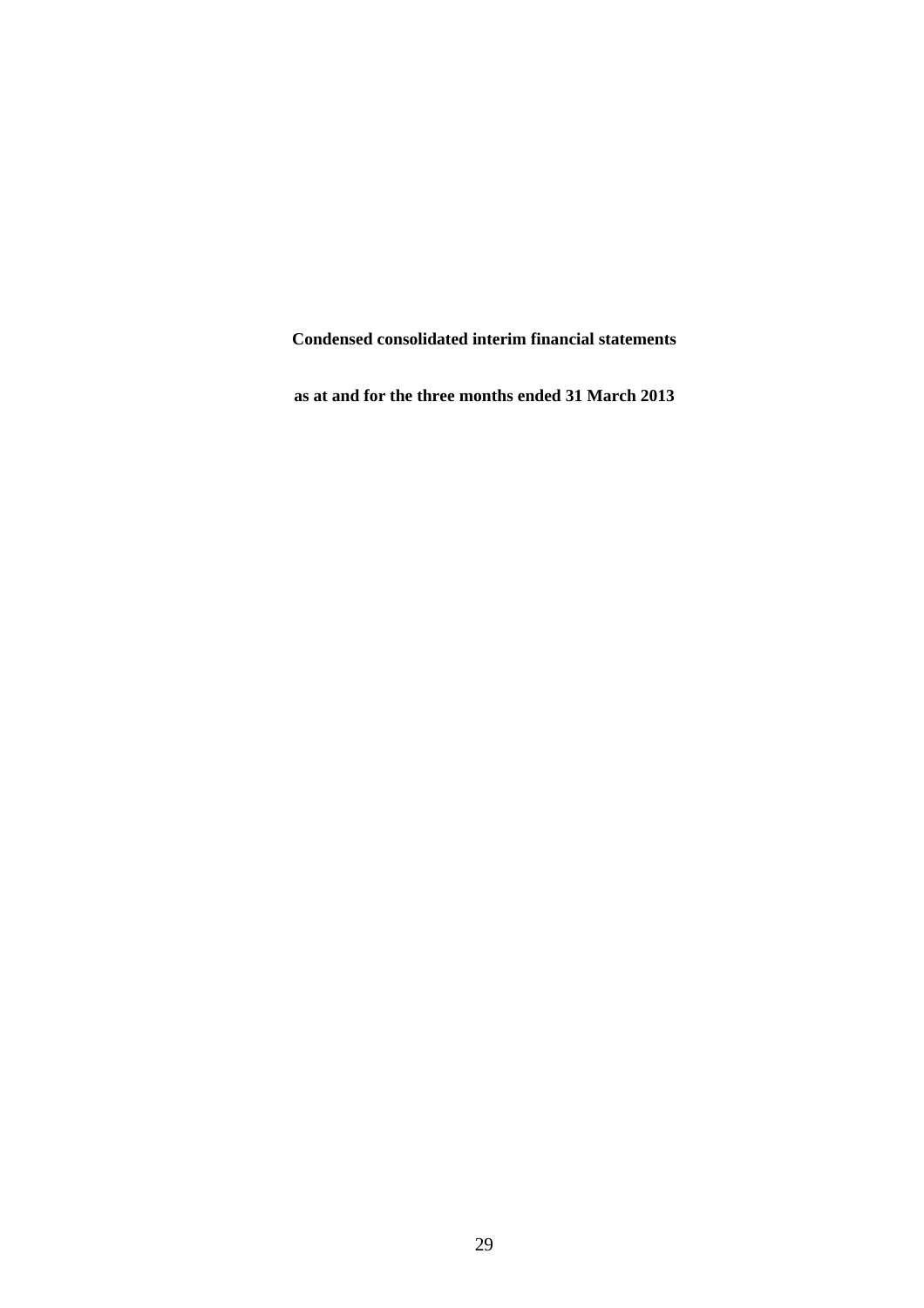## **Condensed consolidated income statement**

|                                                                      |             | For the three months<br>ended 31 March |                                        | For the three months<br>ended 31 March |                                        |  |
|----------------------------------------------------------------------|-------------|----------------------------------------|----------------------------------------|----------------------------------------|----------------------------------------|--|
| (Emillion)                                                           | <b>Note</b> | 2013                                   | of which<br>with<br>related<br>parties | $2012$ (*)                             | of which<br>with<br>related<br>parties |  |
| Revenue                                                              | 20          | 3,700                                  | 389                                    | 3,686                                  | 408                                    |  |
| Purchases and personnel expense                                      | 22          | (3,411)                                | (51)                                   | (3,375)                                | (40)                                   |  |
| Amortisation, depreciation and impairment losses                     | 23          | (176)                                  |                                        | (159)                                  |                                        |  |
| Other operating income (expenses)                                    | 21          | 36                                     |                                        | (10)                                   |                                        |  |
|                                                                      |             | 149                                    |                                        | 142                                    |                                        |  |
| Financial income (expense)                                           | 24          | (96)                                   |                                        | (102)                                  |                                        |  |
| Share of profits (losses)                                            |             |                                        |                                        |                                        |                                        |  |
| of equity-accounted investees                                        |             | (12)                                   |                                        | 9                                      |                                        |  |
| Operating profit (loss) before income and<br>discontinued operations |             | 41                                     |                                        | 49                                     |                                        |  |
| Income taxes                                                         | 25          | (35)                                   |                                        | (25)                                   |                                        |  |
| Loss (profit) from discontinued operations                           |             |                                        |                                        |                                        |                                        |  |
| Net profit (loss)                                                    |             | 6                                      |                                        | 24                                     |                                        |  |
| . of which owners of the parent                                      |             |                                        |                                        | 17                                     |                                        |  |
| . of which non-controlling interests                                 |             | 6                                      |                                        | 7                                      |                                        |  |
| <b>Earnings per share</b>                                            | 27          |                                        |                                        |                                        |                                        |  |
| <b>Basic</b>                                                         |             |                                        |                                        | 0.029                                  |                                        |  |
| <b>Diluted</b>                                                       |             |                                        |                                        | 0.029                                  |                                        |  |

*(\*)* comparative data has been restated following the adoption of IAS 19 revised (see Note 4)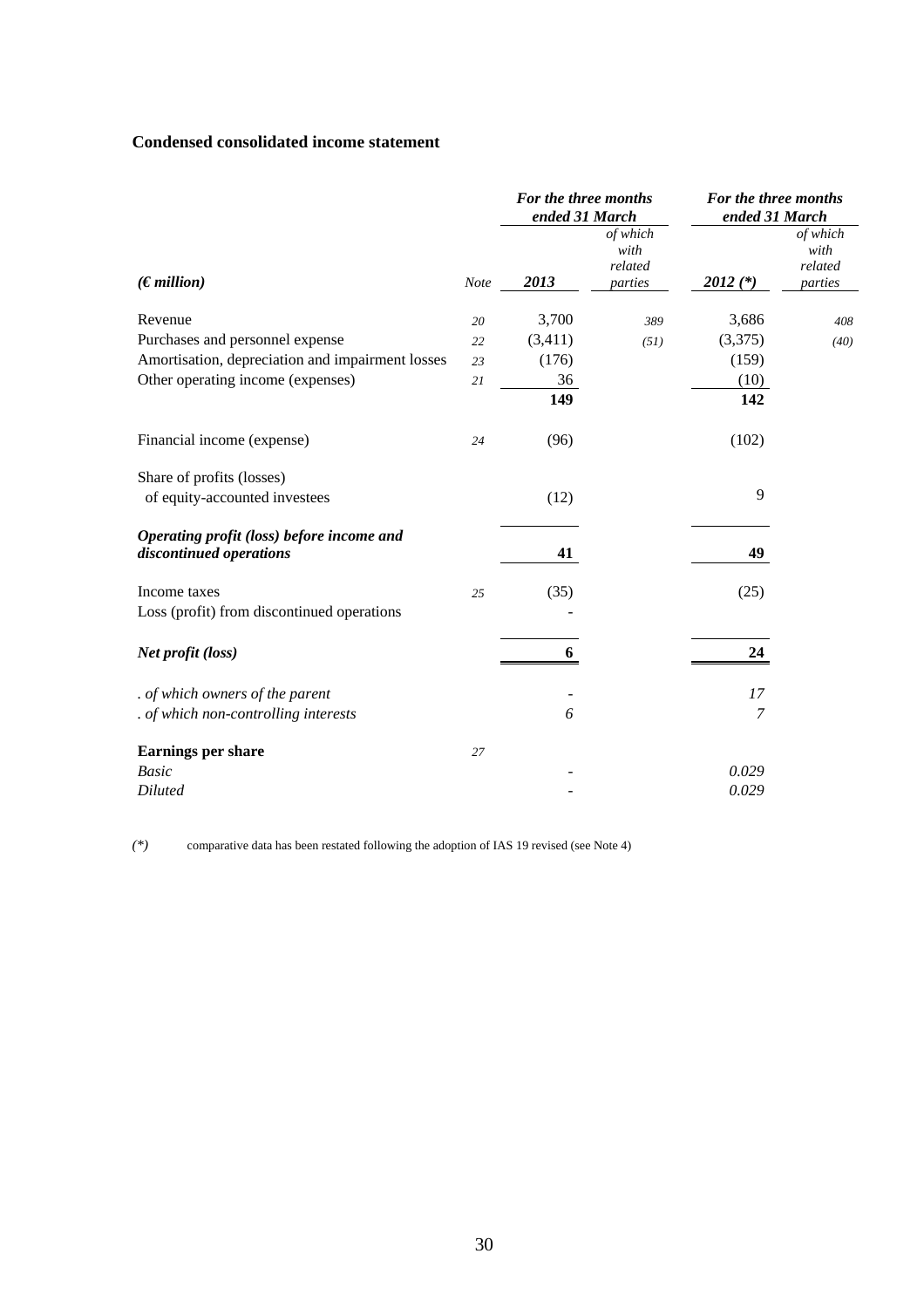# **Condensed consolidated statement of comprehensive income**

|                                                                                                                                                                  |                      |            | For the three months ended 31 March |              |
|------------------------------------------------------------------------------------------------------------------------------------------------------------------|----------------------|------------|-------------------------------------|--------------|
| $\epsilon$ million                                                                                                                                               | 2013                 |            | $2012$ (*)                          |              |
| Profit (loss) for the period                                                                                                                                     |                      | 6          |                                     | 24           |
| Other comprehensive income (expense):<br>Comprehensive income/expense which will not be<br>subsequently reclassified within the profit (loss) for<br>the period: |                      |            |                                     |              |
| - Revaluation of defined-benefit plans:<br>. revaluation<br>. exchange rate gains (losses)                                                                       | (7)<br>$\mathcal{I}$ | (6)        | (17)<br>$\overline{2}$              | (15)         |
| - Tax effect                                                                                                                                                     |                      | 2<br>(4)   |                                     | 11<br>(4)    |
| Comprehensive income/expense which might be<br>subsequently reclassified within the profit (loss) for<br>the period:                                             |                      |            |                                     |              |
| - Changes in cash flow hedges:<br>. change generated in the period<br>. transferred to the profit (loss) for the period<br>. exchange rate gains (losses)        | (79)<br>7            | (72)       | 77                                  | 77           |
| - Translation differences<br>. change generated in the period<br>. transferred to the profit (loss) for the period                                               | (26)                 | (26)       | (74)                                | (74)         |
| - Tax effect                                                                                                                                                     |                      | 17<br>(81) |                                     | (21)<br>(18) |
| Total comprehensive income (expense), net of tax:                                                                                                                |                      | (85)       |                                     | (22)         |
| Total comprehensive income (expense),<br>attributable to:                                                                                                        |                      | (79)       |                                     | $\mathbf{2}$ |
| Owners of the parent<br>Non-controlling interests                                                                                                                |                      | (89)<br>10 |                                     | (4)<br>6     |

*(\*)* comparative data has been restated following the adoption of IAS 19 revised (see Note 4)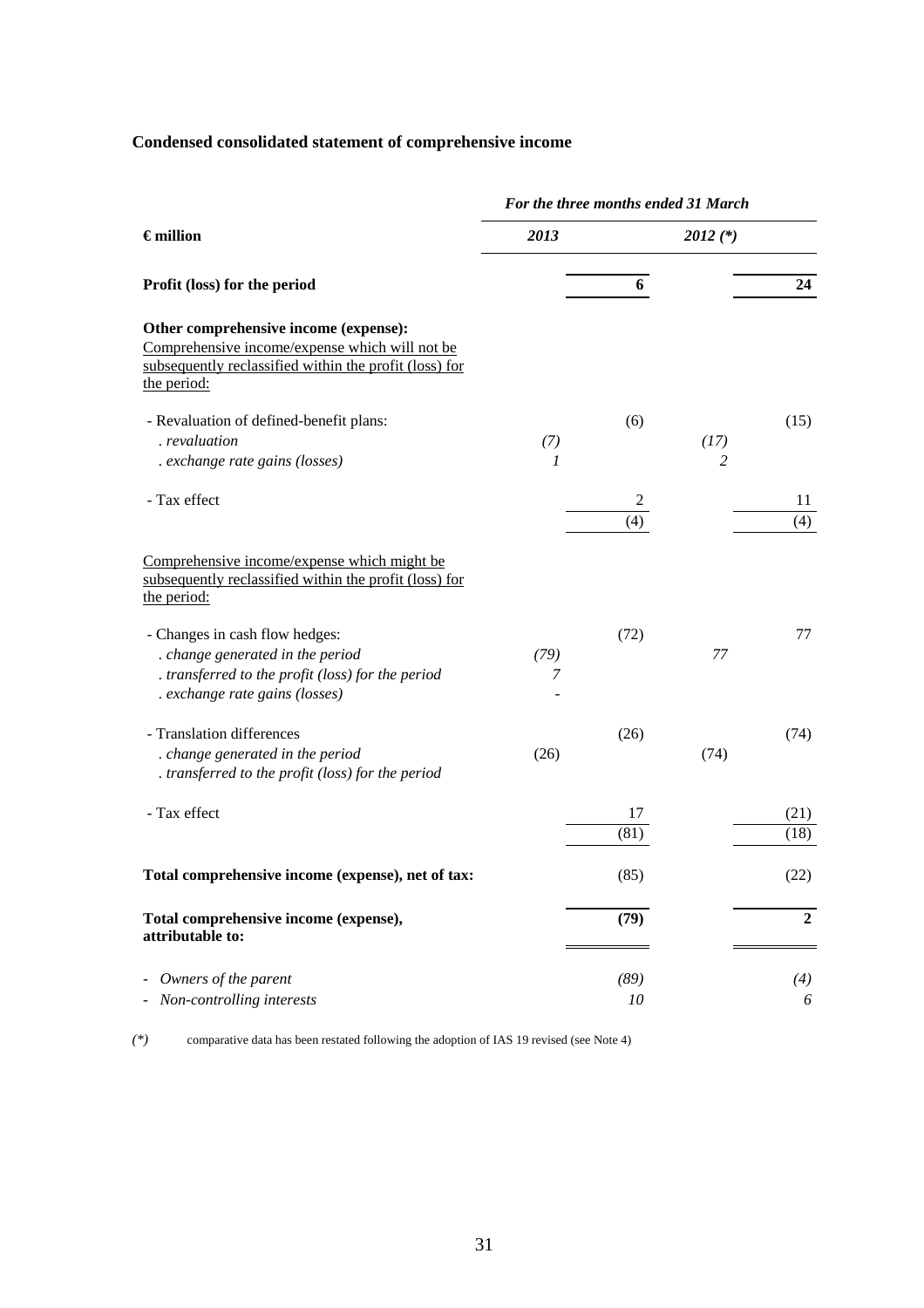# **Condensed consolidated statement of financial position**

| $(\epsilon$ <i>nillion</i> )                                           | Note | 31 March<br>2013 | of which<br>with related<br>parties | 31 March<br>$2012$ (*) | of which<br>with related<br>parties |
|------------------------------------------------------------------------|------|------------------|-------------------------------------|------------------------|-------------------------------------|
| Non-current assets                                                     |      |                  |                                     |                        |                                     |
| Intangible assets                                                      | 8    | 7,403            |                                     | 7,388                  |                                     |
| Property, plant and equipment                                          | 9    | 3,217            |                                     | 3,201                  |                                     |
| Deferred tax assets                                                    |      | 1,210            |                                     | 1,213                  |                                     |
| Other assets                                                           | 10   | 928              | 191                                 | 923                    | 192                                 |
|                                                                        |      | 12,758           |                                     | 12,725                 |                                     |
| Current assets                                                         |      |                  |                                     |                        |                                     |
| Inventories<br>Trade receivables, including net contract work in       |      | 5,354            |                                     | 5,192                  |                                     |
| progress                                                               | 11   | 8,840            | 913                                 | 8,576                  | 955                                 |
| Loans and receivables                                                  |      | 603              | 81                                  | 631                    | 73                                  |
| Derivatives                                                            | 19   | 71               |                                     | 107                    |                                     |
| Other assets                                                           | 12   | 1,121            | $\boldsymbol{7}$                    | 1,075                  | 6                                   |
| Cash and cash equivalents                                              |      | 1,426<br>17,415  |                                     | 2,137<br>17,718        |                                     |
| Non-current assets held for sale                                       |      |                  |                                     |                        |                                     |
|                                                                        |      |                  |                                     |                        |                                     |
| <b>Total assets</b>                                                    |      | 30,173           |                                     | 30,443                 |                                     |
| Equity                                                                 |      |                  |                                     |                        |                                     |
| Share capital                                                          | 13   | 2,525            |                                     | 2,525                  |                                     |
| Other reserves                                                         |      | 800              |                                     | 883                    |                                     |
| Equity attributable to the owners of the parent                        |      | 3,325            |                                     | 3,408                  |                                     |
| Equity attributable to non-controlling interests                       |      | 315              |                                     | 305                    |                                     |
| Total equity                                                           |      | 3,640            |                                     | 3,713                  |                                     |
| Non-current liabilities                                                |      |                  |                                     |                        |                                     |
| Loans and borrowings                                                   | 14   | 4,340            | 34                                  | 4,309                  | 29                                  |
| Employee benefits                                                      | 16   | 1,033            |                                     | 1,070                  |                                     |
| Provisions for risks and charges                                       | 15   | 1,513            |                                     | 1,552                  |                                     |
| Deferred tax liabilities                                               |      | 354              |                                     | 382                    |                                     |
| Other non-current liabilities                                          | 17   | 960              |                                     | 960                    |                                     |
|                                                                        |      | 8,200            |                                     | 8,273                  |                                     |
| Current liabilities<br>Trade payables, including net progress payments |      |                  |                                     |                        |                                     |
| and advances from customers                                            | 18   | 13,052           | 183                                 | 13,902                 | 193                                 |
| Loans and borrowings                                                   | 14   | 2,550            | 539                                 | 1,837                  | 605                                 |
| Income tax payables                                                    |      | 88               |                                     | 83                     |                                     |
| Provisions for risks and charges                                       | 15   | 854              |                                     | 876                    |                                     |
| Derivatives                                                            | 19   | 121              |                                     | 82                     |                                     |
| Other current liabilities                                              | 17   | 1,668            | 42                                  | 1,677                  | 53                                  |
| Liabilities associated with assets held for sale                       |      | 18,333           |                                     | 18,457                 |                                     |
|                                                                        |      |                  |                                     |                        |                                     |
| <b>Total liabilities</b>                                               |      | 26,533           |                                     | 26,730                 |                                     |
| Total liabilities and equity                                           |      | 30,173           |                                     | 30,443                 |                                     |

*(\*)* comparative data has been restated following the adoption of IAS 19 revised (see Note 4)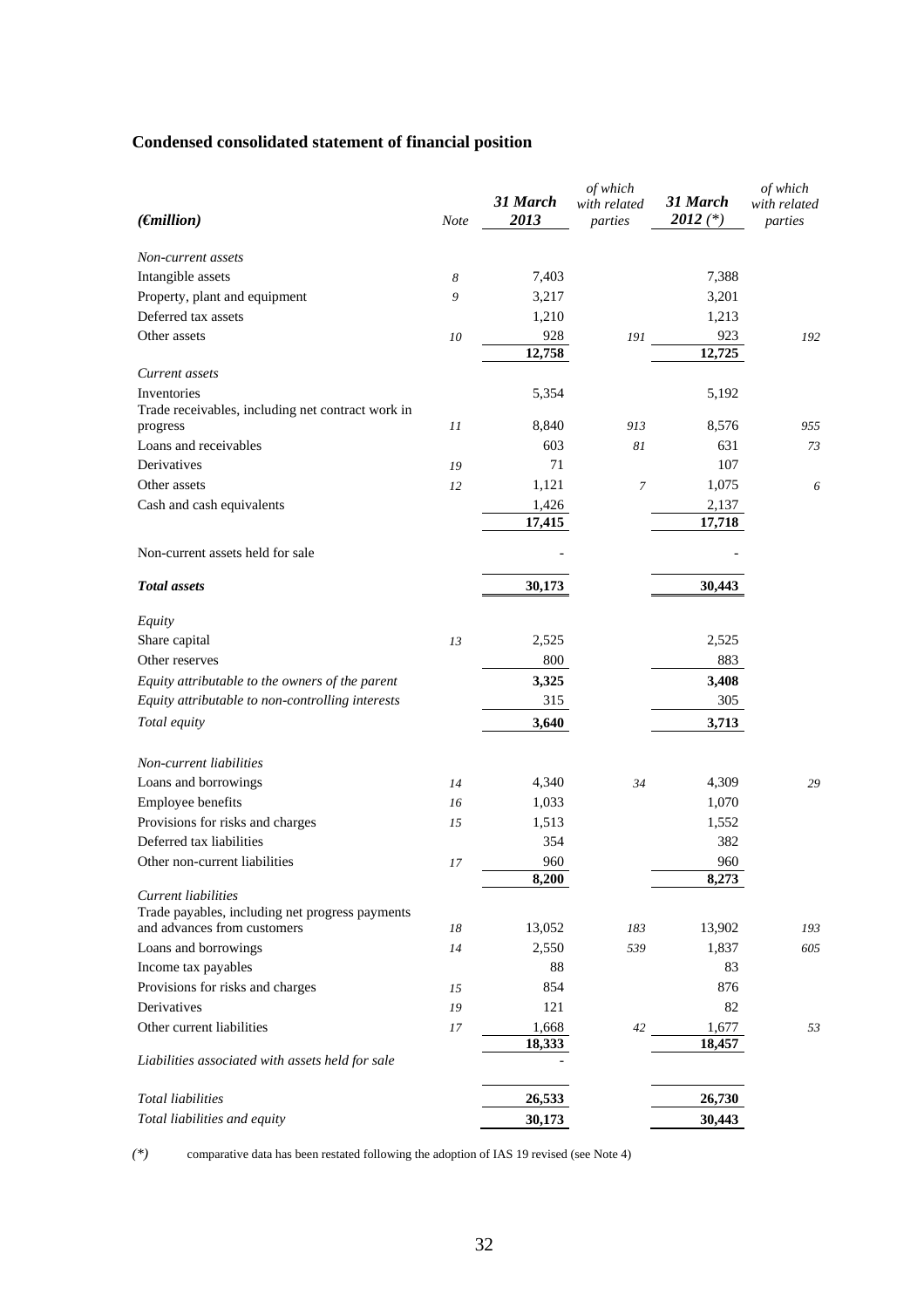## **Condensed consolidated statement of cash flows**

| $(\epsilon$ <i>nillion</i> )                                                                                   |               | For the three months ended 31 March |                                        |       |                                        |  |  |
|----------------------------------------------------------------------------------------------------------------|---------------|-------------------------------------|----------------------------------------|-------|----------------------------------------|--|--|
|                                                                                                                | <b>Note</b>   | 2013                                | of which<br>with<br>related<br>parties | 2012  | of which<br>with<br>related<br>parties |  |  |
| Cash flows from operating activities:                                                                          |               |                                     |                                        |       |                                        |  |  |
| Gross cash flows from operating activities                                                                     | 28            | 357                                 |                                        | 320   |                                        |  |  |
| Change in working capital<br>Change in other operating assets and liabilities, taxes,                          | 28            | (1,250)                             | 28                                     | (892) | (100)                                  |  |  |
| financial expense and provisions for risks and charges                                                         |               | (335)                               | (15)                                   | (403) | 79                                     |  |  |
| Cash flows used in operating activities                                                                        | (a)           | (1,228)                             |                                        | (975) |                                        |  |  |
| Cash flows from investing activities:<br>Investments in property, plant and equipment and<br>intangible assets |               | (214)                               |                                        | (182) |                                        |  |  |
| Sales of property, plant and equipment and intangible<br>assets                                                |               | 7                                   |                                        | 19    |                                        |  |  |
| Other investing activities                                                                                     |               | (3)                                 |                                        | (13)  |                                        |  |  |
| Cash flows generated (used) from/in investing<br>activities                                                    | (b)           | (210)                               |                                        | (176) |                                        |  |  |
| <b>Cash flows from financing activities:</b><br>Net change in other loans and borrowings                       |               | 732                                 | (76)                                   | 763   | 19                                     |  |  |
| Cash flows generated (used) from/in financing<br>activities                                                    | (c)           | 732                                 |                                        | 763   |                                        |  |  |
| Net increase/(decrease) in cash and cash equivalents                                                           | $(d = a+b+c)$ | (706)                               |                                        | (388) |                                        |  |  |
| Exchange rate differences and other changes                                                                    | (e)           | (5)                                 |                                        |       |                                        |  |  |
| Cash and cash equivalents at 1 January                                                                         | (f)           | 2,137                               |                                        | 1,331 |                                        |  |  |
| Cash and cash equivalents at 31 March                                                                          | $(g=d+e+f)$   | 1,426                               |                                        | 943   |                                        |  |  |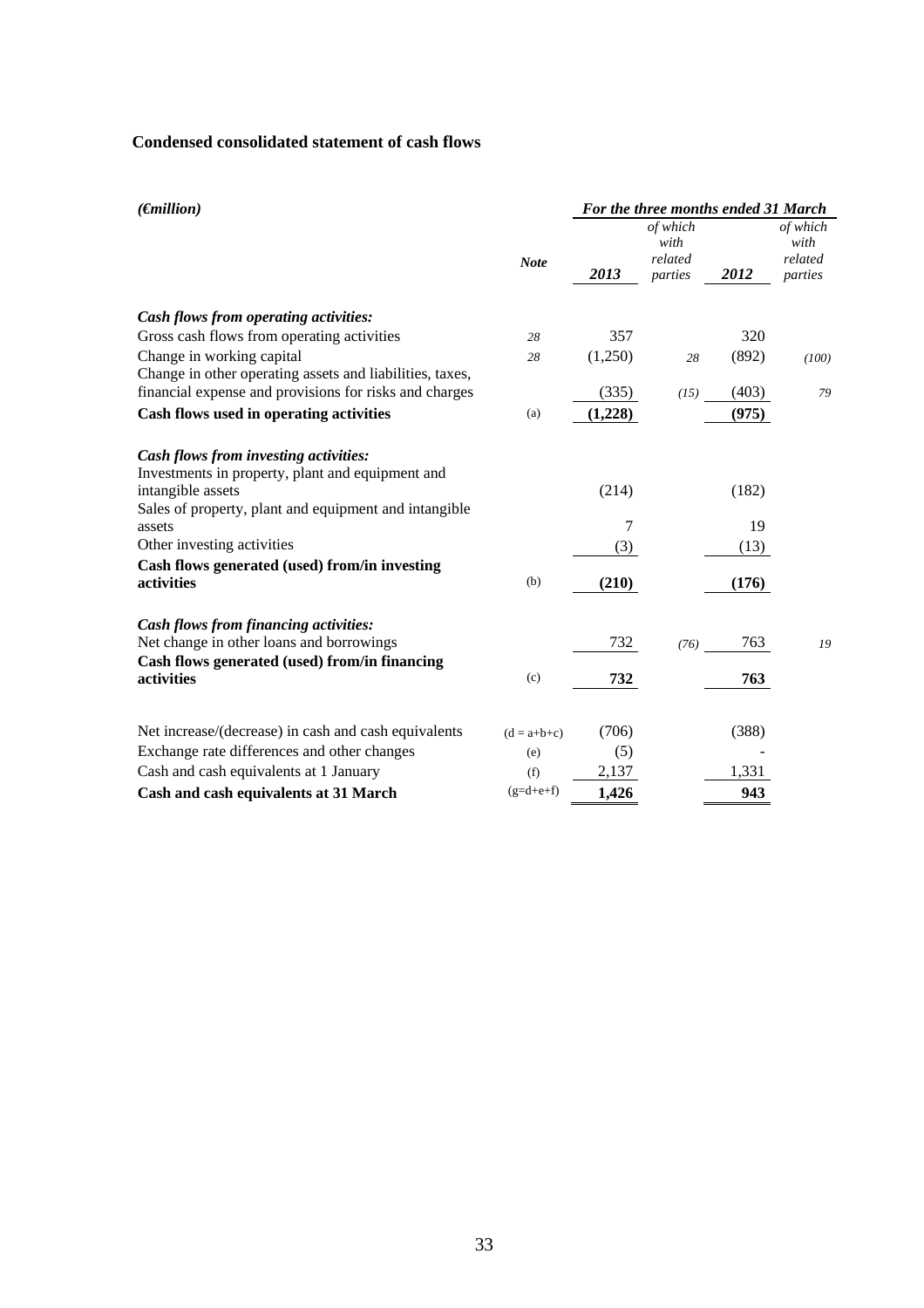# **Condensed consolidated statement of changes in equity**

| (Emillion)                                                                                       | <b>Share</b><br>capital | <b>Retained</b><br>earnings and<br>consolidation<br>reserve | <b>Cash flow</b><br>hedge<br>reserve | <b>Revaluation</b><br>reserve of<br>defined-<br>benefit plans | <b>Translation</b><br>reserve | <b>Equity</b><br>attributable to<br>owners of the<br>parent | Non-<br>controlling<br>interests | <b>Total</b><br>equity |
|--------------------------------------------------------------------------------------------------|-------------------------|-------------------------------------------------------------|--------------------------------------|---------------------------------------------------------------|-------------------------------|-------------------------------------------------------------|----------------------------------|------------------------|
| 1 January 2012                                                                                   | 2,525                   | 2,310                                                       | (31)                                 | (76)                                                          | (427)                         | 4,301                                                       | 303                              | 4,604                  |
| Application of IAS 19 revised                                                                    |                         |                                                             |                                      | 9                                                             |                               | 9                                                           |                                  | 9                      |
| 1 January 2012 restated                                                                          | 2,525                   | 2,310                                                       | (31)                                 | (67)                                                          | (427)                         | 4,310                                                       | 303                              | 4,613                  |
| Profit (loss) for the period                                                                     |                         | 17                                                          |                                      |                                                               |                               | 17                                                          | 7                                | 24                     |
| Other comprehensive income<br>(expense)                                                          |                         |                                                             | 55                                   | (5)                                                           | (71)                          | (21)                                                        | (1)                              | (22)                   |
| <b>Total comprehensive</b><br>income (expense)                                                   |                         | 17                                                          | 55                                   | (5)                                                           | (71)                          | (4)                                                         | 6                                | $\boldsymbol{2}$       |
| Transactions with owners of<br>the parent, recognised<br>directly in equity:                     |                         |                                                             |                                      |                                                               |                               |                                                             |                                  |                        |
| Dividends resolved                                                                               |                         |                                                             |                                      |                                                               |                               |                                                             |                                  |                        |
| Repurchase of treasury<br>shares, less shares sold                                               |                         |                                                             |                                      |                                                               |                               |                                                             |                                  |                        |
| <b>Total transactions with</b><br>owners of the parent,<br>recognised directly in<br>equity      |                         |                                                             |                                      |                                                               |                               |                                                             |                                  |                        |
| Other changes                                                                                    |                         | $\mathbf{1}$                                                |                                      |                                                               |                               | $\mathbf{1}$                                                | (1)                              |                        |
| 31 March 2012 restated                                                                           | 2,525                   | 2,328                                                       | 24                                   | (72)                                                          | (498)                         | 4,307                                                       | 308                              | 4,615                  |
| 1 January 2013                                                                                   | 2,525                   | 1,474                                                       | 18                                   | (218)                                                         | (401)                         | 3,398                                                       | 305                              | 3,703                  |
| Application of IAS 19 revised                                                                    |                         | (6)                                                         |                                      | 16                                                            |                               | 10                                                          |                                  | 10                     |
| 1 January 2013 restated                                                                          | 2,525                   | 1,468                                                       | 18                                   | (202)                                                         | (401)                         | 3,408                                                       | 305                              | 3,713                  |
| Profit (loss) for the period<br>Other comprehensive income                                       |                         |                                                             |                                      |                                                               |                               |                                                             | 6                                | 6                      |
| (expense)<br><b>Total comprehensive</b>                                                          |                         |                                                             | (54)                                 | (4)                                                           | (31)                          | (89)                                                        | 4                                | (85)                   |
| income (expense)<br>Transactions with owners of<br>the parent, recognised<br>directly in equity: |                         |                                                             | (54)                                 | (4)                                                           | (31)                          | (89)                                                        | 10                               | (79)                   |
| Dividends resolved<br>Repurchase of treasury                                                     |                         |                                                             |                                      |                                                               |                               |                                                             |                                  |                        |
| shares, less shares sold                                                                         |                         |                                                             |                                      |                                                               |                               |                                                             |                                  |                        |
| <b>Total transactions with</b><br>owners of the parent,<br>recognised directly in<br>equity      |                         |                                                             |                                      |                                                               |                               |                                                             |                                  |                        |
| Other changes                                                                                    |                         | 7                                                           |                                      |                                                               | (1)                           | 6                                                           |                                  | 6                      |
| 31 March 2013                                                                                    | 2,525                   | 1,475                                                       | (36)                                 | (206)                                                         | (433)                         | 3,325                                                       | 315                              | 3,640                  |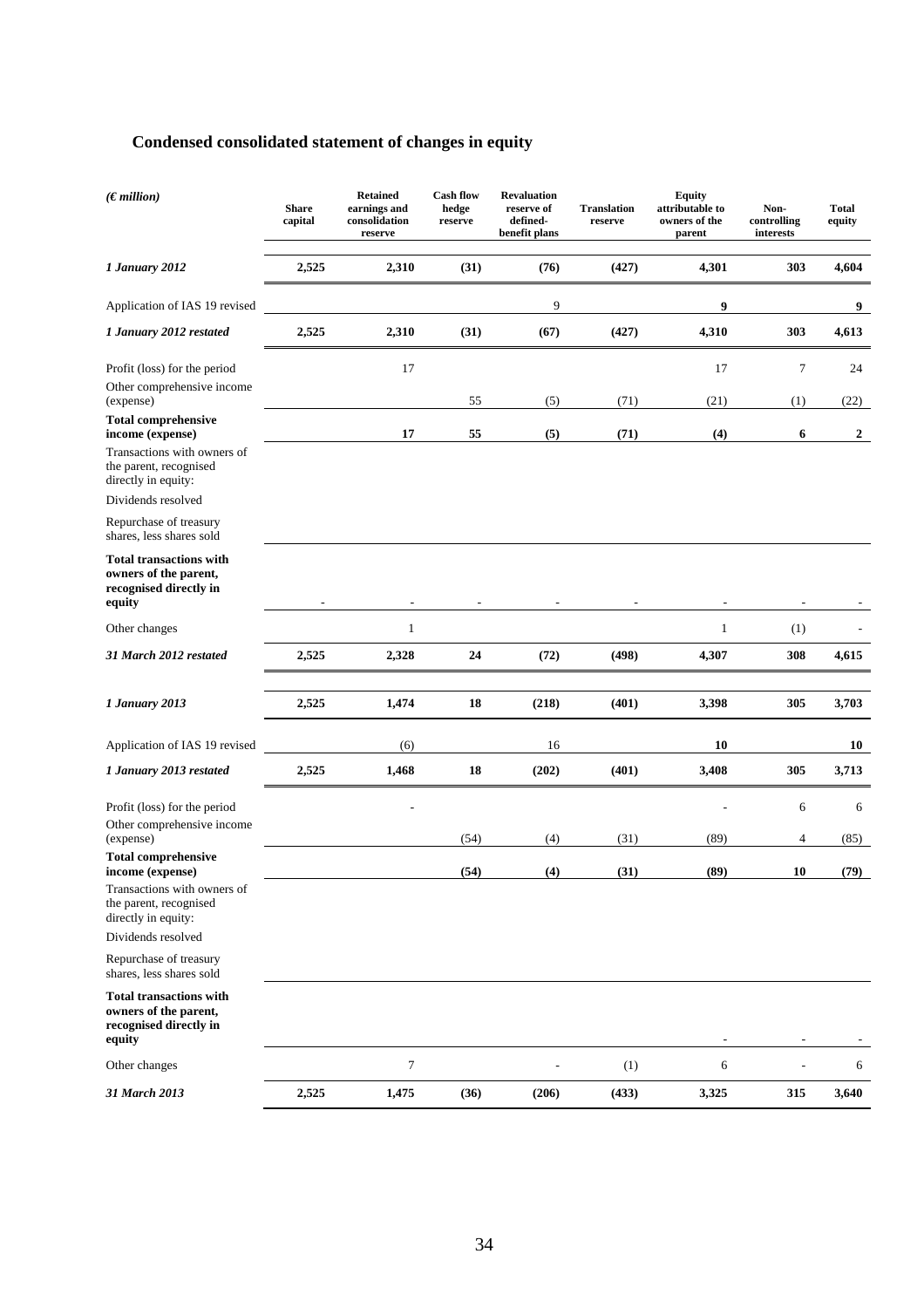#### **Explanatory notes**

#### **1. GENERAL**

Finmeccanica is a company limited by shares domiciled in Piazza Monte Grappa 4, Rome (Italy). It is listed on the Italian stock exchange (FTSE MIB).

The Finmeccanica Group is a key industrial operator in the high-technology sector. The holding company, Finmeccanica Spa (the "Parent"), provides industrial and strategic orientation and control and coordinates its operating subsidiaries ("Finmeccanica Group" or the "Group"), mainly operating in the Helicopters, Defence and Security Electronics, Aeronautics, Space, Defence Systems, Energy and Transportation sectors.

#### **2. BASIS OF PREPARATION**

Finmeccanica Group's condensed consolidated interim financial statements as at and for the three months ended 31 March 2013 were prepared pursuant to the provisions of article 154-*ter*.5 of Legislative Decree no. 58/98 - the Consolidated Law on Financial Intermediation - and subsequent amendments and integrations.

The notes to the condensed consolidated interim financial statements do not include all disclosures required for annual financial statements, as they refer only to those items that are essential to understand the Group's financial position, results of operations and cash flows given their amount, breakdown or changes therein. This interim financial report should, therefore, be read in conjunction with the 2012 annual consolidated financial statements.

The statement of financial position and income statement are likewise presented in a condensed format compared to the annual financial statements. The notes to the items combined in the interim consolidated financial statements schedules include a reconciliation with annual consolidated financial statements schedules.

The accounting policies used for the condensed consolidated interim financial statements are unchanged from those of the 2012 annual consolidated financial statements (except for those specifically applicable to interim financial reports) and the condensed consolidated interim financial statements at 31 March 2012. The new standards applicable from 1 January 2013 reported in Note 4 below did not materially impact these condensed consolidated interim financial statements. In particular it is noted that, as largely set out below, starting from 1 January 2013 the Group has adopted IAS 19 revised*:* the effects on the comparative information are reported in Note 4.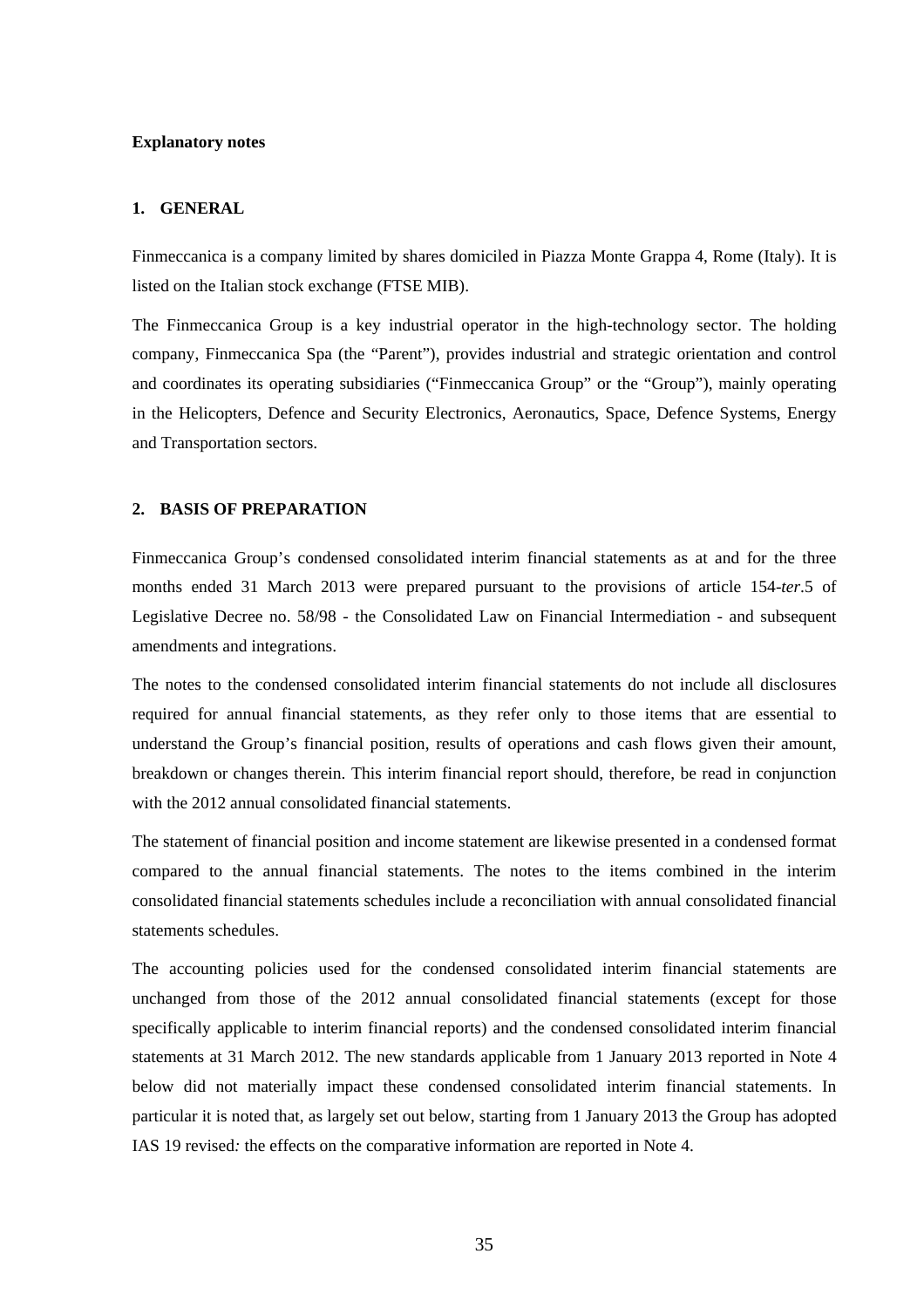The interim financial report at 31 March 2013 was approved by the Board of Directors on 14 May 2013 and published on the same day.

Amounts are shown in millions of euros unless stated otherwise.

These condensed consolidated interim financial statements have not been audited or reviewed by the independent auditors.

# **3. TREATMENT OF INCOME TAXES IN THE PREPARATION OF INTERIM REPORTS AND BUSINESS SEASONALITY**

#### **Treatment of income taxes**

In interim reports, income taxes are estimated based on the expected tax rate applied to pre-tax profit or loss for the period.

#### **Cash flows relating to operations**

The Group's key business segments feature a high concentration of cash flows from customers in the last few months of the year. This has an impact on interim cash flows and the variability of the Group's debt over the various interim periods, which improves substantially in the last few months of the calendar year.

## **4. EFFECTS OF CHANGES TO THE IFRS**

Starting from 1 January 2013 the Group has adopted the following new accounting standards:

- Amendment to IAS 1 *Presentation of financial statements:* the changes introduced by such standard aim at providing a clearer presentation of the items of other comprehensive income, facilitating the disctinction of the iems based on whether or not they are to be classified in the separate income statement;
- Amendment to IFRS 7 *Financial instruments Disclosures*: The standard requires information about the effects or potential effects from the offsetting of assets and liabilities on the statement of financial position;
- IFRS 13 *Fair value measurement*: this standard applies to IFRSs that require or permit fair value measurements or disclosures and provides a single IFRS framework for measuring fair value;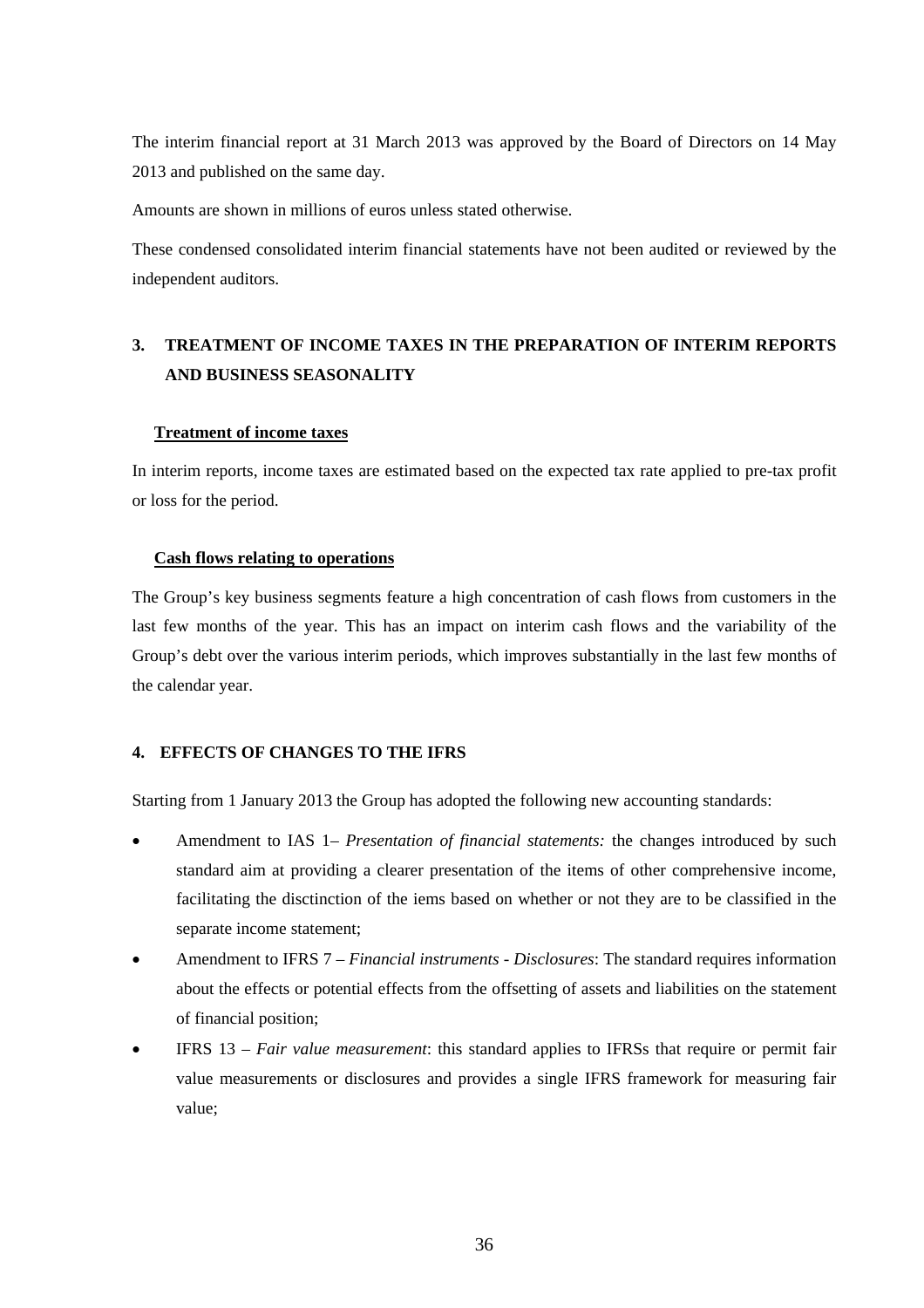Amendment to IAS 19 – *Employee benefits*: this amendment eliminates the option of the corridor method and requires actuarial gains and losses to be recognised in full in the statement of comprehensive income (method already applied by the Group). Furthermore, past service costs must be recognised immediately. Interest expense net of the expected return on plan assets is replaced by a net finance cost, which is calculated by applying the interest rate to the net liability. The retrospective application of the revised standard resulted in the restatement of the comparative information presented.

Below are the effects on the statement of comprehensive income at 31 March 2012 and at 31 December 2012 and on the statement of financial position at 31 December 2011, 31 March 2012 and 31 December 2012:

|                                           | For the three<br>months ended<br><b>31 March 2012</b> |     | 2012     |                 |
|-------------------------------------------|-------------------------------------------------------|-----|----------|-----------------|
| Income statement:                         |                                                       |     |          |                 |
| Financial costs                           |                                                       | (2) |          | (9)             |
| Income taxes                              |                                                       | 1   |          | $\mathfrak{Z}$  |
| Profit (loss) for the period              |                                                       | (1) |          | (6)             |
| Earnings per share (basic and diluted)    | (0.002)                                               |     | (0.001)  |                 |
| <b>Statement of comprehensive income:</b> |                                                       |     |          |                 |
| Profit (loss) for the period              |                                                       | (1) |          | (6)             |
| Other comprehensive income (expense)      |                                                       |     |          | 6               |
| Total comprehensive income (expense):     |                                                       |     |          |                 |
|                                           | 31                                                    |     | 31 March | 31              |
|                                           | <b>December</b>                                       |     | 2012     | <b>December</b> |
| <b>Statement of financial position:</b>   | 2011                                                  |     |          | 2012            |
| Equity                                    | 9                                                     |     | 9        | 10              |
| Net assets of defined-benefit plans       | 9                                                     |     | 9        | 10              |

### **5. SIGNIFICANT NON-RECURRING EVENTS AND TRANSACTIONS**

No significant or non-recurring transactions are reported for the period.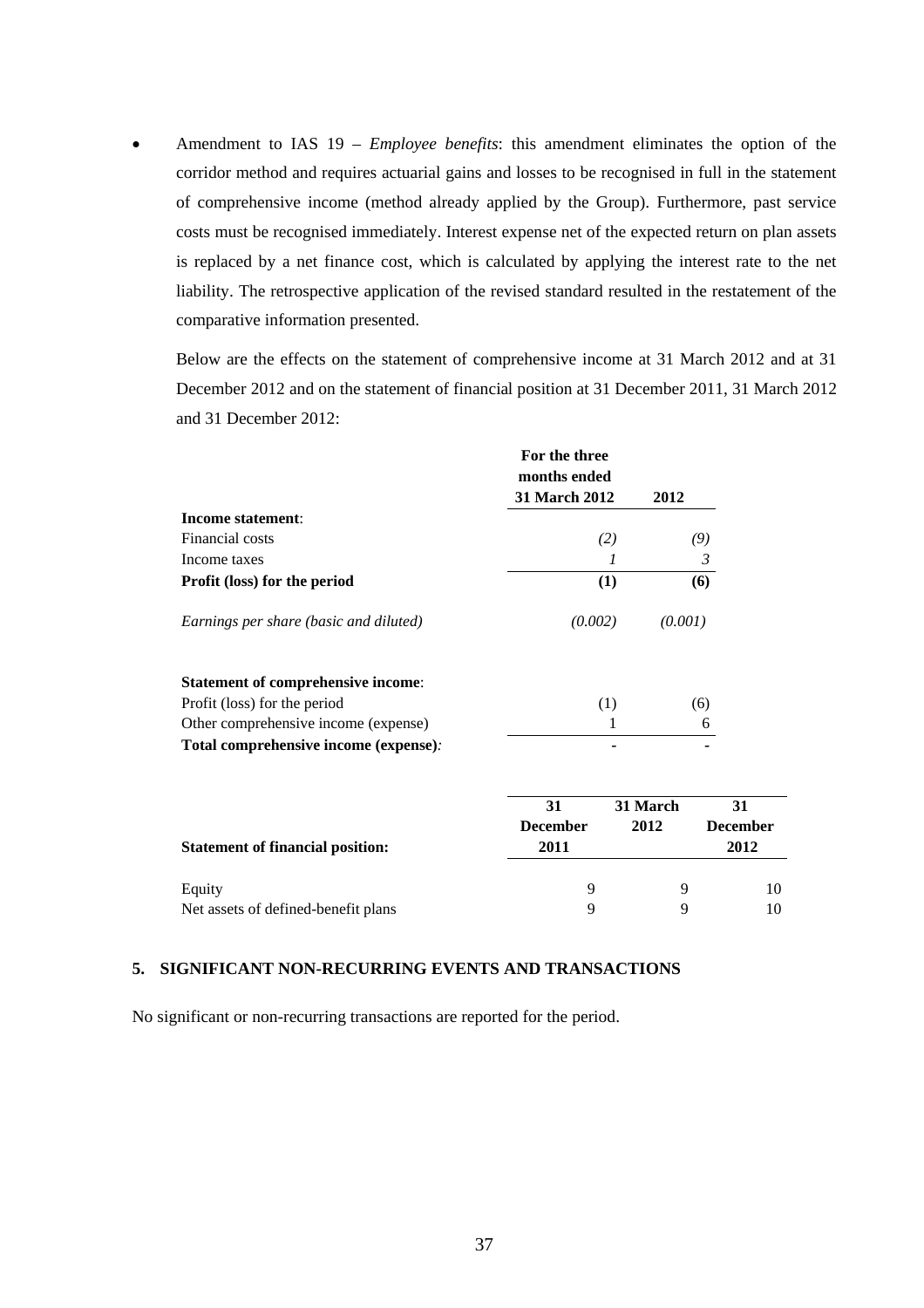#### **6. EXCHANGE RATES ADOPTED**

Below are the exchange rates adopted for the key currencies in the preparation of this interim financial report:

|                | At 31 March 2013 |         | At 31 December 2012 | At 31 March 2012 |         |  |
|----------------|------------------|---------|---------------------|------------------|---------|--|
|                | average          | closing | closing rate        | average          | closing |  |
|                | rate             | rate    |                     | rate             | rate    |  |
|                |                  |         |                     |                  |         |  |
| US dollar      | 1.32036          | 1.28050 | 1.31940             | 1.31100          | 1.33560 |  |
| Pound sterling | 0.85172          | 0.84560 | 0.81610             | 0.83451          | 0.83390 |  |

### **7. SEGMENT REPORTING**

In line with the management and control model used, management has identified the Group's operating segments as the business segments in which it operates: Helicopters, Defence and Security Electronics, Aeronautics, Space, Defence Systems, Energy, Transportation and Other Activities.

For a more detailed analysis of the main programmes, outlooks and operating indicators for each segment, see the Report on Operations.

The Group assesses its operating segments and the allocation of financial resources based on revenues and EBITA (see the section of the report on operations entitled "Non-IFRS alternative performance indicators").

The results of the business segments for the reporting period, as compared with those of the same period of the previous year, are as follows:

|                             | <b>Helico</b><br>pters | <b>Defence</b><br>and<br><b>Security</b><br><b>Electronics</b> | Aero-<br>nautics | <b>Space</b> | <b>Defence</b><br><b>Systems</b> | <b>Energy</b> | <b>Transpor</b><br>tation | Other<br><b>Activitie</b><br>s | Elimin-<br>ations        | <b>Total</b>   |
|-----------------------------|------------------------|----------------------------------------------------------------|------------------|--------------|----------------------------------|---------------|---------------------------|--------------------------------|--------------------------|----------------|
| 31 March 2013               |                        |                                                                |                  |              |                                  |               |                           |                                |                          |                |
| Revenue                     | 954                    | 1,123                                                          | 670              | 210          | 279                              | 122           | 399                       | 70                             | (127)                    | 3,700          |
| Inter-segment revenue $(*)$ | ٠                      | (73)                                                           | (2)              | (5)          | (5)                              | ۰             | $\overline{\phantom{a}}$  | (42)                           | 127                      | $\blacksquare$ |
| Third party revenue         | 954                    | 1,050                                                          | 668              | 205          | 274                              | 122           | 399                       | 28                             | $\overline{\phantom{a}}$ | 3,700          |
| <b>EBITA</b>                | 115                    | 27                                                             | 21               | 9            | 25                               | 9             | (3)                       | (22)                           | $\blacksquare$           | 181            |
| Investments                 | 52                     | 42                                                             | 82               | 8            | 6                                | 4             | 4                         | 7                              | $\overline{\phantom{a}}$ | 205            |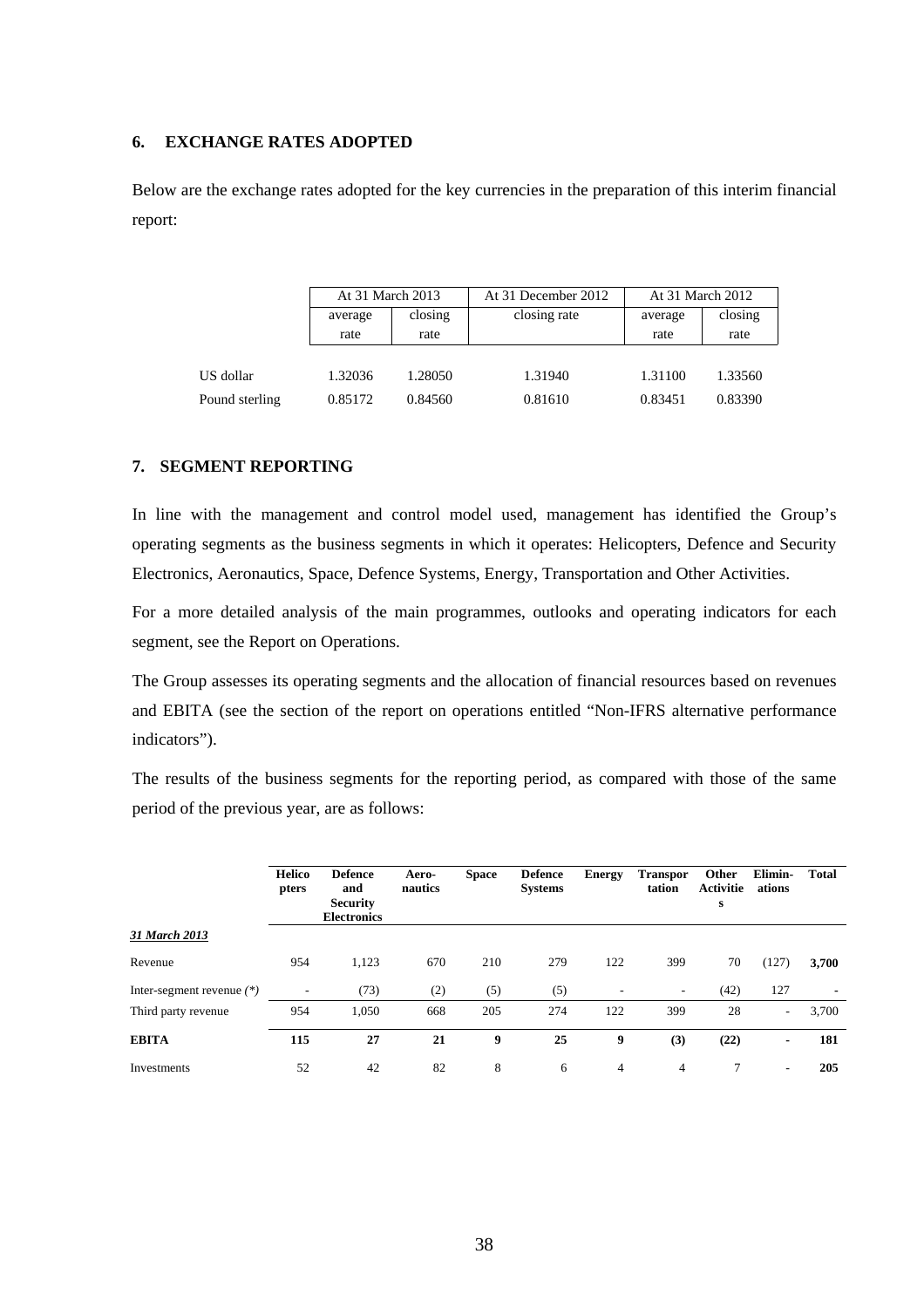|                             | <b>Helicop</b><br>ters   | <b>Defence</b><br>and<br><b>Security</b><br><b>Electronic</b><br>s | Aero-<br>nautics | <b>Space</b> | <b>Defence</b><br><b>Systems</b> | <b>Energy</b> | <b>Transport</b><br>ation | Other<br><b>Activitie</b><br>s | Elimin-<br>ations        | <b>Total</b> |
|-----------------------------|--------------------------|--------------------------------------------------------------------|------------------|--------------|----------------------------------|---------------|---------------------------|--------------------------------|--------------------------|--------------|
| 31 March 2012               |                          |                                                                    |                  |              |                                  |               |                           |                                |                          |              |
| Revenue                     | 853                      | 1,276                                                              | 584              | 218          | 250                              | 139           | 447                       | 63                             | (144)                    | 3,686        |
| Inter-segment revenue $(*)$ | $\overline{\phantom{a}}$ | (99)                                                               | (2)              | (4)          | (2)                              | -             | (1)                       | (36)                           | 144                      |              |
| Third party revenue         | 853                      | 1.177                                                              | 582              | 214          | 248                              | 139           | 446                       | 27                             | $\overline{\phantom{a}}$ | 3,686        |
| <b>EBITA</b>                | 88                       | 55                                                                 | 13               | 10           | 15                               | 11            | 8                         | (27)                           | $\blacksquare$           | 173          |
| Investments                 | 42                       | 42                                                                 | 68               | 6            | 7                                | 5             | 5                         | 4                              | $\overline{\phantom{a}}$ | 179          |

*(\*) Inter-segment revenue includes revenue among Group consolidated undertakings belonging to various business sectors* 

Non-current assets (intangible assets, property, plant and equipment and investment property) may be analysed by their business segment as follows at 31 March 2013 and 31 December 2012:

|                     | Helicopt<br>ers | <b>Defence</b><br>and<br><b>Security</b><br><b>Electronics</b> | Aero-<br>nautics | <b>Space</b> | <b>Defence</b><br><b>Systems</b> | <b>Energy</b> | <b>Transport</b><br>ation | Other<br><b>Activitie</b><br>s | Elimin-<br>ations        | <b>Total</b> |
|---------------------|-----------------|----------------------------------------------------------------|------------------|--------------|----------------------------------|---------------|---------------------------|--------------------------------|--------------------------|--------------|
| 31 March 2013       |                 |                                                                |                  |              |                                  |               |                           |                                |                          |              |
| Non-current assets  | 2,797           | 3,864                                                          | 1,833            | 507          | 565                              | 101           | 161                       | 792                            | $\overline{\phantom{a}}$ | 10,620       |
|                     | Helicopte<br>rs | <b>Defence</b><br>and<br><b>Security</b><br><b>Electronics</b> | Aero-<br>nautics | <b>Space</b> | <b>Defence</b><br><b>Systems</b> | <b>Energy</b> | <b>Transpor</b><br>tation | Other<br><b>Activiti</b><br>es | Elimin-<br>ations        | <b>Total</b> |
| 31 December<br>2012 |                 |                                                                |                  |              |                                  |               |                           |                                |                          |              |
| Non-current assets  | 2,797           | 3,870                                                          | 1,785            | 510          | 567                              | 101           | 162                       | 797                            | ۰.                       | 10,589       |

The reconciliation of adjusted EBITA and earnings before income taxes, financial income and expense and the share of results of equity-accounted investees ("EBIT") for the periods concerned is shown below:

|                                                                                   | <b>Helicopter</b><br>s | Defence and<br><b>Security</b><br><b>Electronics</b> | Aero-<br>nautics         | <b>Space</b>             | <b>Defence</b><br><b>Systems</b> | <b>Energy</b>            | <b>Transport</b><br>ation | Other<br><b>Activities</b> | <b>Total</b> |
|-----------------------------------------------------------------------------------|------------------------|------------------------------------------------------|--------------------------|--------------------------|----------------------------------|--------------------------|---------------------------|----------------------------|--------------|
| For the three months<br>ended 31 March 2013                                       |                        |                                                      |                          |                          |                                  |                          |                           |                            |              |
| <b>EBITA</b>                                                                      | 115                    | 27                                                   | 21                       | 9                        | 25                               | 9                        | (3)                       | (22)                       | 181          |
| <b>Impairment</b> losses                                                          |                        |                                                      |                          |                          |                                  |                          |                           |                            |              |
| Amortisation of intangible<br>assets acquired as part of<br>business combinations | (2)                    | (20)                                                 |                          |                          |                                  |                          |                           | $\overline{\phantom{a}}$   | (22)         |
| Restructuring costs                                                               | ٠                      | (9)                                                  | $\overline{\phantom{a}}$ | $\overline{\phantom{a}}$ | ۰                                | $\overline{\phantom{a}}$ | (1)                       | $\overline{\phantom{a}}$   | (10)         |
| <b>EBIT</b>                                                                       | 113                    | (2)                                                  | 21                       | 9                        | 25                               | 9                        | (4)                       | (22)                       | 149          |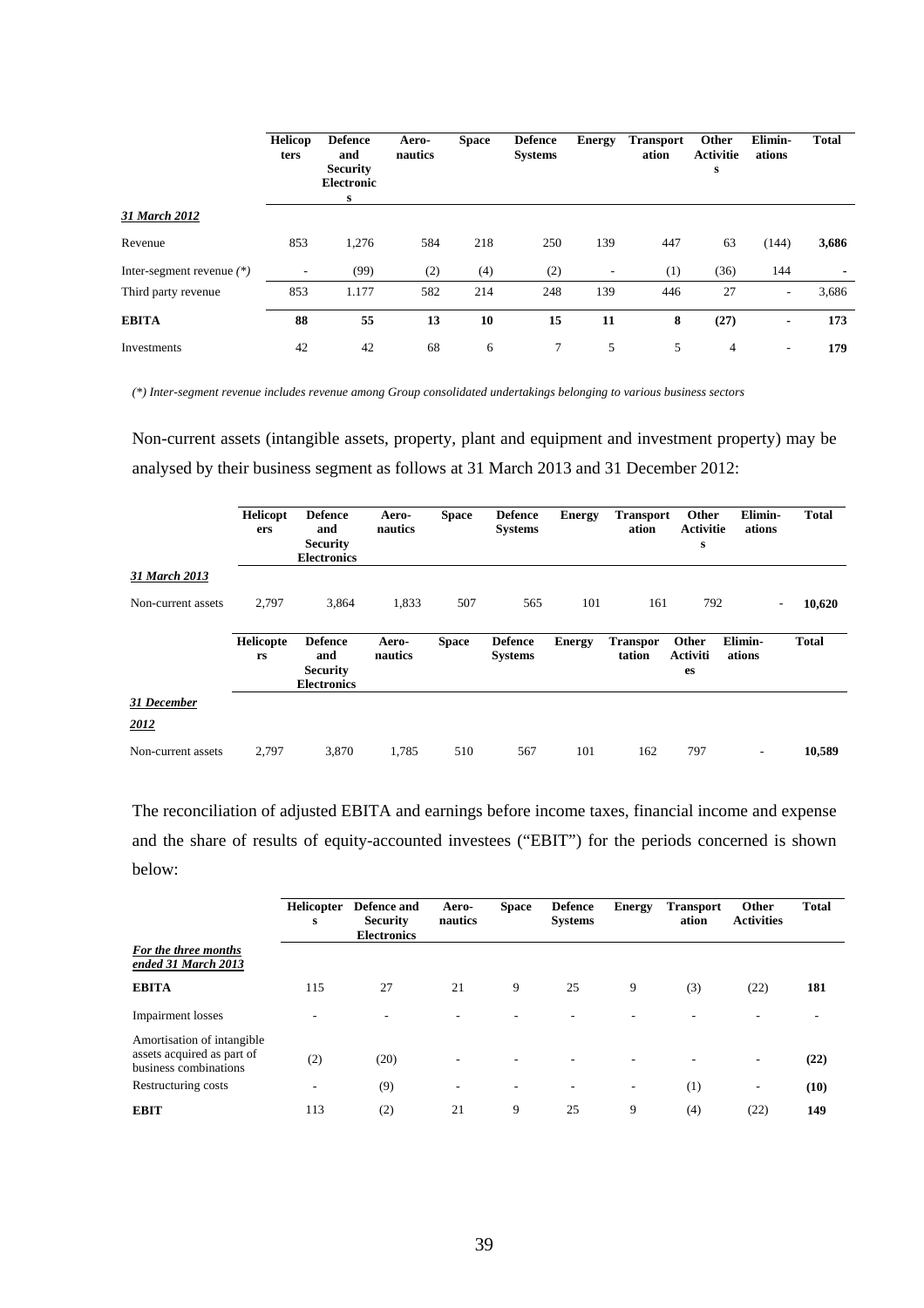|                                                          | Helicopte<br>rs          | <b>Defence</b><br>and<br><b>Security</b><br><b>Electronic</b><br>s | Aero-<br>nautics | <b>Space</b>             | <b>Defenc</b><br>e<br><b>System</b><br>s | <b>Energy</b>            | <b>Transpo</b><br>rtation | Other<br><b>Activitie</b><br>s | <b>Total</b> |
|----------------------------------------------------------|--------------------------|--------------------------------------------------------------------|------------------|--------------------------|------------------------------------------|--------------------------|---------------------------|--------------------------------|--------------|
| For the three months                                     |                          |                                                                    |                  |                          |                                          |                          |                           |                                |              |
| ended 31 March 2012                                      |                          |                                                                    |                  |                          |                                          |                          |                           |                                |              |
| <b>EBITA</b>                                             | 88                       | 55                                                                 | 13               | 10                       | 15                                       | 11                       | 8                         | (27)                           | 173          |
| <b>Impairment</b> losses                                 |                          |                                                                    |                  |                          |                                          |                          |                           |                                |              |
| Amortisation of intangible<br>assets acquired as part of |                          |                                                                    |                  |                          |                                          |                          |                           |                                |              |
| business combinations                                    | (2)                      | (20)                                                               |                  |                          |                                          |                          |                           | -                              | (22)         |
| Restructuring costs                                      | $\overline{\phantom{a}}$ | (6)                                                                |                  | $\overline{\phantom{a}}$ | (1)                                      | $\overline{\phantom{a}}$ | (2)                       | $\qquad \qquad \blacksquare$   | (9)          |
| <b>EBIT</b>                                              | 86                       | 29                                                                 | 13               | 10                       | 14                                       | 11                       | 6                         | (27)                           | 142          |

# **8. INTANGIBLE ASSETS**

|                                        | 31 March 2013 | 31 December 2012 |
|----------------------------------------|---------------|------------------|
| Goodwill                               | 4.374         | 4,384            |
| Development costs                      | 586           | 585              |
| Non-recurring costs                    | 965           | 922              |
| Concessions, licences and trademarks   | 420           | 414              |
| Acquired through business combinations | 800           | 818              |
| Other intangible assets                | 258           | 265              |
| <b>Total intangible assets</b>         | 7.403         | 7,388            |

Key changes were related to amortisation (Note 23) of €mil. 76 (€mil. 62 at 31 March 2012) and investments of €mil. 88 (€mil. 87 at 31 March 2012), as broken down below:

|                                      | For the three months ended 31 March |      |  |  |  |
|--------------------------------------|-------------------------------------|------|--|--|--|
| Investments                          | 2013                                | 2012 |  |  |  |
| Development costs                    | 25                                  | 21   |  |  |  |
| Non-recurring costs                  | 50                                  | 47   |  |  |  |
| Concessions, licences and trademarks |                                     |      |  |  |  |
| Other intangible assets              | 12                                  | 18   |  |  |  |
| <b>Total intangible assets</b>       | 88                                  | 87   |  |  |  |

There are also commitments to purchase intangible assets for €mil. 16 (€mil. 12 at 31 December 2012).

The market capitalisation of the Finmeccanica Spa share is currently lower than the carrying amount of equity attributable to the owners of the parent (market capitalisation at 31 March 2013 of €bil. 2.2, against equity attributable to the owners of the parent of  $\bigoplus$ il. 3.3). This situation was not deemed to require impairment testing additional to that carried out when the annual consolidated financial statements at 31 December 2012 were prepared, as the share price reflects the generally depressed and highly volatile conditions of the financial markets and is decidedly different from a valuation based on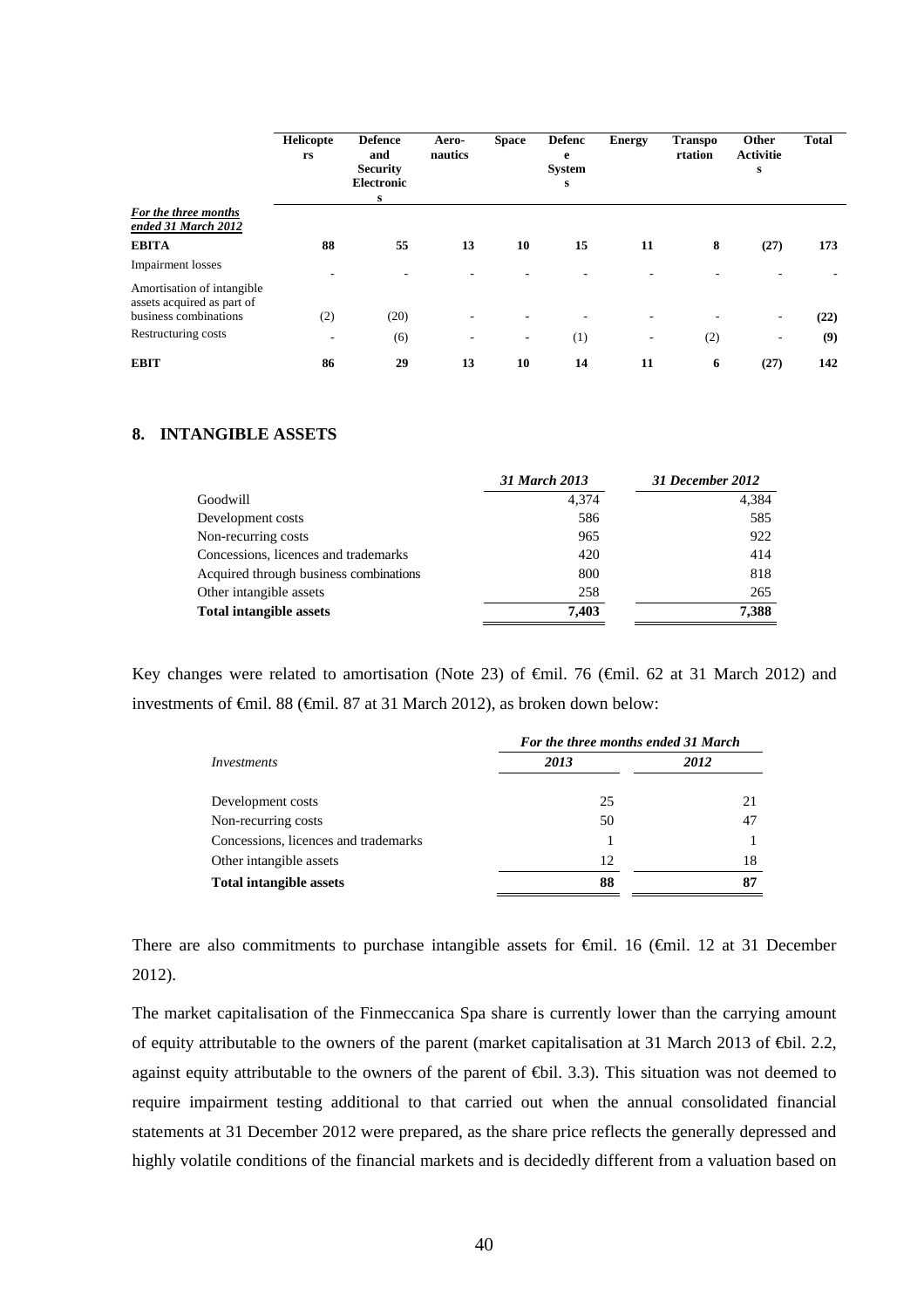the value in use. In respect of DRS, whose goodwill was tested for impairment for a value of <del>€</del>mil. 993 in the 2012 financial statements, it is noted that in March 2013 the US Government approved the start of the sequestration process. Based on this mechanism, the difference between total cuts under the Budget Control Act and those already identified by the Congress is recovered through linear cuts across the spending capacity of each administration, excluding a few cost items. With particular reference to the Defence budget, these linear cuts totalled about USD 500 billion in the 2013 – 2021 period. The amount of the cuts attributable to each single programme and each cost item will be the result of the analyses and prioritization given by the Government and the administrations involved. Therefore, as of today the effects of this process on the Group cannot be accurately estimated. In spite of this, when carrying out the impairment tests for the 2012 financial statements, we had already considered the best possible estimate linked to the uncertainties of the sequestration, along with the development of this process, bearing in mind that the effects thereof will arise only afterwards and in a manner still to be defined.

#### **9. PROPERTY, PLANT AND EQUIPMENT**

|                                     | 31 March 2013 | 31 December 2012 |
|-------------------------------------|---------------|------------------|
| Land and buildings                  | 1,205         | 1,209            |
| Plant and machinery                 | 576           | 586              |
| Equipment                           | 805           | 801              |
| Other                               | 631           | 605              |
| Total property, plant and equipment | 3,217         | 3,201            |

The key changes regarded depreciation of €mil. 96 (€mil. 94 at 31 March 2012) and investments (€mil. 117 vs. €mil. 92 at 31 March 2012), as broken down below:

|                                     | For the three months ended 31 March |      |  |
|-------------------------------------|-------------------------------------|------|--|
|                                     | 2013                                | 2012 |  |
| Land and buildings                  | 4                                   |      |  |
| Plant and machinery                 | 12                                  | 8    |  |
| Equipment                           | 24                                  | 20   |  |
| Other                               | 77                                  | 61   |  |
| Total property, plant and equipment | 117                                 | 92   |  |

Property, plant and equipment include €mil. 18 related to assets held under finance leases in relation to plant and machinery, equipment and other assets.

There are also commitments to purchase property, plant and equipment for  $\epsilon$ mil. 119 ( $\epsilon$ mil. 137 at 31 December 2012).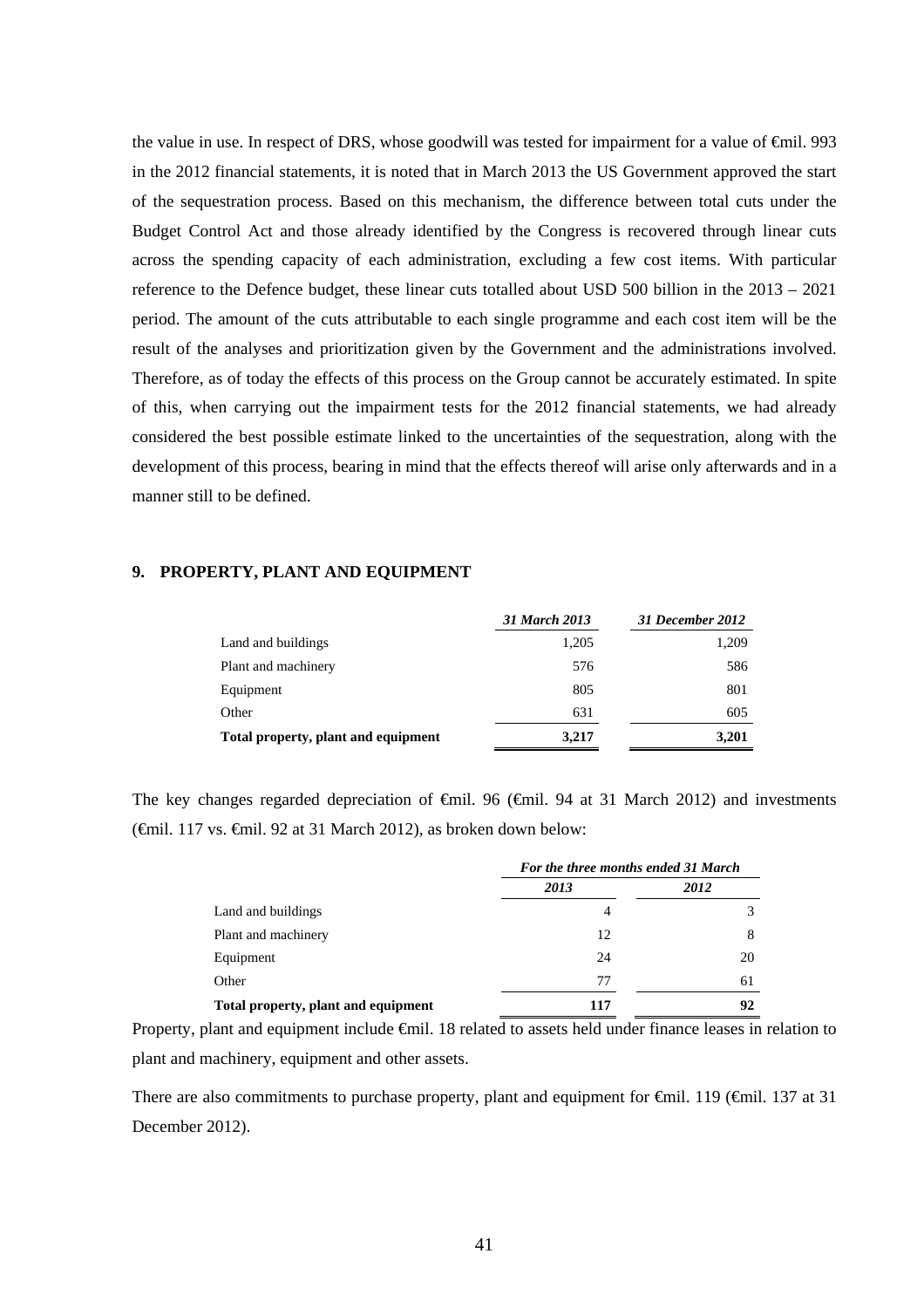## **10. RECEIVABLES AND OTHER NON-CURRENT ASSETS**

|                                                    | 31 March 2013 | 31 December 2012 |
|----------------------------------------------------|---------------|------------------|
| Financing to third parties                         | 70            | 66               |
| Guarantee deposits                                 | 12            | 20               |
| Deferred grants under Law no. 808/85               | 98            | 97               |
| Defined benefit plan assets, net (Note 16)         | 115           | 121              |
| Related party receivables (Note 26)                | 191           | 192              |
| Other                                              | 55            | 53               |
| <b>Non-current receivables</b>                     | 541           | 549              |
| Prepayments                                        | 11            | 10               |
| Equity investments                                 | 224           | 232              |
| Non-recurring costs pending under Law no. 808/1985 | 152           | 132              |
| Other non-current assets                           | 387           | 374              |
| <b>Total other non-current assets</b>              | 928           | 923              |

# **11. CONTRACT WORK IN PROGRESS AND NET PROGRESS PAYMENTS AND ADVANCES FROM CUSTOMERS**

|                                                           | 31 March 2013 | 31 December 2012 |
|-----------------------------------------------------------|---------------|------------------|
| Receivables                                               | 4,265         | 4,405            |
| Impairment                                                | (308)         | (310)            |
| Related party receivables (Note 26)                       | 913           | 955              |
|                                                           | 4,870         | 5,050            |
| Contract work in progress (gross)                         | 9,428         | 8,573            |
| Final losses                                              | (77)          | (82)             |
| Progress payments and advances from customers             | (5,381)       | (4,965)          |
| Contract work in progress (net)                           | 3,970         | 3,526            |
| Total trade receivables and net contract work in progress | 8,840         | 8,576            |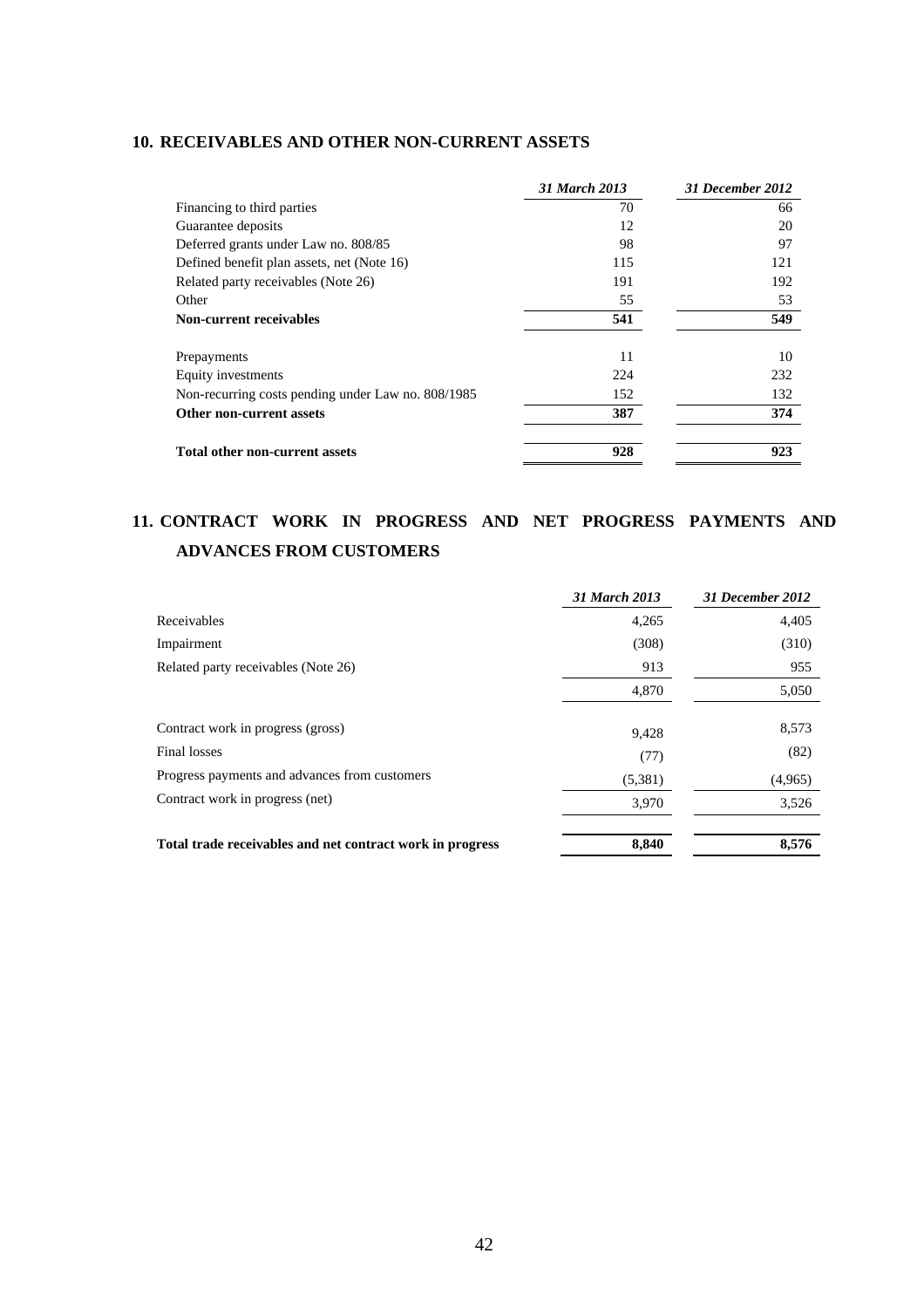#### **12. OTHER CURRENT ASSETS**

|                                                | 31 March 2013 |     | 31 December 2012 |  |
|------------------------------------------------|---------------|-----|------------------|--|
| Income tax receivables                         |               | 146 | 160              |  |
| Assets held for sale                           |               | 3   | 5                |  |
| Other current assets:                          |               | 972 | 910              |  |
| $Prepaid$ expenses – current portion           | 118           | 116 |                  |  |
| Receivables for grants                         | 100           | 96  |                  |  |
| Receivables from employees and social security | 62            | 53  |                  |  |
| Indirect tax receivables                       | 363           | 309 |                  |  |
| Deferred receivables under Law no. 808/85      | 12            | 12  |                  |  |
| Other related party receivables (Note 26)      | 7             | 6   |                  |  |
| Other assets                                   | 310           | 318 |                  |  |
| <b>Total other current assets</b>              | 1,121         |     | 1,075            |  |

### **13. EQUITY**

| <b>Share capital</b>      | Number of<br>ordinary<br>shares | Par value | <b>Treasury</b><br>shares | <b>Costs incurred</b><br>net of tax effect | <b>Total</b> |
|---------------------------|---------------------------------|-----------|---------------------------|--------------------------------------------|--------------|
| Outstanding shares        | 578,150,395                     | 2,544     |                           | (19)                                       | 2,525        |
| Treasury shares           | (32, 450)                       |           |                           |                                            |              |
| 31 December 2012          | 578,117,945                     | 2.544     |                           | (19)                                       | 2,525        |
| 31 March 2013             | 578,117,945                     | 2.544     |                           | (19)                                       | 2,525        |
| broken down as follows:   |                                 |           |                           |                                            |              |
| <b>Outstanding shares</b> | 578,150,395                     | 2,544     |                           | (19)                                       | 2,525        |
| Treasury shares           | (32, 450)                       |           |                           |                                            |              |
|                           | 578,117,945                     | 2,544     |                           | (19)                                       | 2,525        |

At 31 March 2013, the Ministry of Economy and Finance owned around 30.204% of the share capital, Deutsche Bank Trust Company Americas around 3.600% and Libyan Investment Authority (Arab Bkg Corp/Libyan Inves, Man) around 2.010% of the shares. Moreover, Tradewinds Global Investors LLC held around 4.976% of the shares on a discretional fund management basis and Grantham, Mayo, Van Otterloo & Co. LLC around 2.045% on a discretional fund management basis.

The statement of changes in other reserves and equity attributable to non-controlling interests is presented in the accounting statements section.

Below is a detail of the tax effects on the gain and loss items recognised in equity: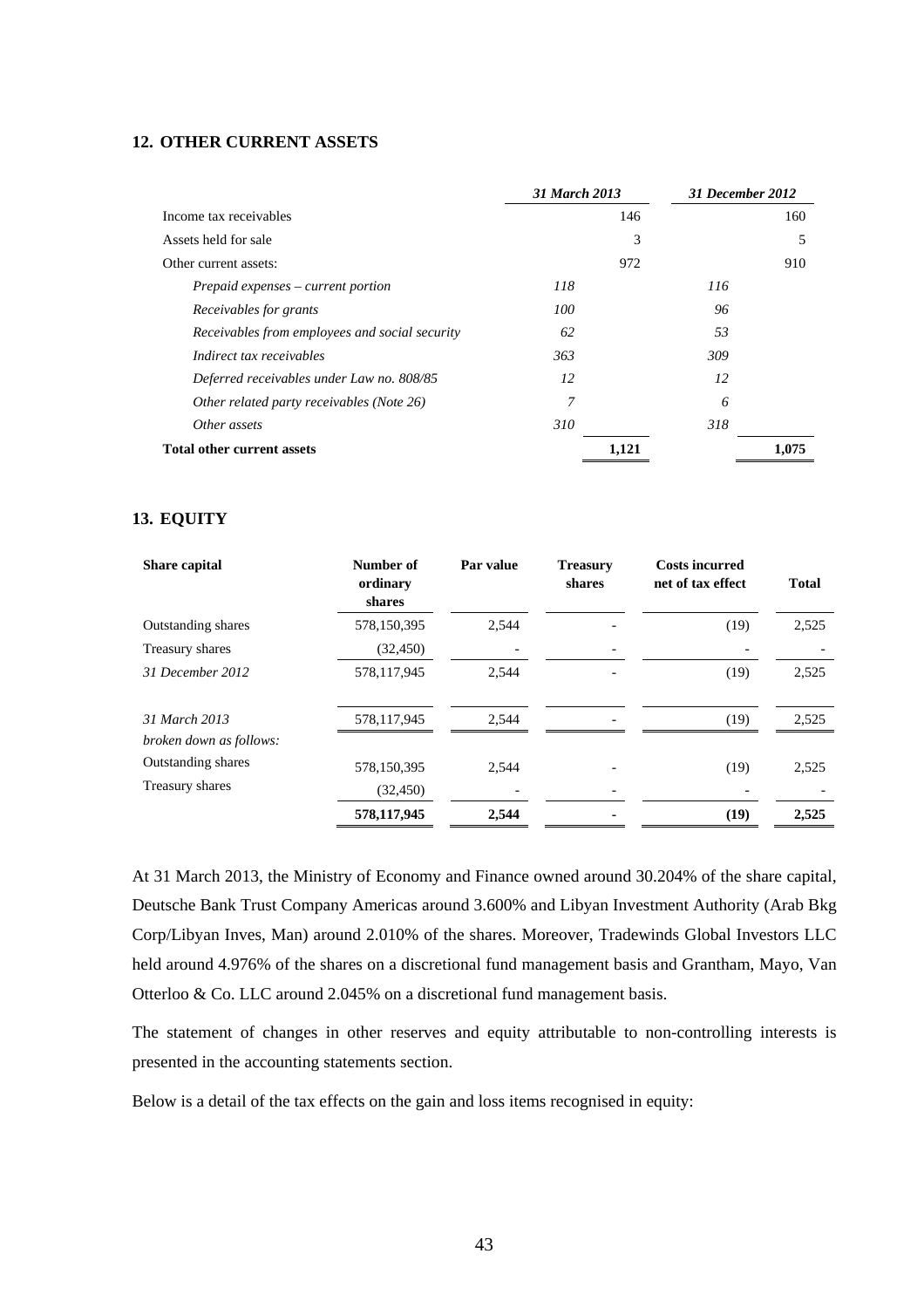|                                          |                           | Group         |               |                           | Non-controlling interests |               |
|------------------------------------------|---------------------------|---------------|---------------|---------------------------|---------------------------|---------------|
| For the three months ended 31 March 2013 | Amount<br>before<br>taxes | Tax<br>effect | Net<br>amount | Amount<br>before<br>taxes | Tax<br>effect             | Net<br>amount |
| Revaluation of defined-benefit plans     | (6)                       | 2             | (4)           |                           |                           |               |
| Changes in cash-flow hedges              | (71)                      | 17            | (54)          | (1)                       |                           | (1)           |
| Foreign currency translation difference  | (31)                      |               | (31)          | 5                         |                           | 5             |
| Total                                    | (108)                     | 19            | (89)          | 4                         |                           |               |
| For the three months ended 31 March 2012 |                           |               |               |                           |                           |               |
| Revaluation of defined-benefit plans     | (16)                      | 11            | (5)           |                           |                           |               |
| Changes in cash-flow hedges              | 77                        | (22)          | 55            |                           |                           |               |
| Foreign currency translation difference  | (71)                      |               | (71)          | (3)                       |                           | (3)           |
| Total                                    | (10)                      | (11)          | (21)          | (2)                       |                           | (1)           |

# **14. LOANS AND BORROWINGS**

|                                              | 31 March 2013 | 31 December<br>2012 |
|----------------------------------------------|---------------|---------------------|
| <b>Bonds</b>                                 | 4,413         | 4,421               |
| Bank loans and borrowings                    | 1,743         | 960                 |
| Finance lease payables                       | 1             | 2                   |
| Related party loans and borrowings (Note 26) | 573           | 634                 |
| Other loans and borrowings                   | 160           | 129                 |
| <b>Total loans and borrowings</b>            | 6,890         | 6,146               |
| Of which:                                    |               |                     |
| Current                                      | 2,550         | 1,837               |
| Non-current                                  | 4,340         | 4,309               |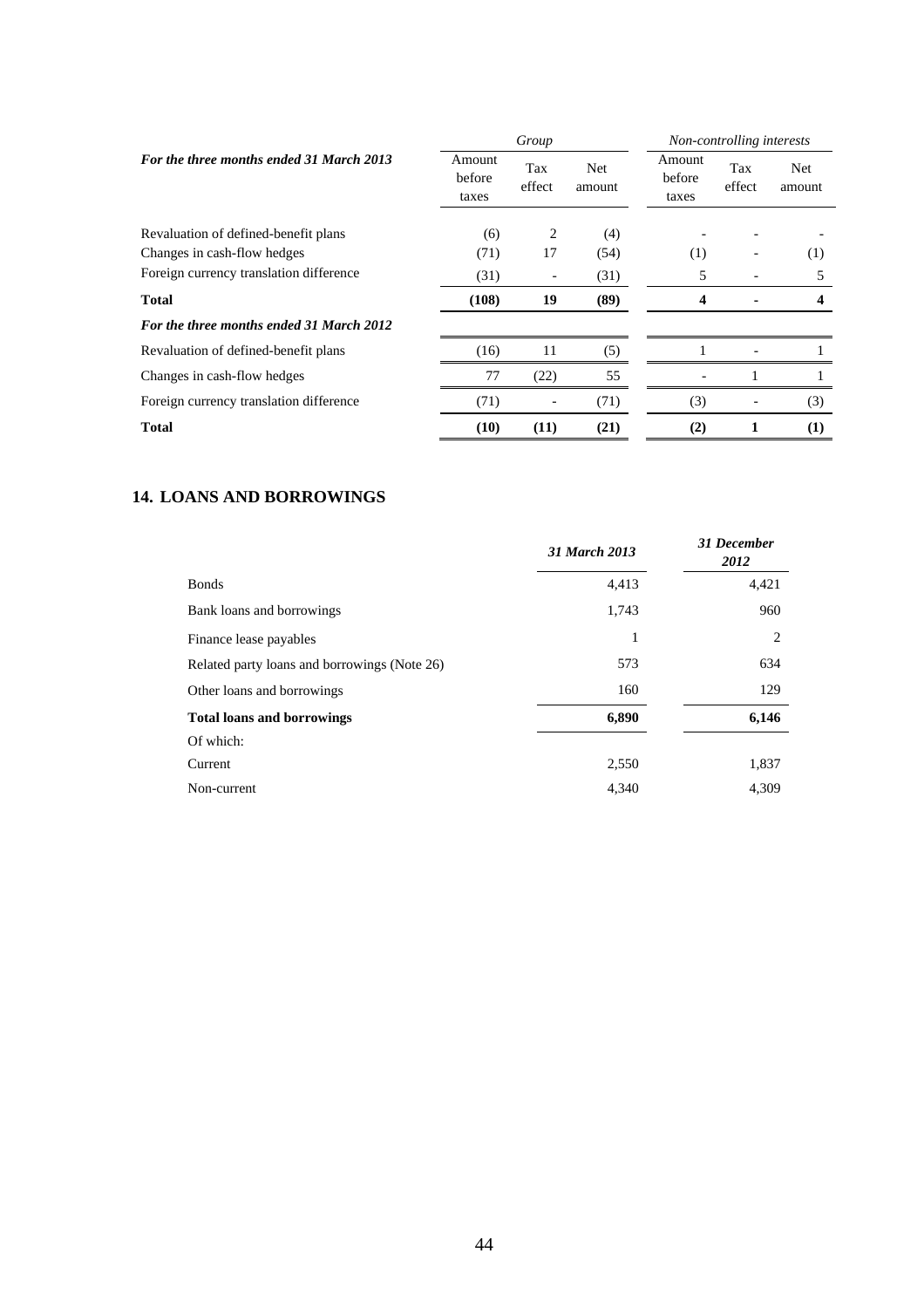|       |  |  |  | Below is the financial information required under CONSOB communication DEM/6064293 of 28 July |  |  |
|-------|--|--|--|-----------------------------------------------------------------------------------------------|--|--|
| 2006: |  |  |  |                                                                                               |  |  |

|                                                     | 31 March<br>2013 | of which<br>with related<br>parties | <b>31 December</b><br>2012 | of which<br>with related<br>parties |
|-----------------------------------------------------|------------------|-------------------------------------|----------------------------|-------------------------------------|
| Cash and cash equivalents                           | (1,426)          |                                     | (2,137)                    |                                     |
| Securities held for trading                         | (3)              |                                     | (5)                        |                                     |
| <b>LIQUIDITY'</b>                                   | (1, 429)         |                                     | (2,142)                    |                                     |
| <b>CURRENT LOANS AND RECEIVABLES</b>                | (603)            | (81)                                | (631)                      | (73)                                |
| Current bank loans and borrowings                   | 1,104            |                                     | 319                        |                                     |
| Current portion of non-current loans and borrowings | 817              |                                     | 835                        |                                     |
| Other current loans and borrowings                  | 629              | 539                                 | 683                        | 605                                 |
| <b>CURRENT FINANCIAL DEBT</b>                       | 2,550            |                                     | 1,837                      |                                     |
| NET CURRENT FINANCIAL DEBT (FUNDS)                  | 518              |                                     | (936)                      |                                     |
| Non-current bank loans and borrowings               | 639              |                                     | 641                        |                                     |
| <b>Bonds</b> issued                                 | 3,596            |                                     | 3,586                      |                                     |
| Other non-current loans and borrowings              | 105              | 34                                  | 82                         | 29                                  |
| <b>NON-CURRENT FINANCIAL DEBT</b>                   | 4,340            |                                     | 4,309                      |                                     |
| <b>NET FINANCIAL DEBT</b>                           | 4,858            |                                     | 3,373                      |                                     |

### **15. PROVISIONS FOR RISKS AND CHARGES AND CONTINGENT LIABILITIES**

|                    | 31 March 2013 |         | 31 December 2012 |         |
|--------------------|---------------|---------|------------------|---------|
|                    | Non-current   | Current | Non-current      | Current |
| Guarantees given   | 60            | 107     | 70               | 100     |
| Restructuring      | 78            | 95      | 88               | 127     |
| Penalties          | 310           | 41      | 309              | 39      |
| Product warranties | 114           | 118     | 104              | 114     |
| Other              | 951           | 493     | 981              | 496     |
|                    | 1,513         | 854     | 1,552            | 876     |

The "Other provisions for risks and charges" mainly include:

- the provision for contractual risks and charges of €mil. 815 (€mil. 841 at 31 December 2012) mainly related to the Aeronautics business segment, in particular to the B787 programme;
- the provision for risks on equity investments of  $\oplus$ mil. 19 ( $\oplus$ mil. 22 at 31 December 2012), which includes the accruals for losses exceeding the carrying amounts of unconsolidated equityaccounted investments;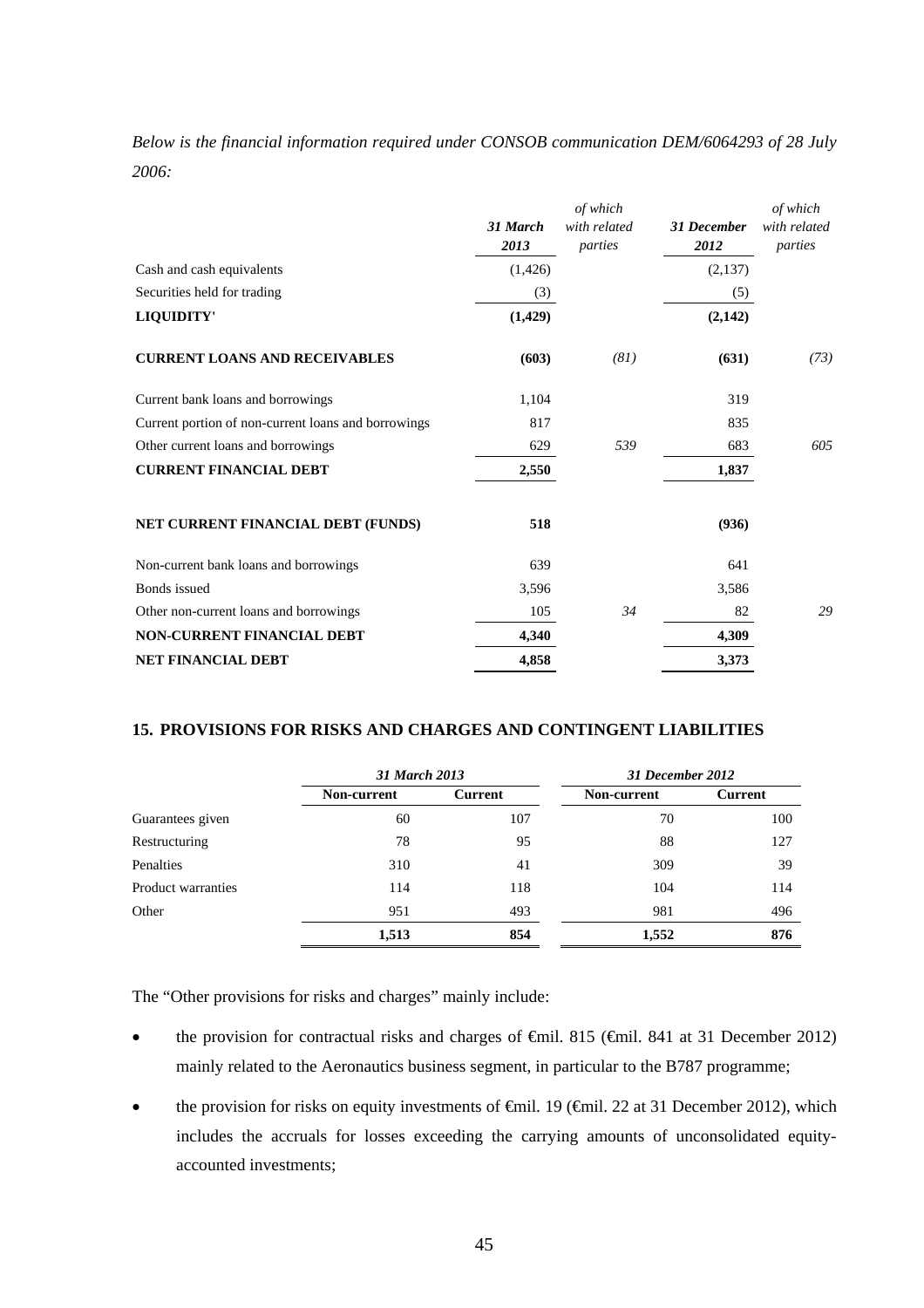- the provision for taxes of <del>€</del>mil. 136 (€mil. 134 at 31 December 2012);
- the provision for litigation with employees and former employees of  $\Theta$ mil. 36 ( $\Theta$ mil. 38 at 31 December 2012);
- the provision for litigation underway of  $\widehat{\mathbf{f}}$  and  $\widehat{\mathbf{f}}$  and  $\widehat{\mathbf{f}}$  at 31 December 2012).

With regard to the provisions for disputes, it is underlined that the Group's operations regard industries and markets where many disputes are settled only after a considerable period of time, especially in cases where the customer is a government entity. Pursuant to the IFRS, provisions have only been made for risks that are probable and for which the amount can be determined. Likewise, specific provisions have not been set aside for disputes in which the Group is defendant as, based on current knowledge, these disputes are reasonably expected to be resolved satisfactorily and without significantly impacting results. For any disclosure relating to these situations, for which no significant changes are reported, reference is made to the information already provided in the 2012 consolidated financial statements.

Finally, it should be noted that the Explanatory Notes and the Corporate Governance Report and Shareholder Structure reported in the consolidated financial statements at 31 December 2012 provide information on the investigations carried out by the Judicial Authority against Group companies, as well as on any possible risks relating to existing contracts. With respect to the information reported in the abovementioned financial statements, to which reference is made for more details, it should be pointed out that – within the criminal proceedings relating to the supply by AgustaWestland International Ltd of 12 helicopters to the Indian Government -, on 3 May 2013 the Judge for Preliminary Investigations (GIP, *Giudice per le Indagini Preliminari*) of the Court of Busto Arsizio, issued, at the request for the public prosecutor's office, an order for immediate trial (*giudizio immediato*) against the former Chairman and Chief Executive Officer of Finmeccanica and the former Chief Executive Officer of AgustaWestland S.p.A.; the hearing of oral argument (*udienza dibattimentale*) before the Court of Busto Arsizio will be held on 19 June 2013. On 4 May 2013 the warrants regarding the remand in custody and house arrest (*custodia cautelare in carcere* and *arresti domiciliari*), which were issued on 12 February 2013, against the former Chairman and Chief Executive Officer of Finmeccanica and the former Chief Executive Officer of AgustaWestland S.p.A., respectively, ceased to apply due to the lapse of time.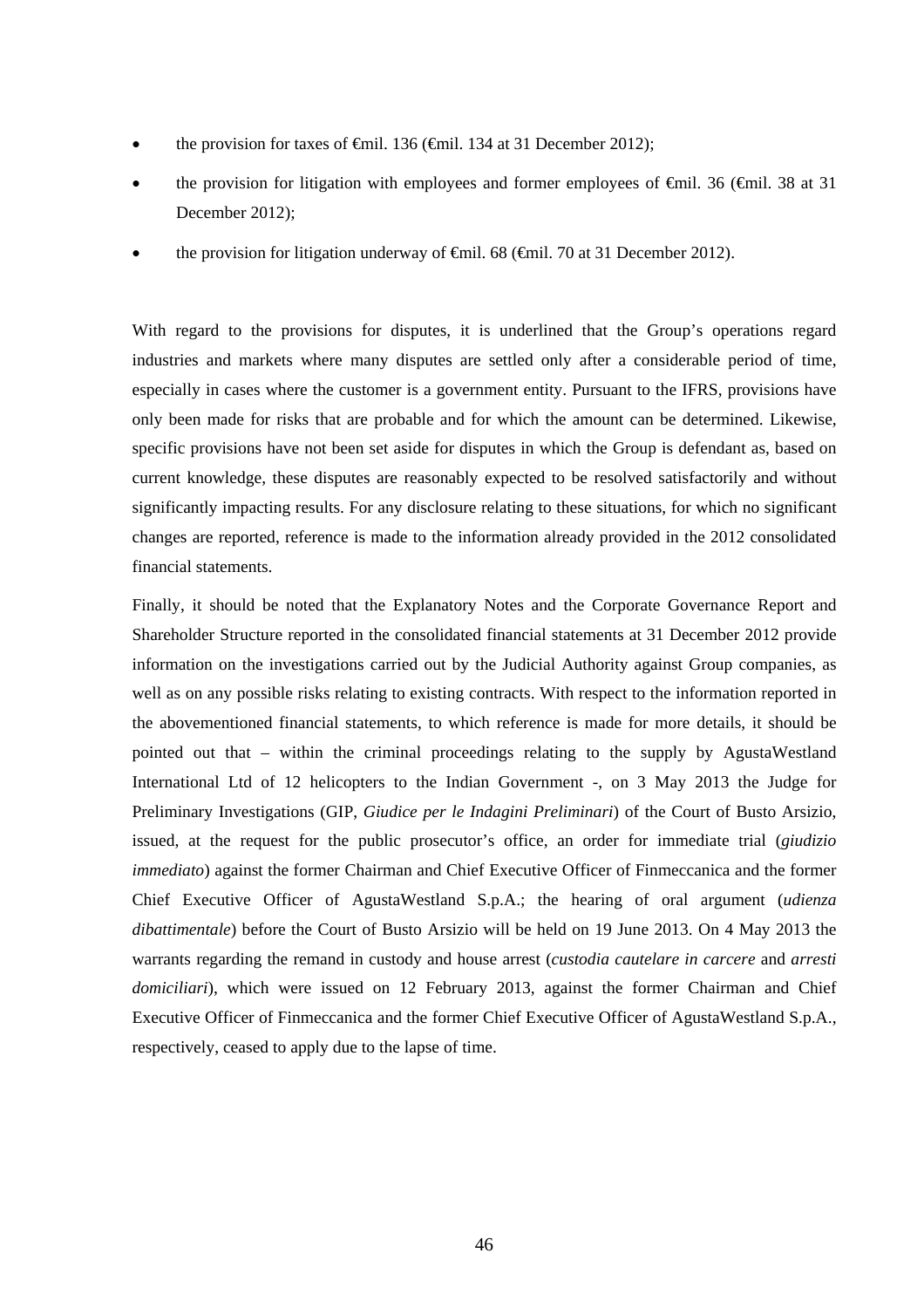### **16. EMPLOYEE BENEFITS**

|                                     |                    | 31 March 2013 |            |                    | 31 December 2012 |            |  |
|-------------------------------------|--------------------|---------------|------------|--------------------|------------------|------------|--|
|                                     | <b>Liabilities</b> | Assets        | <b>Net</b> | <b>Liabilities</b> | Assets           | <b>Net</b> |  |
| Severance pay provision             | 520                |               | 520        | 542                |                  | 542        |  |
| Defined-benefit plans               | 392                | 115           | 277        | 400                | 121              | 279        |  |
| Portion of the MBDA JV pension plan | 98                 |               | 98         | 101                |                  | 101        |  |
| Defined contribution plans          | 23                 |               | 23         | 27                 |                  | 27         |  |
|                                     | 1.033              | 115           | 918        | 1.070              | 121              | 949        |  |

The amount recognised in the income statement for defined-benefit plans was calculated as follows:

|                                              | For the three months ended 31 March |      |  |  |
|----------------------------------------------|-------------------------------------|------|--|--|
|                                              | 2013                                | 2012 |  |  |
| Costs of current services                    | 15                                  |      |  |  |
| Costs booked as "personnel expenses"         | 15                                  |      |  |  |
| Net interest income on defined-benefit plans | 6                                   |      |  |  |
| Costs booked as "financial expenses"         | 6                                   |      |  |  |
|                                              | 21                                  |      |  |  |

## **17. OTHER CURRENT AND NON-CURRENT LIABILITIES**

|                                                            |            | Non-current |            | <b>Current</b> |
|------------------------------------------------------------|------------|-------------|------------|----------------|
|                                                            | 31.03.2013 | 31.12.2012  | 31.03.2013 | 31.12.2012     |
| Employee obligations                                       | 66         | 68          | 451        | 412            |
| Deferred income                                            | 42         | 43          | 97         | 89             |
| Amounts due to social security institutions                | 6          | 6           | 274        | 289            |
| Payables to MED (Law no. 808/85)                           | 287        | 287         | 41         | 52             |
| Payables to MED for monopoly rights (Law<br>no. $808/85$ ) | 109        | 103         | 21         | 21             |
| Other liabilities (Law no. 808/85)                         | 159        | 158         |            |                |
| Indirect tax liabilities                                   |            |             | 140        | 173            |
| Other payables to related parties (Note 26)                |            |             | 42         | 53             |
| Other liabilities                                          | 291        | 295         | 602        | 588            |
|                                                            | 960        | 960         | 1,668      | 1,677          |

"Other payables" include, in particular, the payable due to Bell Helicopter of €mil. 303 (€mil. 289 at 31 December 2012) deriving from the acquisition of all manufacturing and marketing rights for the AW139 helicopter and from the acquisition of 100% of the AW609 programme. The latter amount also includes the reasonably estimated potential consideration due based on the commercial success of the programme.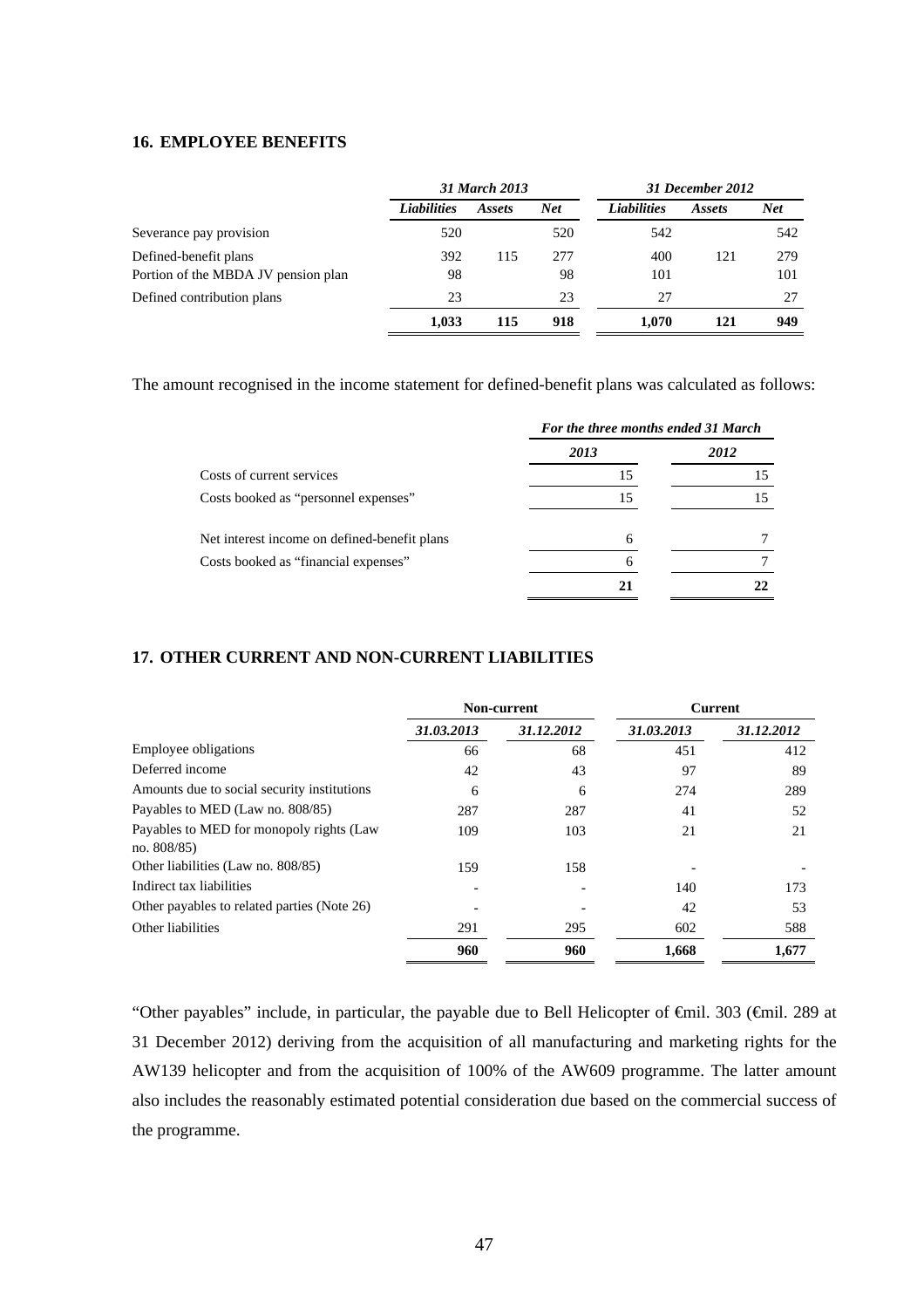# **18. TRADE PAYABLES, INCLUDING NET PROGRESS PAYMENTS AND ADVANCES FROM CUSTOMERS**

|                                                       | 31 Mar. 2013 | 31 Dec. 2012 |
|-------------------------------------------------------|--------------|--------------|
| <b>Suppliers</b>                                      | 4,329        | 5,002        |
| Trade payables to related parties (Note 26)           | 183          | 193          |
|                                                       | 4,512        | 5,195        |
| Progress payments and advances from customers (gross) | 14.476       | 14,738       |
| Contract work in progress                             | (6,515)      | (6,646)      |
| Final losses                                          | 579          | 615          |
| Progress payments and advances from customers (net)   | 8,540        | 8,707        |
| <b>Total trade payables</b>                           | 13,052       | 13,902       |

### **19. DERIVATIVES**

The table below provides a detail of the asset and liability positions related to derivative instruments:

|                           |               | 31 March 2013      | 31 December 2012 |                    |
|---------------------------|---------------|--------------------|------------------|--------------------|
|                           | <b>Assets</b> | <b>Liabilities</b> | <b>Assets</b>    | <b>Liabilities</b> |
| Forward forex instruments | 31            | 104                | 69               | 65                 |
| Embedded derivatives      | 12            | -                  | 9                |                    |
| Interest rate swaps       | 28            | 17                 | 29               |                    |
|                           | 71            | 121                | 107              | 82                 |

The change in the fair value of forward instruments is mainly due to the volatility of the US dollar against the euro: the exchange rate went from 1.3194 at 31 December 2012 to 1.2805 at 31 March 2013.

The interest rate swaps with a total notional value of  $\theta$ mil. 1,375 ( $\theta$ mil 1,375 at 31 December 2012) were placed into effect to hedge part of bonds issued. The fair value is substantially unchanged from the corresponding previous year period.

Embedded derivatives arise from trading contracts agreed in currencies other than those of the contracting parties and from those generally used on the relevant markets.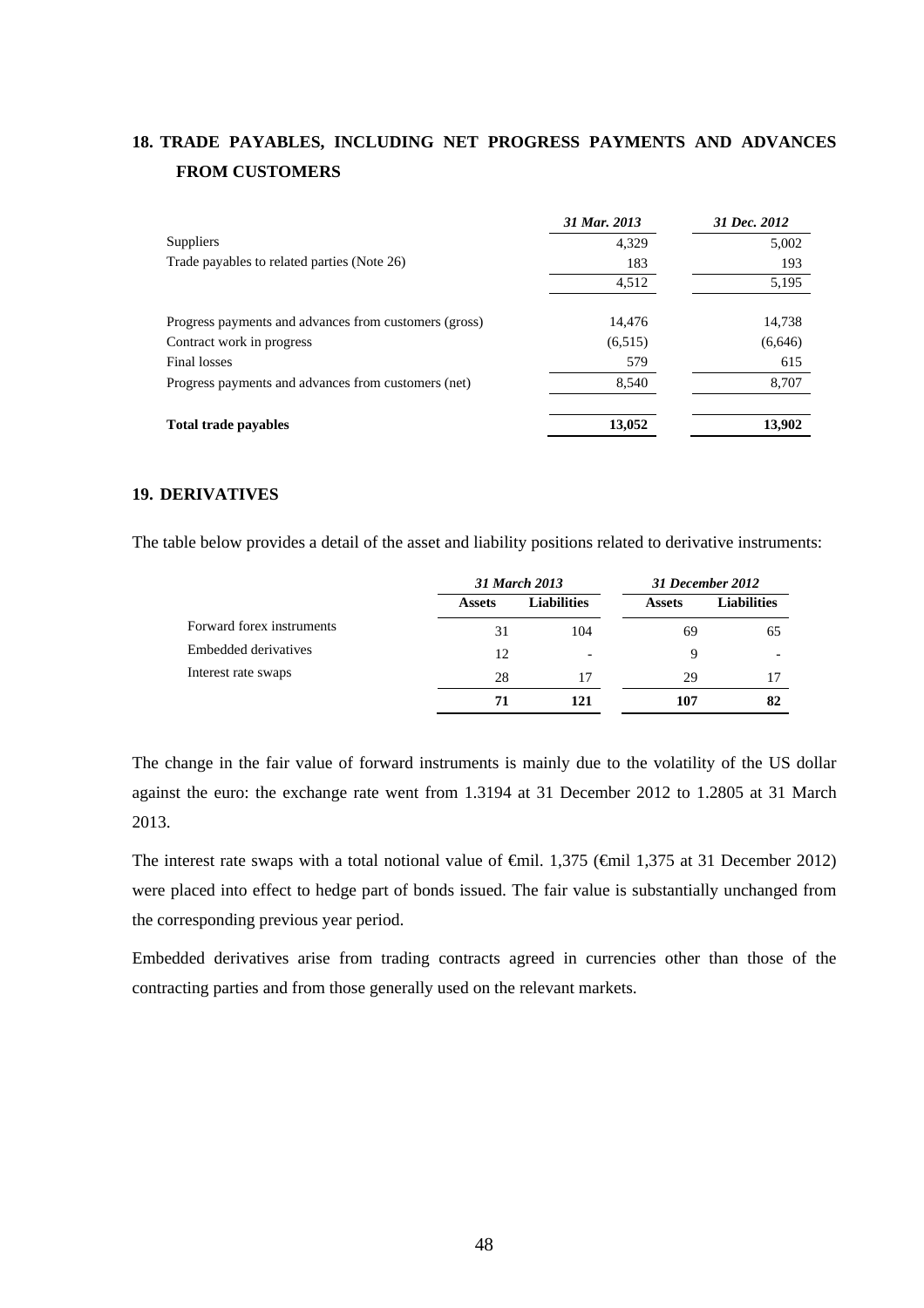## **20. REVENUE**

|                                        | For the three months ended 31 March |       |  |
|----------------------------------------|-------------------------------------|-------|--|
|                                        | 2013                                | 2012  |  |
| Revenue from sales                     | 2,009                               | 2,012 |  |
| Revenue from services                  | 612                                 | 697   |  |
|                                        | 2,621                               | 2,709 |  |
| Change in work in progress             | 690                                 | 569   |  |
| Revenue from related parties (Note 26) | 389                                 | 408   |  |
| <b>Total revenue</b>                   | 3,700                               | 3,686 |  |

The trends in revenue by business segment are described in the notes above (Note 7).

# **21. OTHER OPERATING INCOME (EXPENSES)**

|                                              | For the three months ended 31 March |                          |            |               |                              |            |  |
|----------------------------------------------|-------------------------------------|--------------------------|------------|---------------|------------------------------|------------|--|
|                                              | 2013                                |                          |            | 2012          |                              |            |  |
|                                              | <b>Income</b>                       | <b>Expenses</b>          | <b>Net</b> | <b>Income</b> | <b>Expenses</b>              | <b>Net</b> |  |
| Grants for research and development costs    | 11                                  | $\overline{\phantom{a}}$ | 11         | 11            | $\qquad \qquad \blacksquare$ | 11         |  |
| Exchange rate differences on operating items | 37                                  | (43)                     | (6)        | 27            | (37)                         | (10)       |  |
| Indirect taxes                               |                                     | (12)                     | (12)       |               | (10)                         | (10)       |  |
| Restructuting costs                          |                                     |                          |            |               | (3)                          | (3)        |  |
| Reversal of / Accruals to provisions         | 52                                  | (38)                     | 14         | 34            | (33)                         | 1          |  |
| Other operating income (expenses)            | 71                                  | (42)                     | 29         | 25            | (24)                         | 1          |  |
| Other from/to related parties (Note 26)      |                                     | (1)                      |            |               | (1)                          |            |  |
| <b>Total</b>                                 | 172                                 | (136)                    | 36         | 98            | (108)                        | (10)       |  |

# **22. PURCHASES, SERVICES AND PERSONNEL EXPENSE**

|                                                                       | For the three months ended 31 March |       |       |  |
|-----------------------------------------------------------------------|-------------------------------------|-------|-------|--|
|                                                                       | 2013                                | 2012  |       |  |
| Costs of purchases                                                    | 1,294                               |       | 1,260 |  |
| Purchase of services                                                  | 1,139                               |       | 1,134 |  |
| Costs to related parties (Note 26)                                    | 51                                  |       | 40    |  |
| Personnel expense                                                     | 1,144                               |       | 1,180 |  |
| Wages, salaries and contributions                                     | 1,056                               | 1.093 |       |  |
| Defined-benefit plans costs (Note 16)                                 | 16                                  | 15    |       |  |
| Defined contribution plans costs                                      | 37                                  | 35    |       |  |
| Restructuring costs                                                   | 9                                   | 6     |       |  |
| Other personnel expenses                                              | 26                                  | 31    |       |  |
| Change in finished goods, work in progress and semi-finished products | (113)                               |       | (143) |  |
| Work performed by the Group and capitalised                           | (104)                               |       | (96)  |  |
| Total purchases and personnel expense                                 | 3.411                               |       | 3,375 |  |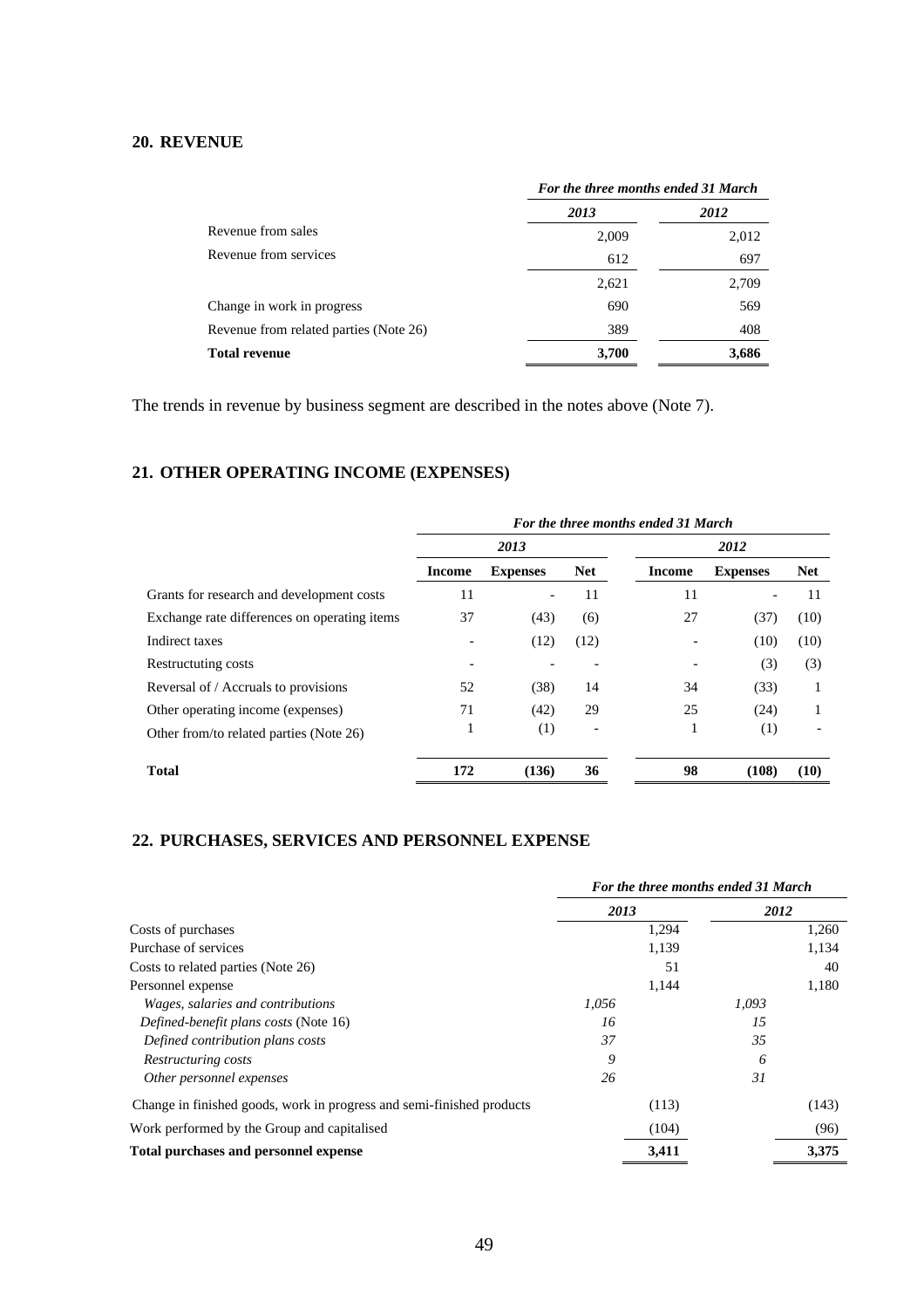The average workforce numbered 68,520 employees in the first three months of 2012, a net decrease of 2,725 employees from the 65,795 employees in the corresponding period of the previous year. The drop was seen mainly in the Defence and Security Electronics (mainly due to the reorganisation underway in the United States of America), Aeronautics and Transportation business segments, chiefly due to the reorganisation, streamlining and cost-saving initiatives launched last year.

The workforce at 31 March 2013 numbered 67,297 as compared with 67,408 at 31 December 2012. The net decrease of 111 units is mainly due to the combined effect of a reduction of the workforce in the Defence and Security Electronics (in particular at DRS), Aeronautics, Defence Systems, Space and Energy segments, and of an increase mainly in the Helicopters and Transportation business units. As a consequence of these reductions, personnel expense showed a net decrease of €mil. 36 despite the higher restructuring costs (mainly due to the reorganisations taking place especially in the Defence and Security Electronics segment).

|                                                                       | For the three months ended 31 March |     |      |     |  |
|-----------------------------------------------------------------------|-------------------------------------|-----|------|-----|--|
|                                                                       | 2013                                |     | 2012 |     |  |
| Amortisation and depreciation:                                        |                                     |     |      |     |  |
| intangible assets (Nota 8)                                            |                                     | 76  |      | 62  |  |
| development expenses<br>$\overline{\phantom{a}}$                      | 24                                  |     | 13   |     |  |
| non-recurring expenses<br>$\overline{\phantom{a}}$                    | 8                                   |     | 5    |     |  |
| acquired as part of business combinations<br>$\overline{\phantom{a}}$ | 22                                  |     | 22   |     |  |
| other                                                                 | 22                                  |     | 22   |     |  |
| • property, plant and equipment                                       |                                     | 96  |      | 94  |  |
| Impairment losses:                                                    |                                     |     |      |     |  |
| assets and investment properties                                      |                                     |     |      |     |  |
| operating receivables                                                 |                                     | 4   |      | 3   |  |
| Total amortisation, depreciation and impairment losses                |                                     | 176 |      | 159 |  |

#### **23. AMORTISATION, DEPRECIATION AND IMPAIRMENT LOSSES**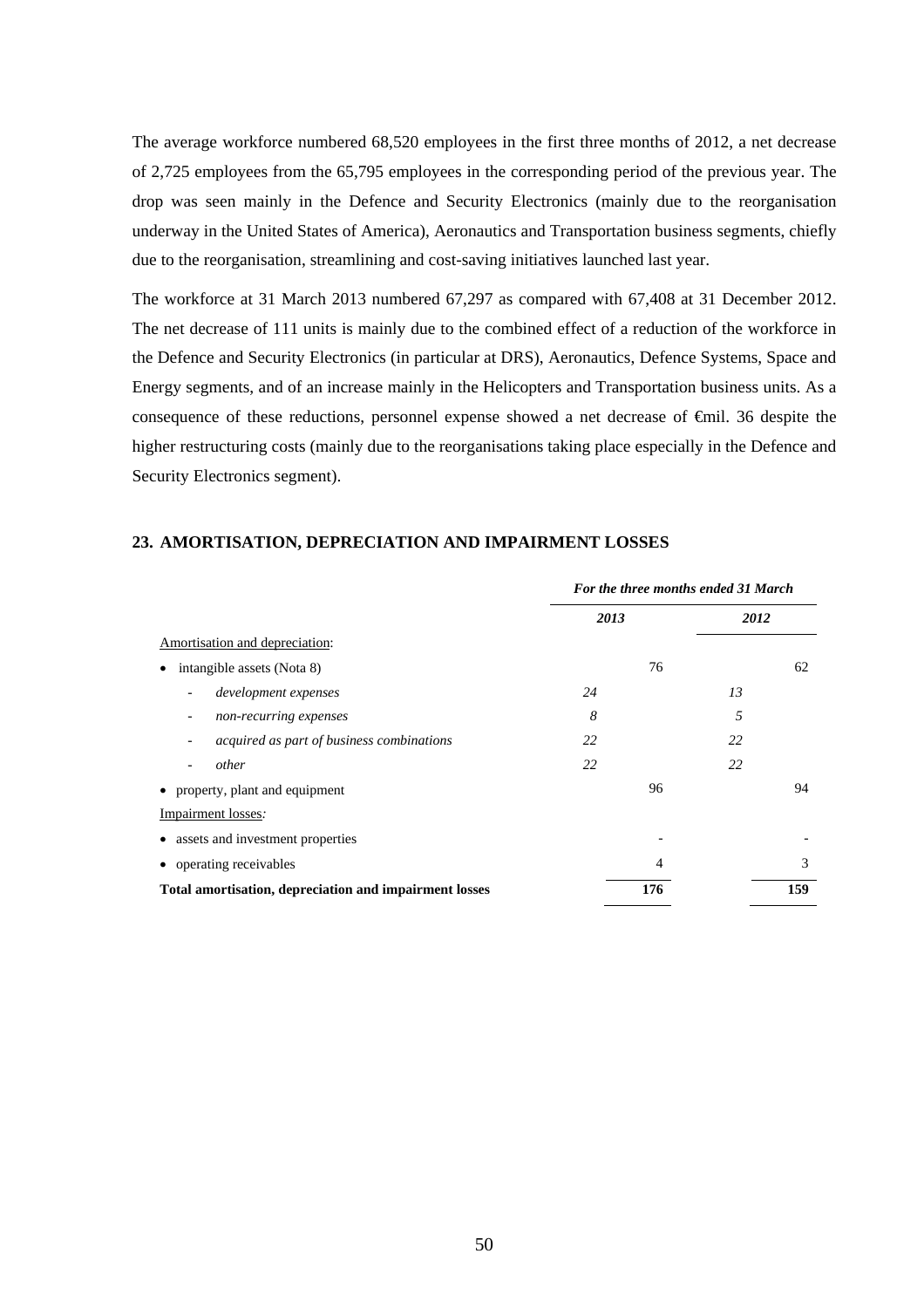## **24. FINANCIAL INCOME AND EXPENSE**

Below is a breakdown of financial income and expense:

|                                                        | For the three months ended 31 March |                |            |        |                |            |
|--------------------------------------------------------|-------------------------------------|----------------|------------|--------|----------------|------------|
|                                                        | 2013                                |                |            | 2012   |                |            |
|                                                        | Income                              | <b>Expense</b> | <b>Net</b> | Income | <b>Expense</b> | <b>Net</b> |
| Interest                                               | 9                                   | (79)           | (70)       |        | (73)           | (66)       |
| Commissions (including commissions on non-             |                                     |                |            |        |                |            |
| recourse items)                                        |                                     | (6)            | (6)        |        | (8)            | (8)        |
| Fair value gains (losses) through profit or loss       | 10                                  | (9)            |            | 16     | (33)           | (17)       |
| Premiums (paid) received on forwards                   | 3                                   | (4)            | (1)        | 2      | (1)            |            |
| Exchange rate differences                              | 136                                 | (136)          |            | 61     | (68)           | (7)        |
| Net interest cost on defined-benefit plans             |                                     | (7)            | (7)        |        | (7)            | (7)        |
| Financial income (expense) - related parties (Note 26) |                                     | (1)            |            | 3      | (3)            |            |
| Other financial income and expense                     |                                     | (14)           | (13)       | 13     | (11)           | 2          |
|                                                        | 160                                 | (256)          | (96)       | 102    | (204)          | (102)      |

Fair value adjustments through profit or loss can be detailed as follows:

|                                      | For the three months ended 31 March |        |            |       |               |            |  |
|--------------------------------------|-------------------------------------|--------|------------|-------|---------------|------------|--|
|                                      |                                     | 2013   |            |       | 2012          |            |  |
|                                      | Gains                               | Losses | <b>Net</b> | Gains | <b>Losses</b> | <b>Net</b> |  |
| Currency swaps                       |                                     | (3)    | (1)        | O     | (9)           | (3)        |  |
| Interest rate swaps                  |                                     |        |            |       | (1)           |            |  |
| Ineffective portion of hedging swaps | 4                                   | (6)    | (2)        | Q     | (4)           |            |  |
| Embedded derivatives                 |                                     |        | 4          |       | (19           | (19)       |  |
|                                      | 10                                  | (9)    |            | 16    | (33)          | (17)       |  |

# **25. INCOME TAXES**

Income tax expense can be broken down as follows:

|                                          | For the three months ended 31 March |      |  |  |
|------------------------------------------|-------------------------------------|------|--|--|
|                                          | 2013                                | 2012 |  |  |
| IRES (corporate income tax)              | (17)                                | (15) |  |  |
| IRAP (reg. tax on production)            | (22)                                | (21) |  |  |
| Benefit under consolidated tax mechanism | 27                                  | 22   |  |  |
| Other income taxes                       | (23)                                | (12) |  |  |
| Tax related to previous periods          |                                     | (1)  |  |  |
| Provisions for tax disputes              | (2)                                 | (2)  |  |  |
| Deferred tax - net                       |                                     |      |  |  |
|                                          | (35)                                | (25) |  |  |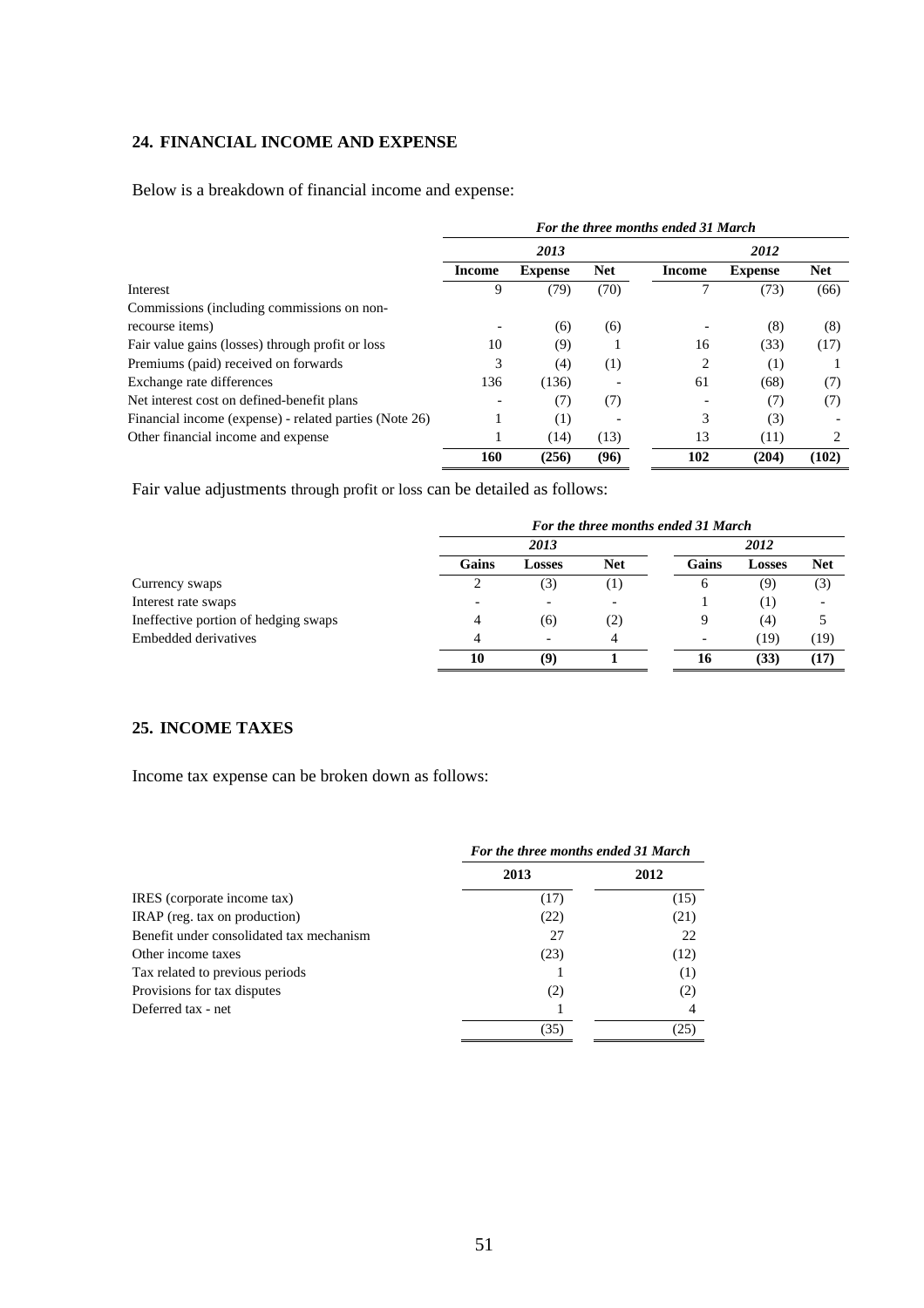## **26. RELATED PARTY TRANSACTIONS**

Related party transactions are carried out at arm's length, as is settlement of the interest-bearing receivables and payables when not governed by specific contractual conditions. The relevant financial statements amounts are shown below. The statement of cash flows presents the impact of related party transactions on cash flows.

| <b>RECEIVABLES AT 31 March 2013</b>                                                                                                                                                                                                                                                                                                             | Non-<br>current<br>loans and<br>receivables | Other non-<br>current<br>receivables | <b>Current</b><br>loans and<br>receivables | <b>Trade</b><br>receivables                    | Other<br>current<br>receivables | <b>Total</b>                                          |
|-------------------------------------------------------------------------------------------------------------------------------------------------------------------------------------------------------------------------------------------------------------------------------------------------------------------------------------------------|---------------------------------------------|--------------------------------------|--------------------------------------------|------------------------------------------------|---------------------------------|-------------------------------------------------------|
| <b>Unconsolidated subsidiaries</b><br>Companies with unit amount lower than $\bigoplus$ finil.<br>10                                                                                                                                                                                                                                            |                                             |                                      | 14                                         | 4                                              | 1                               | 19                                                    |
| <b>Associates</b><br>Eurofighter Jagdflugzeug GmbH<br><b>NHIndustries SAS</b><br><b>BCV</b> Investments SCA<br>Metro 5 SpA<br>Iveco - Oto Melara Scarl<br>Abruzzo Engineering Scpa (in liq.)<br>Joint Stock Company Sukhoi Civil Aircraft<br>Orizzonte - Sistemi Navali SpA<br>Other entities with unit amount lower than<br>$\epsilon$ mil. 10 | 181                                         | 4<br>$\overline{c}$                  | $\mathbf{1}$<br>$\overline{c}$             | 255<br>121<br>39<br>38<br>22<br>10<br>14<br>39 |                                 | 255<br>121<br>181<br>44<br>38<br>22<br>10<br>14<br>43 |
| <i><u><b>Joint ventures</b></u></i> (*)<br><b>GIE ATR</b><br><b>MBDA SAS</b><br>Thales Alenia Space SAS<br>Ansaldo Energia SpA<br>Superjet International SpA<br>Telespazio SpA<br>Other entities with unit amount lower than<br>$\epsilon$ mil. 10                                                                                              | 3                                           | 1                                    | 3<br>11<br>39<br>7<br>$\overline{c}$       | 32<br>30<br>17<br>9<br>3<br>1<br>9             | 1<br>$\overline{2}$<br>1        | 32<br>30<br>21<br>22<br>42<br>11<br>13                |
| $Consortiums$ <sup>(**)</sup><br>Ferroviario Vesuviano<br>Other consortiums with unit amount lower<br>than $\oplus$ finil. 10                                                                                                                                                                                                                   |                                             |                                      | $\overline{c}$                             | 14<br>28                                       | $\overline{c}$                  | 14<br>32                                              |
| Companies subject to the control<br>or considerable influence of the MEF<br>Ferrovie dello Stato Italiane<br>Other<br><b>Total</b>                                                                                                                                                                                                              | 184                                         | $\overline{7}$                       | 81                                         | 115<br>113<br>913                              | 7                               | 115<br>113                                            |
|                                                                                                                                                                                                                                                                                                                                                 |                                             |                                      |                                            |                                                |                                 | 1,192                                                 |
| % against total for the period                                                                                                                                                                                                                                                                                                                  | 71.3                                        | 12.6                                 | 13.4                                       | 18.7                                           | 0.7                             |                                                       |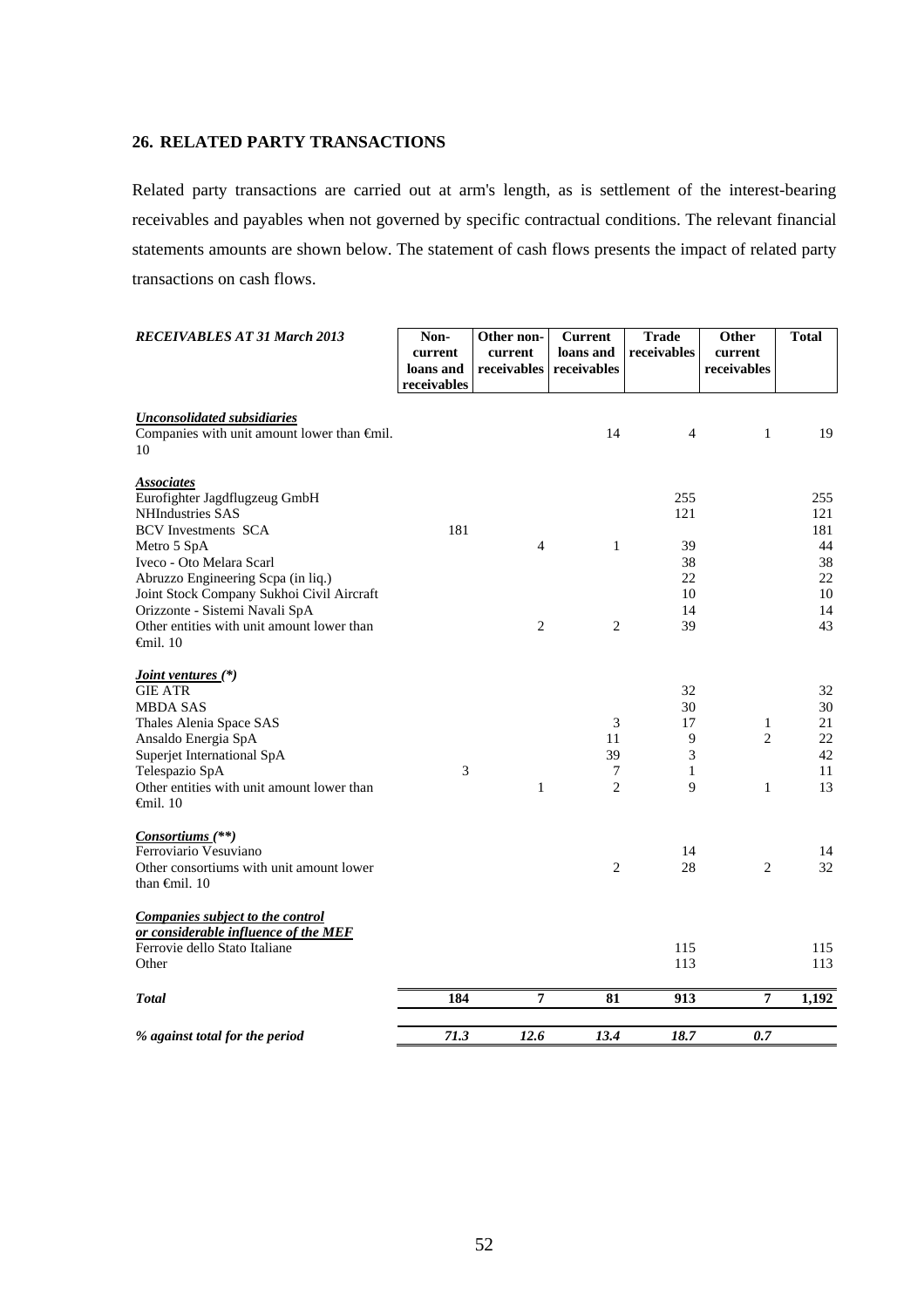| <b>RECEIVABLES AT 31 December 2012</b>                                                                                                                                                                                                                                                                      | Non-<br>current<br>loans and<br>receivables | Other non-<br>current<br>receivables | <b>Current</b><br>loans and<br>receivables                 | <b>Trade</b><br>receivables                        | Other<br>current<br>receivables        | <b>Total</b>                                    |
|-------------------------------------------------------------------------------------------------------------------------------------------------------------------------------------------------------------------------------------------------------------------------------------------------------------|---------------------------------------------|--------------------------------------|------------------------------------------------------------|----------------------------------------------------|----------------------------------------|-------------------------------------------------|
| <b>Unconsolidated subsidiaries</b><br>Companies with unit amount lower than €mil. 10                                                                                                                                                                                                                        |                                             |                                      | 16                                                         | 2                                                  | 1                                      | 19                                              |
| <b>Associates</b><br>Eurofighter Jagdflugzeug GmbH<br><b>NHIndustries SAS</b><br><b>BCV</b> Investments SCA<br>Metro 5 SpA<br>Iveco - Oto Melara Scarl<br>Abruzzo Engineering Scpa (in liq.)<br>Joint Stock Company Sukhoi Civil Aircraft<br>Other entities with unit amount lower than $\oplus$ nil.<br>10 | 181                                         | $\overline{4}$<br>$\overline{2}$     | $\mathfrak{I}$<br>$\boldsymbol{l}$                         | 261<br>138<br>48<br>39<br>22<br>14<br>46           |                                        | 261<br>138<br>181<br>53<br>39<br>22<br>14<br>49 |
| Joint ventures $(*)$<br>Ansaldo Energia SpA<br>Yeni Elektrik Uretim Anonim Sirket<br><b>MBDA SAS</b><br><b>GIE ATR</b><br>Thales Alenia Space SAS<br>Superjet International SpA<br>Other entities with unit amount lower than Gnil.<br>10                                                                   | $\overline{4}$                              | 1                                    | $\boldsymbol{8}$<br>$\mathfrak{Z}$<br>35<br>$\overline{7}$ | 10<br>21<br>29<br>27<br>21<br>$\overline{2}$<br>10 | $\boldsymbol{l}$<br>1<br>$\mathcal{I}$ | 19<br>21<br>29<br>27<br>25<br>37<br>23          |
| Consortiums (**)<br>Ferroviario Vesuviano<br>Other consortiums with unit amount lower than<br>$\epsilon$ mil. 10                                                                                                                                                                                            |                                             |                                      | $\overline{c}$                                             | 14<br>26                                           | $\overline{c}$                         | 14<br>30                                        |
| Companies subject to the control<br>or considerable influence of the MEF<br>Ferrovie dello Stato Italiane<br>Other                                                                                                                                                                                          |                                             |                                      |                                                            | 120<br>105                                         |                                        | 120<br>105                                      |
| <b>Total</b>                                                                                                                                                                                                                                                                                                | 185                                         | 7                                    | 73                                                         | 955                                                |                                        | $6\quad 1,226$                                  |
| % against total for the period                                                                                                                                                                                                                                                                              | 73.1                                        | 12.6                                 | 11.6                                                       | 18.9                                               | 0.7                                    |                                                 |

*(\*) Amounts refer to the portion not eliminated for proportionate consolidation*

*(\*\*) Consortiums over which the Group exercises considerable influence or which are subject to joint control* 

Trade receivables are commented on later, along with revenue from related parties.

Loans and receivables from related parties mainly refer to the non-eliminated portion of receivables from joint ventures.

Non-current loans and receivables from related parties chiefly consist of financial instruments issued by the investee BCV Investments S.A. measured at fair value as a result of the early repayment clauses and the forced conversion these securities are subject to.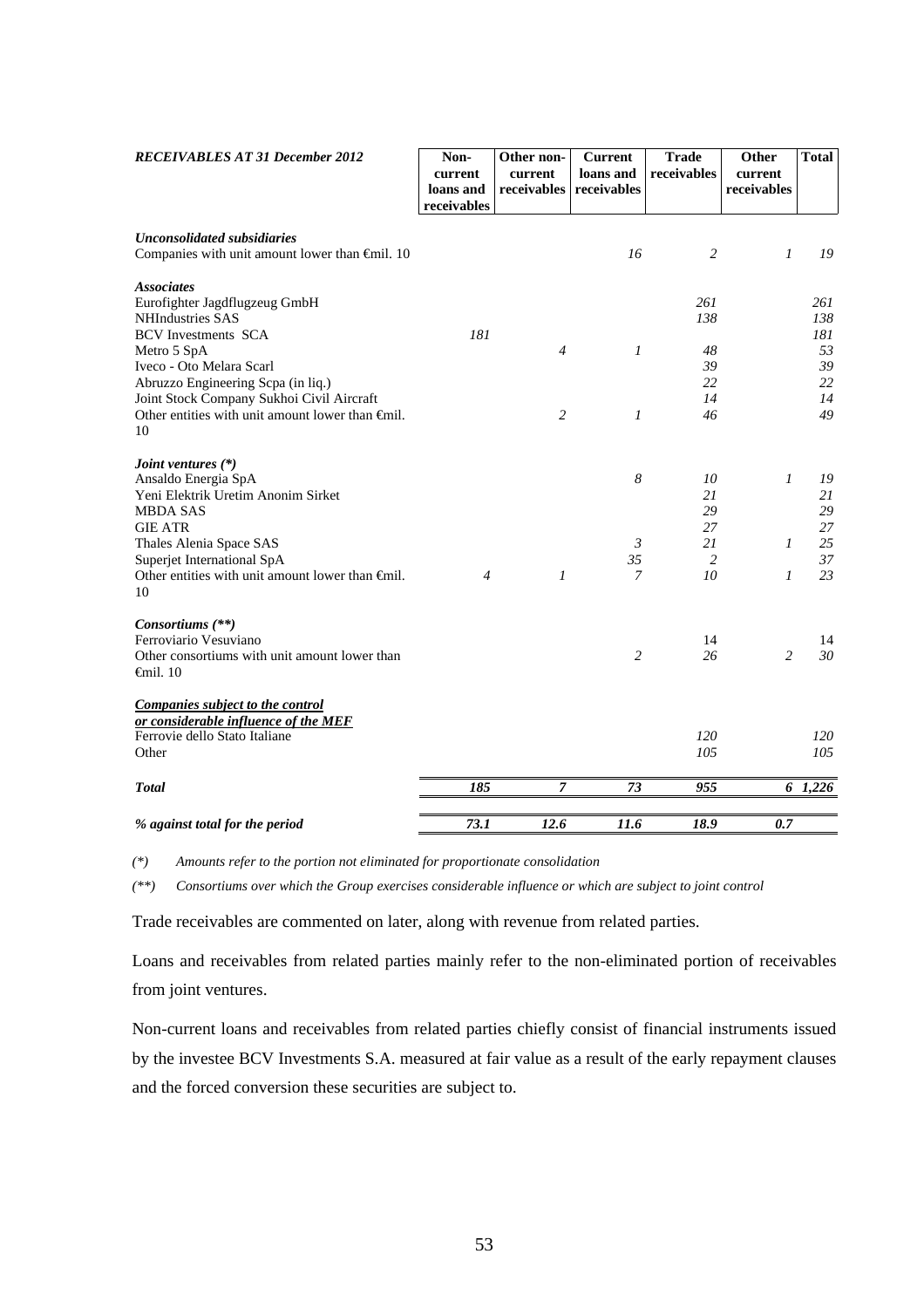| PAYABLES AT 31 March 2013                                                                                                                                                                                             | Non-<br>current<br>loans and<br>borrowings | Other<br>non-<br>current<br>payables | <b>Current</b><br>loans and<br>borrowin<br>gs | <b>Trade</b><br>payables           | Other<br>current<br>payable<br>S | <b>Total</b>                      | <b>Guarantees</b> |
|-----------------------------------------------------------------------------------------------------------------------------------------------------------------------------------------------------------------------|--------------------------------------------|--------------------------------------|-----------------------------------------------|------------------------------------|----------------------------------|-----------------------------------|-------------------|
| <b>Unconsolidated subsidiaries</b><br>Companies with unit amount lower than €mil. 10                                                                                                                                  |                                            |                                      | $\overline{4}$                                | 14                                 | $\mathbf{1}$                     | 19                                |                   |
| <b>Associates</b><br>Eurofighter Jagdflugzeug GmbH<br>Consorzio Start SpA<br>Avio SpA                                                                                                                                 |                                            |                                      | 75                                            | 11<br>34<br>18                     |                                  | 86<br>34<br>18                    |                   |
| Joint Stock Company Sukhoi Civil Aircraft (***)<br>Iveco - Oto Melara Scarl<br>Other entities with unit amount lower than Gnil.<br>10                                                                                 | 15                                         |                                      | 2<br>$\overline{2}$                           | 18<br>5<br>17                      | 8                                | 35<br>13<br>19                    |                   |
| <i>Joint ventures</i> (*)<br><b>MBDA SAS</b><br>Thales Alenia Space SAS<br>Ansaldo Energia SpA<br>Telespazio SpA<br>Superjet International SpA<br>Other entities with unit amount lower than $\bigoplus$ finil.<br>10 |                                            |                                      | 292<br>157                                    | 10<br>18<br>1<br>$\mathbf{1}$<br>9 | 13<br>5<br>12<br>$\overline{2}$  | 302<br>175<br>13<br>6<br>13<br>11 | 61<br>-1<br>218   |
| Consortiums <sup>(**)</sup><br>Consortiums with unit amount lower than $\bigoplus$ nil.<br>10                                                                                                                         |                                            |                                      |                                               | 8                                  | $\mathbf{1}$                     | 9                                 |                   |
| Companies subject to the control<br>or considerable influence of the MEF<br>Ferrovie dello Stato Italiane<br>Other                                                                                                    | 19                                         |                                      | 7                                             | 5<br>14                            |                                  | 5<br>40                           |                   |
| <b>T</b> otal                                                                                                                                                                                                         | 34                                         | $\mathbf{0}$                         | 539                                           | 183                                | 42                               | 798                               | 280               |
| % against total for the period                                                                                                                                                                                        | 0.8                                        |                                      | 21.1                                          | 4.2                                | 2.7                              |                                   |                   |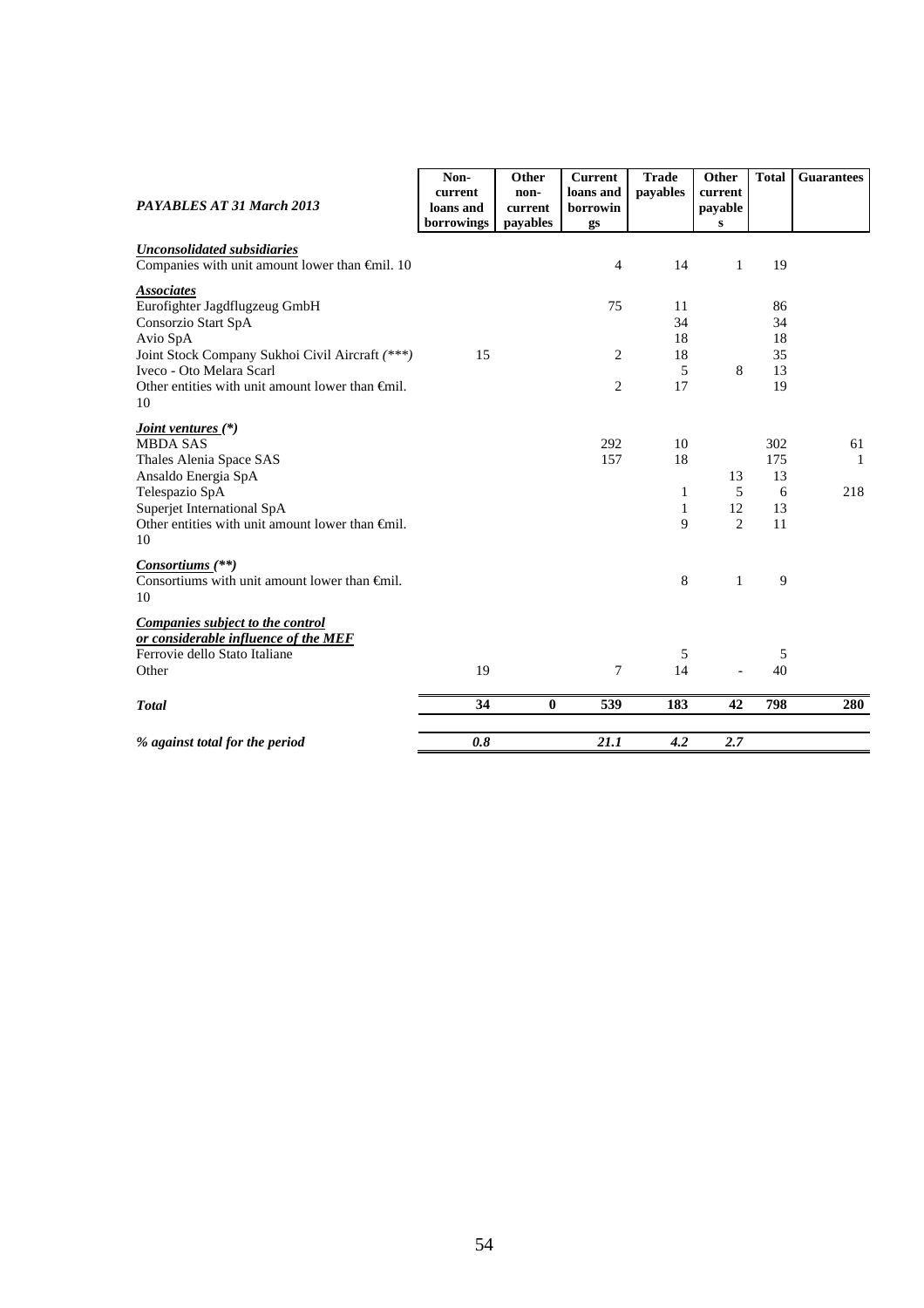| <b>PAYABLES AT 31 December 2012</b>                                                                                                                                                                                            | Non-<br>current<br>loans and<br>borrowings | Other<br>non-<br>current<br>payables | <b>Current</b><br>loans and<br>borrowin<br>gs | <b>Trade</b><br>payables                     | Other<br>current<br>payables          | <b>Total</b>                           | <b>Guarantees</b> |
|--------------------------------------------------------------------------------------------------------------------------------------------------------------------------------------------------------------------------------|--------------------------------------------|--------------------------------------|-----------------------------------------------|----------------------------------------------|---------------------------------------|----------------------------------------|-------------------|
| <b>Unconsolidated subsidiaries</b><br>Companies with unit amount lower than €mil. 10                                                                                                                                           |                                            |                                      | 4                                             | 17                                           | $\mathbf{1}$                          | 22                                     |                   |
| <b>Associates</b><br>Eurofighter Jagdflugzeug GmbH<br>Consorzio Start SpA<br>Avio SpA<br>Elettronica SpA<br>Joint Stock Company Sukhoi Civil Aircraft (***)<br>Iveco - Oto Melara Scarl                                        | 10                                         |                                      | 124<br>$\mathbf{1}$                           | 11<br>44<br>21<br>10<br>10<br>$\overline{4}$ | 7                                     | 135<br>44<br>21<br>10<br>21<br>11      |                   |
| Other entities with unit amount lower than $\bigoplus$ nil.<br>10                                                                                                                                                              |                                            |                                      | 2                                             | 10                                           |                                       | 12                                     |                   |
| Joint ventures (*)<br><b>MBDA SAS</b><br>Thales Alenia Space SAS<br><b>GIE ATR</b><br>Ansaldo Energia SpA<br>Telespazio SpA<br>Superjet International SpA<br>Other entities with unit amount lower than $\bigoplus$ nil.<br>10 |                                            |                                      | 299<br>151<br>17                              | 7<br>20<br>5<br>1<br>1<br>$\overline{4}$     | 12<br>13<br>5<br>11<br>$\overline{2}$ | 306<br>171<br>34<br>13<br>6<br>12<br>6 | 87<br>2<br>219    |
| $Consortiums$ <sup>(**)</sup><br>Consortiums with unit amount lower than $\bigoplus$ finil.<br>10                                                                                                                              |                                            |                                      |                                               | 7                                            | $\mathbf{1}$                          | 8                                      |                   |
| Companies subject to the control<br>or considerable influence of the MEF<br>Companies with unit amount lower than $\oplus$ nil. 10                                                                                             | 19                                         |                                      | 7                                             | 21                                           | 1                                     | 48                                     |                   |
| <b>Total</b>                                                                                                                                                                                                                   | 29                                         | $\boldsymbol{0}$                     | 605                                           | 193                                          | 53                                    | 880                                    | 308               |
| % against total for the period                                                                                                                                                                                                 | 0.7                                        |                                      | 30.7                                          | 3.7                                          | 3.4                                   |                                        |                   |

 *(\*) Amounts refer to the portion not eliminated for proportionate consolidation.*

*(\*\*) Consortiums over which the Group exercises considerable influence or which are subject to joint control.* 

*(\*\*\*) Loans and borrowings refer to finance lease payables.* 

Trade payables mainly refer to the non-eliminated portion of payables to joint ventures and to the Start Consortium for the supply of software for the Defence Systems and Space segments, and to the Avio group for the supply of components in the Aeronautics and Helicopters segments.

Borrowings from related parties include in particular the amount of  $\theta$ mil. 449 ( $\theta$ mil. 450 at 31 December 2012) due by Group companies to the joint ventures MBDA and Thales Alenia Space, for the unconsolidated portion, and payables of €mil. 75 (€mil. 124 at 31 December 2012) to Eurofighter, of which Alenia Aeronautica owns 21%. As regards the latter, under a cash pooling agreement its surplus cash and cash equivalents at 31 March 2013 were distributed among the partners.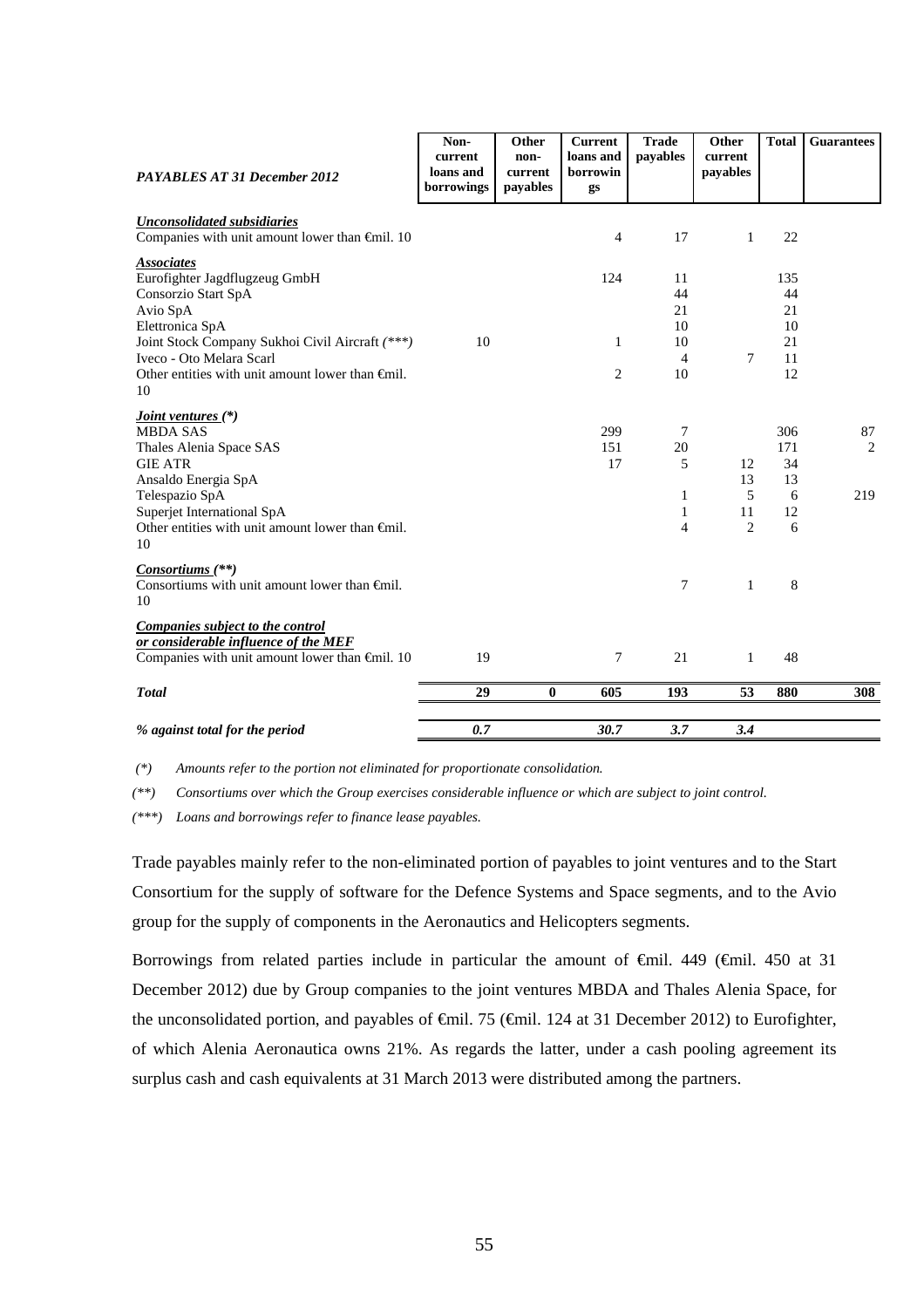| For the three months ended 31 March 2013                                                                                                                                                                  | <b>Revenue</b>             | <b>Other</b><br>operating<br>income | Costs   | <b>Other</b><br>operating<br>expenses | <b>Financial</b><br>income | Financial<br>expense |
|-----------------------------------------------------------------------------------------------------------------------------------------------------------------------------------------------------------|----------------------------|-------------------------------------|---------|---------------------------------------|----------------------------|----------------------|
| Unconsolidated subsidiaries<br>Companies with unit amount lower than €mil. 10                                                                                                                             |                            |                                     | 4       |                                       |                            |                      |
| <b>Associates</b><br>Eurofighter Jagdflugzeug Gmbh<br><b>NHIndustries SAS</b><br>Orizzonte Sistemi Navali SpA<br>Iveco - Oto Melara Scarl.<br>Other entities with unit amount lower than $\oplus$ mil. 10 | 96<br>30<br>32<br>24<br>20 |                                     | 1<br>17 | 1                                     |                            | 1                    |
| <i>Joint ventures</i> $(*)$<br><b>MBDA SAS</b><br><b>GIE ATR</b><br>Other entities with unit amount lower than $\bigoplus$ il. 10                                                                         | 10<br>24<br>11             | 1                                   | 13<br>7 |                                       | 1                          |                      |
| <i>Consortiums</i> (**) and other<br>Consortiums with unit amount lower than $\bigoplus$ 10                                                                                                               | 3                          |                                     | 1       |                                       |                            |                      |
| <b>Companies subject to the control</b><br>or considerable influence of the MEF<br>Ferrovie dello Stato Italiane<br>Other                                                                                 | 101<br>38                  |                                     | 2<br>6  |                                       |                            |                      |
| <b>Total</b>                                                                                                                                                                                              | 389                        | 1                                   | 51      | 1                                     | 1                          | 1                    |
| % against total for the period                                                                                                                                                                            | 10.5                       | 0.6                                 | 2.2     | 0.7                                   | 0.6                        | 0.4                  |

| For the three months ended 31 March 2012                                      | Revenue | Other<br>operating | <b>Costs</b>   | Other<br>operating | <b>Financial</b><br>income | <b>Financial</b><br>expense |
|-------------------------------------------------------------------------------|---------|--------------------|----------------|--------------------|----------------------------|-----------------------------|
|                                                                               |         | income             |                | expenses           |                            |                             |
| <b>Associates</b><br>Companies with unit amount lower than $\epsilon$ mil. 10 |         |                    | 8              |                    |                            |                             |
| <b>Associates</b>                                                             |         |                    |                |                    |                            |                             |
| Eurofighter Jagdflugzeug Gmbh                                                 | 111     |                    |                |                    |                            |                             |
| <b>NHIndustries Sarl</b>                                                      | 36      |                    |                |                    |                            |                             |
| Orizzonte Sistemi Navali SpA                                                  | 36      |                    |                |                    |                            |                             |
| Iveco - Oto Melara Scarl.                                                     | 22      |                    | 7              |                    |                            | 1                           |
| Other entities with unit amount lower than $\oplus$ mil. 10                   | 19      |                    | 4              | 1                  |                            |                             |
| <i>Joint ventures</i> (*).                                                    |         |                    |                |                    |                            |                             |
| <b>GIE ATR</b>                                                                | 22      |                    | 7              |                    |                            |                             |
| <b>MBDA SAS</b>                                                               | 15      |                    |                |                    |                            | $\overline{2}$              |
| Telespazio SpA                                                                |         |                    |                |                    |                            |                             |
| Other entities with unit amount lower than $\oplus$ mil. 10                   | 12      | 1                  | $\overline{4}$ |                    | 3                          |                             |
| Consortiums $(**)$                                                            |         |                    |                |                    |                            |                             |
| Consortiums with unit amount lower than $\oplus$ mil. 10                      | 5       |                    | 1              |                    |                            |                             |
| <b>Companies subject to the control</b>                                       |         |                    |                |                    |                            |                             |
| or considerable influence of the MEF<br>Ferrovie dello Stato Italiane         | 94      |                    | 1              |                    |                            |                             |
| Other                                                                         | 36      |                    | 8              |                    |                            |                             |
|                                                                               |         |                    |                |                    |                            |                             |
| <b>Total</b>                                                                  | 408     | 1                  | 40             | 1                  | 3                          | $\mathbf{3}$                |
| % against total for the period                                                | 11.06   | 1.02               | 1.8            | 0.9                | 2.9                        | 1.4                         |

*(\*) Amounts refer to the portion not eliminated for proportionate consolidation.* 

*(\*\*) Consortiums over which the Group exercises considerable influence or which are subject to joint control*.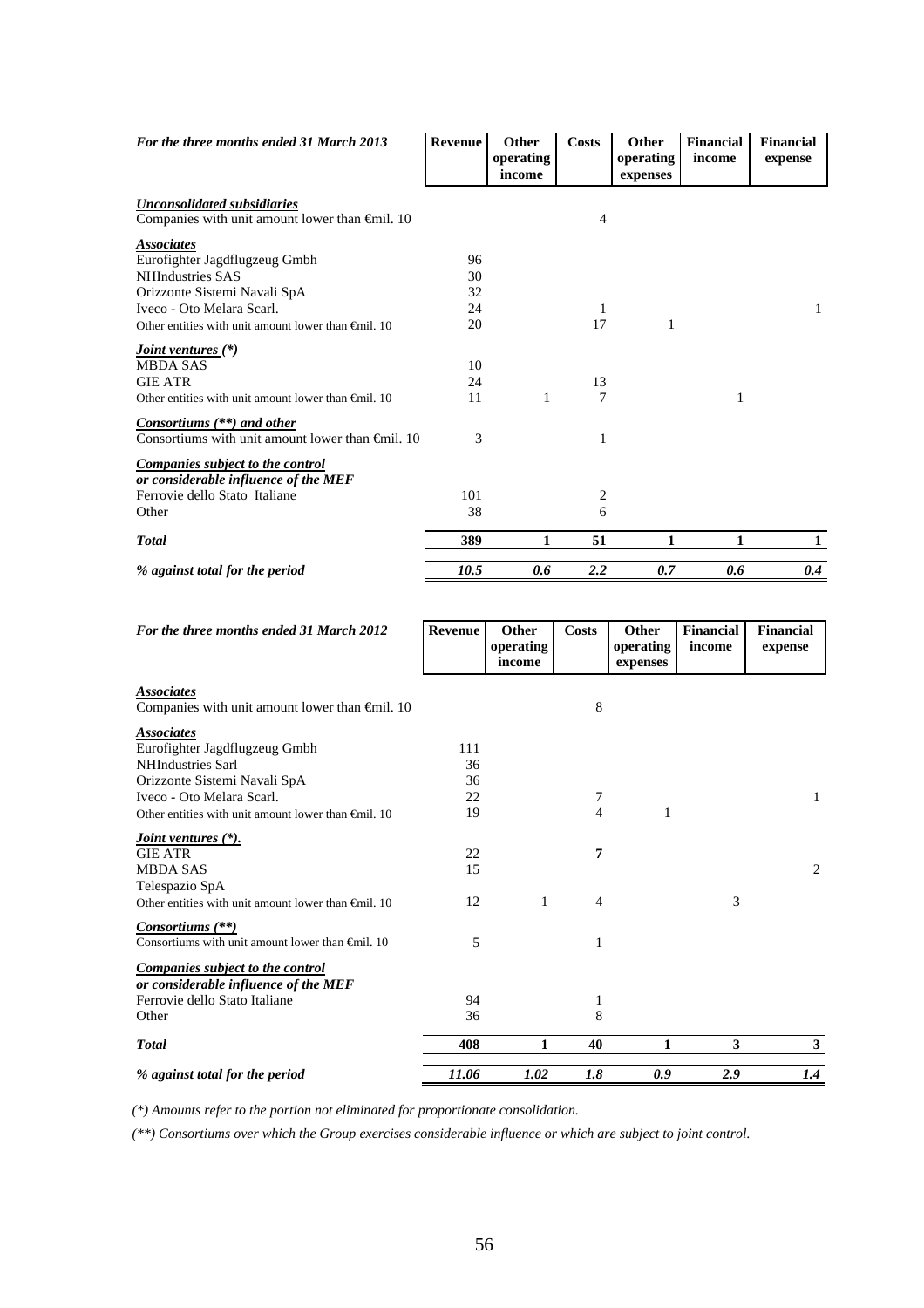The most significant trade receivables and revenues, in addition to the non-eliminated portion of receivables from joint ventures are related to:

- Eurofighter in the scope of the EFA aeronautical programme;
- the Iveco Oto Melara consortium for production and post-sales assistance on defence and security ground vehicles (VBM Freccia and PZH2000 self-propelled vehicle for the Italian Army);
- NHIndustries in the scope of the NH90 helicopter programme;
- Metro 5 for the activities connected with the new line 5 of the Milan metro;
- Orizzonte Sistemi Navali relating to the FREMM programme;
- the Ferrovie dello Stato Italiane group for the supply of trains and systems.

## **27. EARNINGS PER SHARE**

Earnings per share (hereinafter "earnings per share" or "EPS") are calculated by dividing net profit attributable to holders of ordinary shares by the average number of ordinary shares for the period less treasury shares (basic EPS).

At 31 March 2013 basic EPS, like that for the corresponding period of 2012, is equal to the diluted EPS, inasmuch as there are no dilutive elements.

|                                                                                          | For the three months ended 31 March |         |  |  |  |
|------------------------------------------------------------------------------------------|-------------------------------------|---------|--|--|--|
| <b>Basic and Diluted EPS</b>                                                             | 2013                                | 2012    |  |  |  |
| Average shares outstanding during the reporting period (in<br>thousands)                 | 578,118                             | 578,118 |  |  |  |
| Earnings for the period (excluding non-controlling interests) ( $\epsilon$ )<br>million) |                                     |         |  |  |  |
| Earnings from continuing operations (excluding non-controlling)                          |                                     |         |  |  |  |
| interests) ( $\epsilon$ million)                                                         |                                     | 17      |  |  |  |
| <i>Basic and Diluted EPS</i> $(\epsilon)$                                                |                                     | 0.029   |  |  |  |
| <i>Basic and Diluted EPS from continuing operations</i> $(\epsilon)$                     |                                     | 0.029   |  |  |  |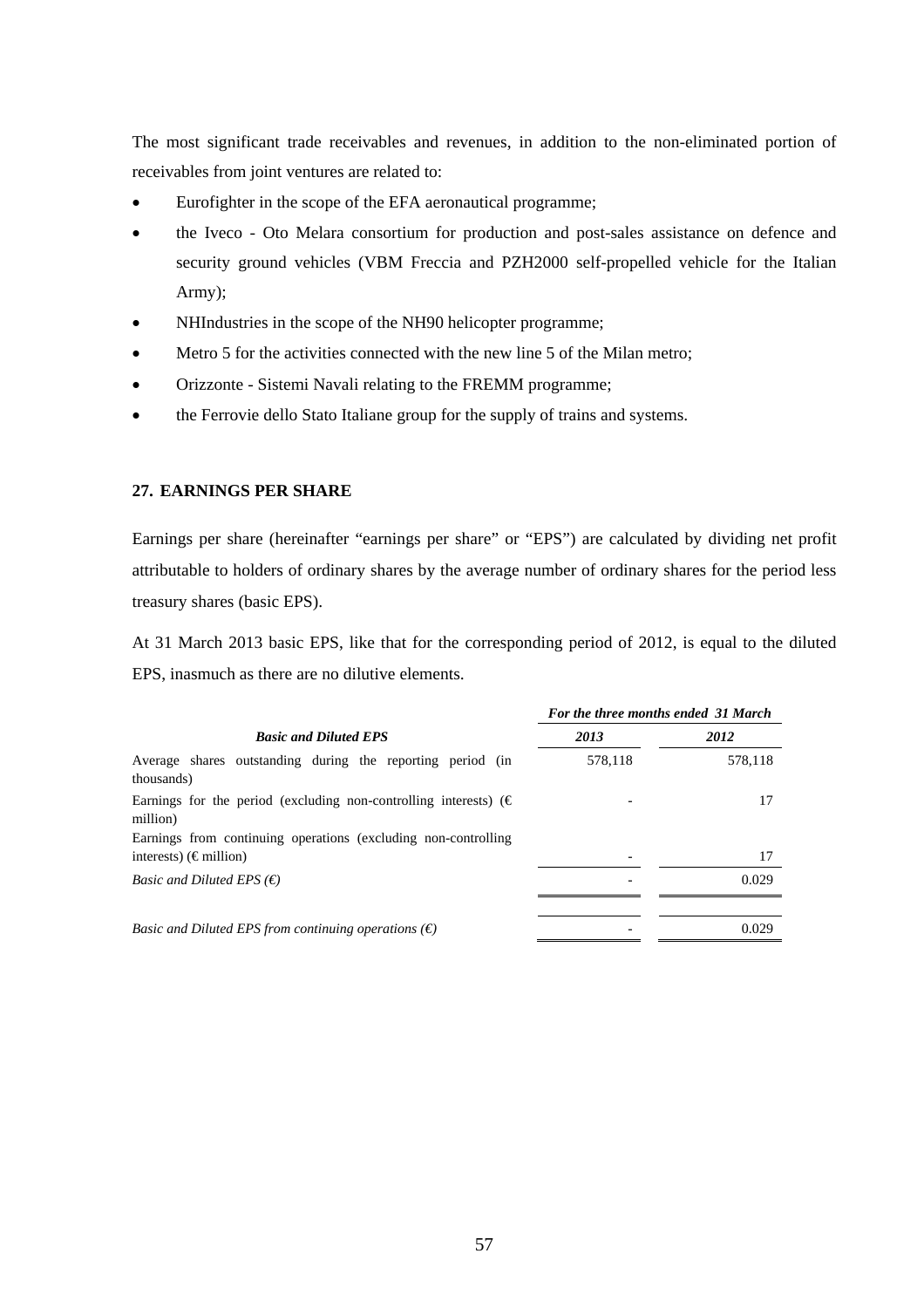## **28. CASH FLOWS FROM OPERATING ACTIVITIES**

|                                                           | For the three months ended 31 March |      |  |  |
|-----------------------------------------------------------|-------------------------------------|------|--|--|
|                                                           | 2013                                | 2012 |  |  |
| Net result                                                | 6                                   | 24   |  |  |
| Amortisation, depreciation and impairment losses          | 176                                 | 159  |  |  |
| Share of profits/(losses) of equity-accounted investments | 12                                  | (9)  |  |  |
| Income taxes                                              | 35                                  | 25   |  |  |
| Costs for pension plans                                   | 17                                  | 16   |  |  |
| Net financial expense /(income)                           | 96                                  | 102  |  |  |
| Other non-monetary items                                  | 15                                  | 3    |  |  |
| Gross cash flows from operating activities                | 357                                 | 320  |  |  |

The change in working capital, shown net of the impacts of acquisitions and sales of consolidated companies and exchange rate gains and losses, comprises:

|                                                                                | For the three months ended 31 March |       |  |  |
|--------------------------------------------------------------------------------|-------------------------------------|-------|--|--|
|                                                                                | 2013                                | 2012  |  |  |
| Inventories                                                                    | (175)                               | (226) |  |  |
| Contract work in progress and progress payments and<br>advances from customers | (588)                               | (419) |  |  |
| Trade receivables and payables                                                 | (487)                               | (247) |  |  |
| Change in working capital                                                      | (1,250)                             | (892) |  |  |

For the Board of Directors

The Chief Executive Officer and Chief Operating Officer

(Alessandro Pansa)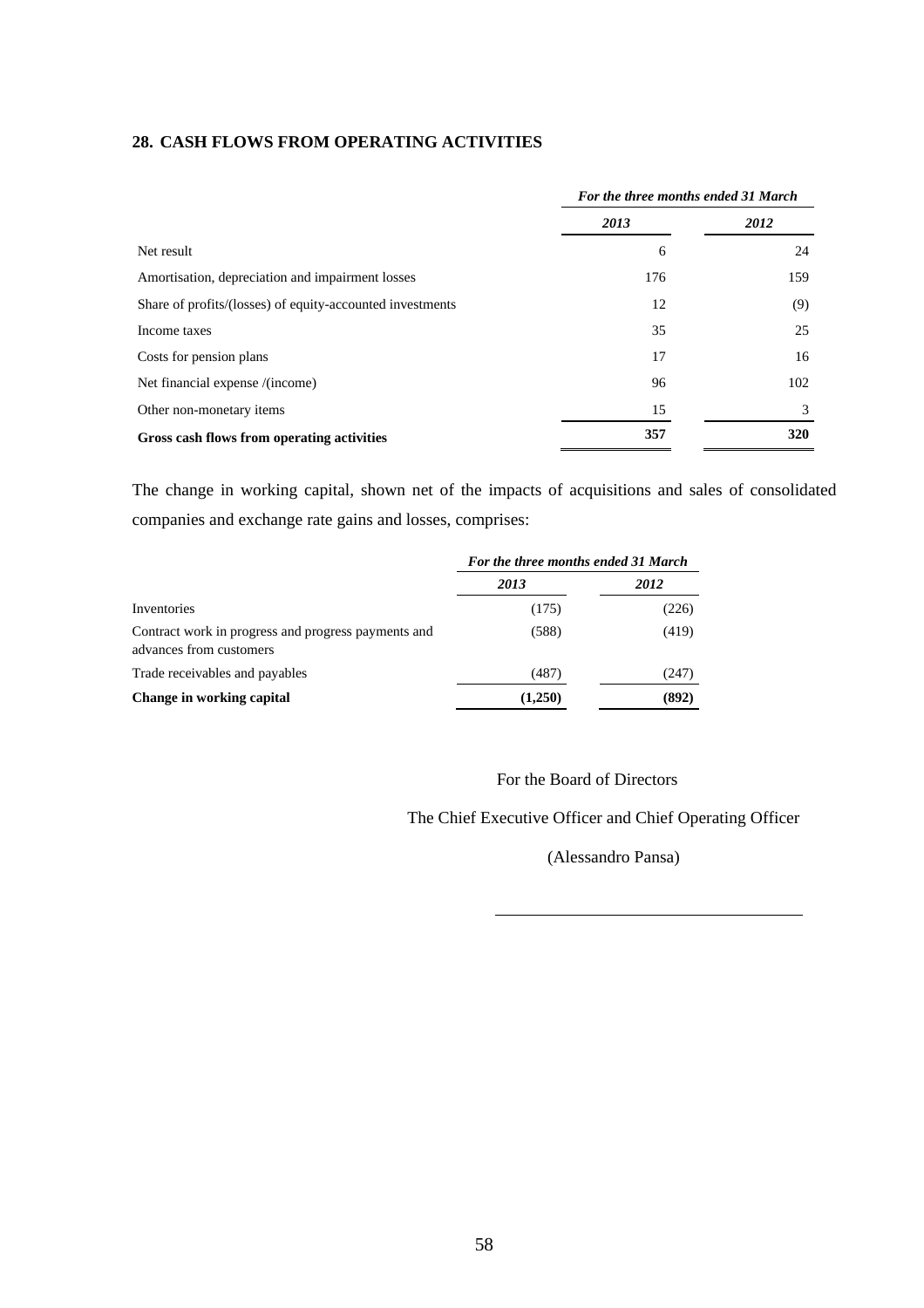**Appendix: Scope of consolidation**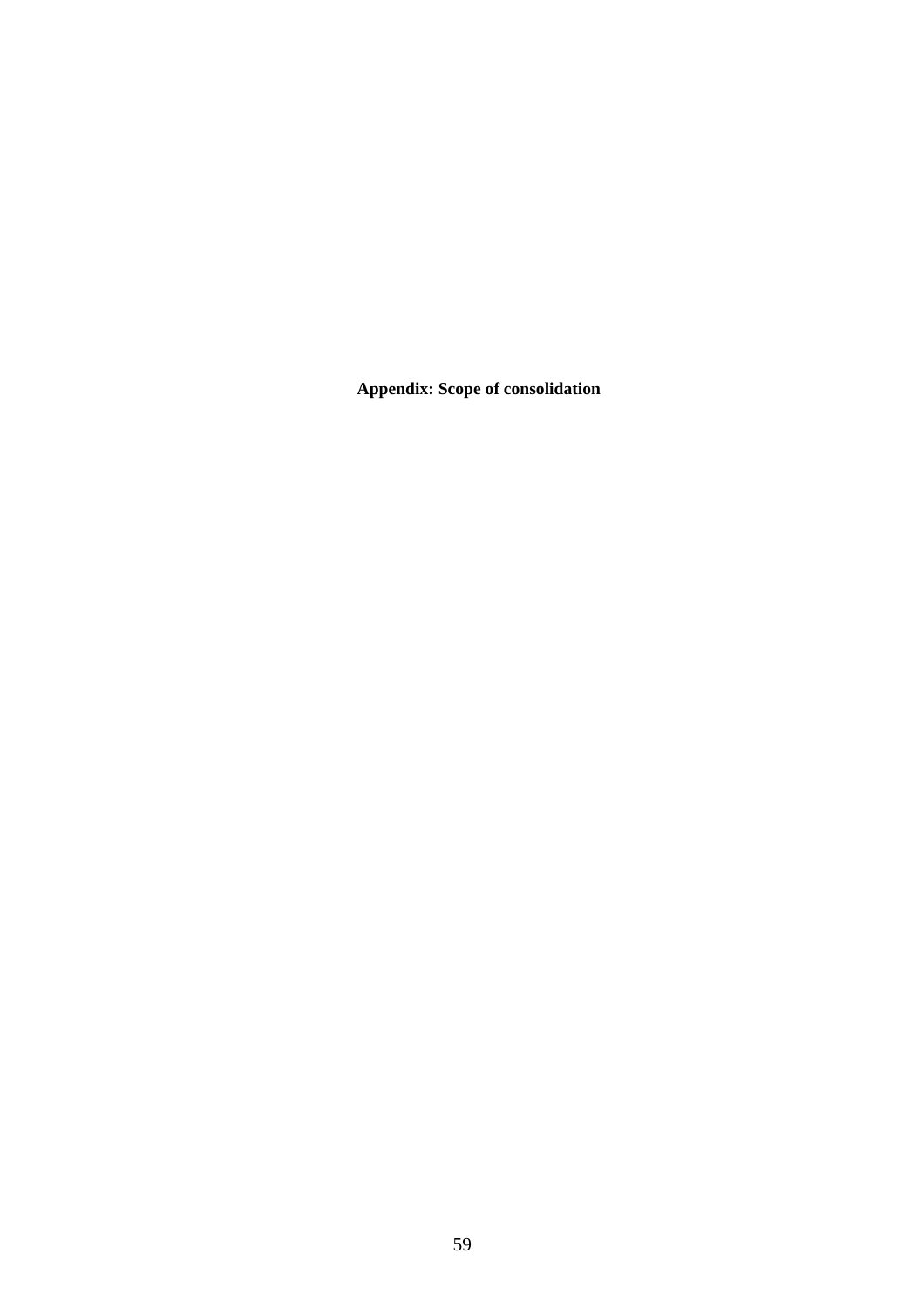# **List of companies consolidated on a line-by-line basis**

Amounts in foreign currency

| Company name                                                  | Registered office                                        | Currency                 | Share<br>capital         | % Group<br>ownership<br><b>Indirect</b><br>Direct | % Group<br>shareholding |
|---------------------------------------------------------------|----------------------------------------------------------|--------------------------|--------------------------|---------------------------------------------------|-------------------------|
| 3083683 NOVA SCOTIA LIMITED                                   | Halifax, Nova Scotia (Canada)                            | CAD                      | ٠                        | 100                                               | 100                     |
| ADVANCED ACOUSTIC CONCEPTS LLC                                | Wilmington, Delaware (USA)                               | <b>USD</b>               | $\overline{\phantom{a}}$ | 51                                                | 51                      |
| AGUSTA AEROSPACE SERVICES AAS SA                              | Grace Hollogne (Belgium)                                 | <b>EUR</b>               | 500,000                  | 100                                               | 100                     |
| AGUSTA HOLDING BV                                             | Amsterdam (the Netherlands)                              | <b>EUR</b>               | 232,400,000              | 100                                               | 100                     |
| AGUSTAWESTLAND TILT-ROTOR COMPANY INC.                        | Wilmington, Delaware (USA)                               | <b>USD</b>               | 10,000                   | 100                                               | 100                     |
| AGUSTAWESTLAND AMERICA LLC                                    | Wilmington, Delaware (USA)                               | <b>USD</b>               |                          | 100                                               | 100                     |
| AGUSTAWESTLAND AUSTRALIA PTY LTD                              | Melbourne (Australia)                                    | <b>AUD</b>               | 400,000                  | 100                                               | 100                     |
| AGUSTAWESTLAND DO BRASIL LTDA                                 | Sao Paulo (Brazil)                                       | <b>BRL</b>               | 11,817,172               | 100                                               | 100                     |
| AGUSTAWESTLAND ESPANA SL                                      | Madrid (Spain)                                           | <b>EUR</b>               | 3,300                    | 100                                               | 100                     |
| AGUSTAWESTLAND HOLDINGS LTD                                   | Yeovil, Somerset (U.K.)                                  | GBP                      | 40,000                   | 100                                               | 100                     |
| AGUSTAWESTLAND INC                                            | New Castle, Wilmington, Delaware (USA)                   | <b>USD</b>               | 1,000                    | 100                                               | 100                     |
| AGUSTAWESTLAND INDIA PRIVATE LTD                              | New Delhi (India)                                        | <b>INR</b>               | 11,519,450               | 100                                               | 100                     |
| AGUSTAWESTLAND INTERNATIONAL LTD                              | Yeovil, Somerset (U.K.)                                  | GBP                      | 511,000                  | 100                                               | 100                     |
| AGUSTAWESTLAND LTD                                            | Yeovil, Somerset (UK)                                    | <b>GBP</b>               | 1,520,304                | 100                                               | 100                     |
| AGUSTAWESTLAND MALAYSIA SDN BHD                               | Kuala Lumpur (Malaysia)                                  | <b>MYR</b>               | 2,500,000                | 100                                               | 100                     |
| AGUSTAWESTLAND NORTH AMERICA INC                              | Wilmington, Delaware (USA)                               | <b>USD</b>               | 80,000                   | 100                                               | 100                     |
| AGUSTAWESTLAND NV                                             | Amsterdam (the Netherlands)                              | <b>EUR</b>               |                          | 100                                               | 100                     |
| AGUSTAWESTLAND PHILADELPHIA CO                                | Wilmington Delaware (USA)                                | <b>USD</b>               | 20,000,00                | 100                                               | 100                     |
| AGUSTAWESTLAND POLITECNICO ADVANCED ROTORCRAFT CENTER SC A RL | Milan                                                    | <b>EUR</b>               | 400,000                  | 80                                                | 80                      |
| AGUSTAWESTLAND PORTUGAL SA                                    | Lisbona (Portugal)                                       | <b>EUR</b>               | 100,000                  | 100                                               | 100                     |
| AGUSTAWESTLAND PROPERTIES LTD                                 | Yeovil, Somerset (U.K.)                                  | GBP                      | 100                      | 100                                               | 100                     |
| AGUSTAWESTLAND SPA                                            | Cascina Costa (Va)                                       | EUR                      | 702,537,000              | 100                                               | 100                     |
| ALENIA AERMACCHI SPA                                          | Venegono Superiore (Va)                                  | EUR                      | 250,000,000              | 100                                               | 100                     |
| ALENIA AERMACCHI NORTH AMERICA INC                            | New Castle, Wilmington, Delaware (USA)                   | <b>USD</b>               | 44                       | 100                                               | 100                     |
| ANSALDO RAILWAY SYSTEM TRADING (BEIJING) LTD                  | Beijing (China)                                          | <b>USD</b>               | 1,500,000                | 100                                               | 40.066%                 |
| ANSALDO STS AUSTRALIA PTY LTD<br>ANSALDO STS BEIJING LTD      | Birsbane (Australia)                                     | <b>AUD</b><br>EUR        | 5,025,885<br>836,945     | 100                                               | 40.066%<br>32.0528      |
| ANSALDO STS CANADA INC                                        | Beijing (China)<br>Kingstone, Ontario (Canada)           | CAD                      |                          | 80<br>100                                         | 40.066%                 |
| ANSALDO STS DEUTSCHLAND GMBH                                  | Monaco di Baviera (Germany)                              | <b>EUR</b>               | 26,000                   | 100                                               | 40.066%                 |
| ANSALDO STS ESPANA SAU                                        | Madrid (Spain)                                           | <b>EUR</b>               | 1,500,000                | 100                                               | 40.066%                 |
| ANSALDO STS FINLAND OY (IN LIQ)                               | Helsinki (Finland)                                       | <b>EUR</b>               | 10,000                   | 100                                               | 40.066%                 |
| ANSALDO STS FRANCE SAS                                        | Les Ulis (France)                                        | <b>EUR</b>               | 5,000,000                | 100                                               | 40.066%                 |
| ANSALDO STS HONG KONG LTD                                     | Kowloon Bay (China)                                      | <b>HKD</b>               | 100,000                  | 100                                               | 40.066%                 |
| ANSALDO STS IRELAND LTD<br>ANSALDO STS MALAYSIA SDN BHD       | Co Kerry (Ireland)                                       | <b>EUR</b>               | 100,309                  | 100                                               | 40.066%                 |
| ANSALDO STS-SINOSA RAIL SOLUT. SOUTH AFR. (PTY) LTD           | Kuala Lumpur (Malaysia)                                  | <b>MYR</b>               | 3,000,000                | 100                                               | 40.066%                 |
|                                                               | Sandton (ZA - South Africa)                              | ZAR                      | 2,000                    | 100                                               | 40.066%                 |
| ANSALDO STS SOUTHERN AFRICA (PTY) LTD                         | Gaborone (Botswana)                                      | <b>BWP</b>               | 100                      | 100                                               | 40.066%                 |
| ANSALDO STS SWEDEN AB                                         | Solna (Sweden)                                           | <b>SEK</b>               | 4,000,000                | 100                                               | 40.066%                 |
| ANSALDO STS TRANSPORTATION SYSTEMS INDIA PRIVATE LTD          | Bangalore (India)                                        | <b>INR</b>               | 1.312.915.050            | 100                                               | 40.066%                 |
| ANSALDO STS UK LTD                                            | Barbican (U.K.)                                          | GBP                      | 1,000,000                | 100                                               | 40.066%                 |
| ANSALDO STS SPA                                               | Genoa                                                    | <b>EUR</b>               | 80,000,000               | 40.066%                                           | 40.066%                 |
| ANSALDO STS USA INC                                           | Wilmington, Delaware (USA)                               | <b>USD</b>               |                          | 100                                               | 40.066%                 |
| ANSALDO STS USA INTERNATIONAL CO                              | Wilmington, Delaware (USA)                               | <b>USD</b>               | 1,000                    | 100                                               | 40.066%                 |
| ANSALDO STS USA INTERNATIONAL PROJECTS CO                     | Wilmington, Delaware (USA)                               | <b>USD</b>               | 25,000                   | 100                                               | 40.066%                 |
| ANSALDOBREDA ESPANA SLU                                       | Madrid (Spain)                                           | <b>EUR</b>               | 3,010                    | 100                                               | 100                     |
| ANSALDOBREDA INC                                              | Pittsburg, California (USA)                              | <b>USD</b>               | $\overline{5}$           | 100                                               | 100                     |
| ANSALDOBREDA SPA                                              | <b>Naples</b>                                            | <b>EUR</b>               | 55,839,139               | 100                                               | 100                     |
| AUTOMATISMES CONTROLES ET ETUDES ELECTRONIQUES SAS (ACELEC)   | Les Ulis (France)                                        | <b>EUR</b>               | 167,694                  | 100                                               | 40.066%                 |
| BREDAMENARINIBUS SPA                                          | Bologna                                                  | <b>EUR</b>               | 1,300,000                | 100                                               | 100                     |
| <b>CISDEG SPA</b>                                             | Rome                                                     | <b>EUR</b>               | 120,000                  | 87.5                                              | 87.5                    |
| <b>CYBERLABS SRL</b>                                          | Milan                                                    | <b>EUR</b>               | 20,000                   | 100                                               | 100                     |
| DRS C3 & AVIATION COMPANY                                     | Wilmington, Delaware (USA)                               | <b>USD</b>               |                          | 100                                               | 100                     |
| DRS CENGEN LLC<br>DRS CONSOLIDATED CONTROLS INC               | Wilmington, Delaware (USA)                               | <b>USD</b><br><b>USD</b> | 1                        | 100<br>100                                        | 100<br>100              |
| DRS DEFENSE SOLUTIONS LLC                                     | Wilmington, Delaware (USA)<br>Wilmington, Delaware (USA) | <b>USD</b>               | ä,                       | 100                                               | 100                     |
| DRS ENVIRONMENTAL SYSTEMS INC                                 | Wilmington, Delaware (USA)                               | <b>USD</b>               | $\overline{\mathcal{L}}$ | 100                                               | 100                     |
| DRS HOMELAND SECURITY SOLUTIONS INC                           | Wilmington, Delaware (USA)                               | <b>USD</b>               | $\mathbf{1}$             | 100                                               | 100                     |
| DRS ICAS LLC                                                  | Wilmington, Delaware (USA)                               | <b>USD</b>               | ×,                       | 100                                               | 100                     |
| DRS INTERNATIONAL INC                                         | Wilmington, Delaware (USA)                               | <b>USD</b>               | $\mathbf{1}$             | 100                                               | 100                     |
| DRS POWER & CONTROL TECHNOLOGIES INC                          | Wilmington, Delaware (USA)                               | <b>USD</b>               |                          | 100                                               | 100                     |
| DRS POWER TECHNOLOGY INC                                      | Wilmington, Delaware (USA)                               | <b>USD</b>               | $\overline{1}$<br>÷.     | 100                                               | 100                     |
| DRS RADAR SYSTEMS LLC                                         | Wilmington, Delaware (USA)                               | <b>USD</b>               | $\overline{1}$           | 100                                               | 100                     |
| DRS RSTA INC                                                  | Wilmington, Delaware (USA)                               | <b>USD</b>               |                          | 100                                               | 100                     |
| DRS SENSORS & TARGETING SYSTEMS INC                           | Wilmington, Delaware (USA)                               | <b>USD</b>               | $\overline{1}$           | 100                                               | 100                     |
| DRS SIGNAL SOLUTIONS INC                                      | Wilmington, Delaware (USA)                               | <b>USD</b>               | 10                       | 100                                               | 100                     |
| DRS SONETICOM INC                                             | Tallahassee, Florida (USA)                               | <b>USD</b>               | 5,629                    | 100                                               | 100                     |
| DRS SURVEILLANCE SUPPORT SYSTEMS INC                          | Wilmington, Delaware (USA)                               | <b>USD</b>               | 1,000                    | 100                                               | 100                     |
| DRS SUSTAINMENT SYSTEMS INC                                   | Wilmington, Delaware (USA)                               | <b>USD</b>               |                          | 100                                               | 100                     |
| DRS SYSTEMS MANAGEMENT LLC                                    | Wilmington, Delaware (USA)                               | <b>USD</b>               |                          | 100                                               | 100                     |
| DRS SYSTEMS INC                                               | Wilmington, Delaware (USA)                               | <b>USD</b>               | $10$                     | 100                                               | 100                     |
| DRS TACTICAL SYSTEMS GLOBAL SERVICES INC                      | Plantation, Florida (USA)                                | <b>USD</b>               |                          | 100                                               | 100                     |
| DRS TACTICAL SYSTEMS INC                                      | Plantation, Florida (USA)                                | <b>USD</b>               | 200                      | 100                                               | 100                     |
| DRS TACTICAL SYSTEMS LIMITED                                  | Farnham, Surrey (UK)                                     | GBP                      | 1,000                    | 100                                               | 100                     |
| DRS TECHNICAL SERVICES GMBH & CO KG                           | Baden-Wurttemberg (Germany)                              | <b>EUR</b>               |                          | 100                                               | 100                     |
| DRS TECHNICAL SERVICES INC                                    | Baltimora, Maryland (USA)                                | <b>USD</b>               | 50                       | 100                                               | 100                     |
| DRS TECHNOLOGIES CANADA INC                                   | Wilmington, Delaware (USA)                               | <b>USD</b>               | $\overline{1}$           | 100                                               | 100                     |
| DRS TECHNOLOGIES CANADA LTD                                   | Kanata, Ontario (Canada)                                 | CAD                      | 100                      | 100                                               | 100                     |
| DRS TECHNOLOGIES SAUDI ARABIA LLC                             | Riyadh (Saudi Arabia)                                    | SAR                      | 2,000,000                | 49                                                | 49                      |
| DRS TECHNOLOGIES UK LIMITED                                   | Farnham, Surrey (UK)                                     | GBP                      | 14,676,000               | 100                                               | 100                     |
| DRS TECHNOLOGIES VERWALTUNGS GMBH                             | Baden-Wurttemberg (Germany)                              | <b>EUR</b>               | 25,000                   | 100                                               | 100                     |
| DRS TECHNOLOGIES INC                                          |                                                          | <b>USD</b>               | $\overline{1}$           | 100                                               | 100                     |
| DRS TEST & ENERGY MANAGEMENT LLC                              | Wilmington, Delaware (USA)<br>Wilmington, Delaware (USA) | <b>USD</b>               |                          | 100                                               | 100                     |
| DRS TRAINING & CONTROL SYSTEMS LLC                            | Plantation, Florida (USA)                                | <b>USD</b>               | 510                      | 100                                               | 100                     |
| DRS TSI INTERNATIONAL LLC                                     | Wilmington, Delaware (USA)                               | <b>USD</b>               |                          | 100                                               | 100                     |
| DRS UNMANNED TECHNOLOGIES INC                                 | Wilmington, Delaware (USA)                               | <b>USD</b>               |                          | 100                                               | 100                     |
| ED CONTACT SRL                                                | Rome                                                     | EUR                      | 600,000                  | 100                                               | 100                     |
| ELECTRON ITALIA SRL                                           | Rome                                                     | <b>EUR</b>               | 206,582                  | 80                                                | 80                      |
| ELSAG NORTH AMERICA LLC                                       | Madison, North Carolina (USA)                            | <b>USD</b>               | 3,000,000                | 100                                               | 100                     |
| ENGINEERED COIL COMPANY                                       | Clayton, Missouri (USA)                                  | <b>USD</b>               | 1,000                    | 100                                               | 100                     |
| ENGINEERED ELECTRIC COMPANY                                   | Clayton, Missouri (USA)                                  | <b>USD</b>               | 1,000                    | 100                                               | 100                     |
| ENGINEERED SUPPORT SYSTEMS INC                                | Clayton, Missouri (USA)                                  | <b>USD</b>               | 128,000                  | 100                                               | 100                     |
| <b>E - SECURITY SRL</b>                                       | Montesilvano (Pescara)                                   | <b>EUR</b>               |                          | 79.688                                            | 79.688                  |
| <b>ESSI RESOURCES LLC</b>                                     | Louisville, Kentucky (USA)                               | <b>USD</b>               |                          | 100                                               | 100                     |
| FATA ENGINEERING SPA                                          | Pianezza (Turin)                                         | <b>EUR</b>               | 1,092,000                | 100                                               | 100                     |
| FATA GULF CO WLL                                              | Doha (Qatar)                                             | <b>QAR</b>               | 200,000                  | 49                                                | 97                      |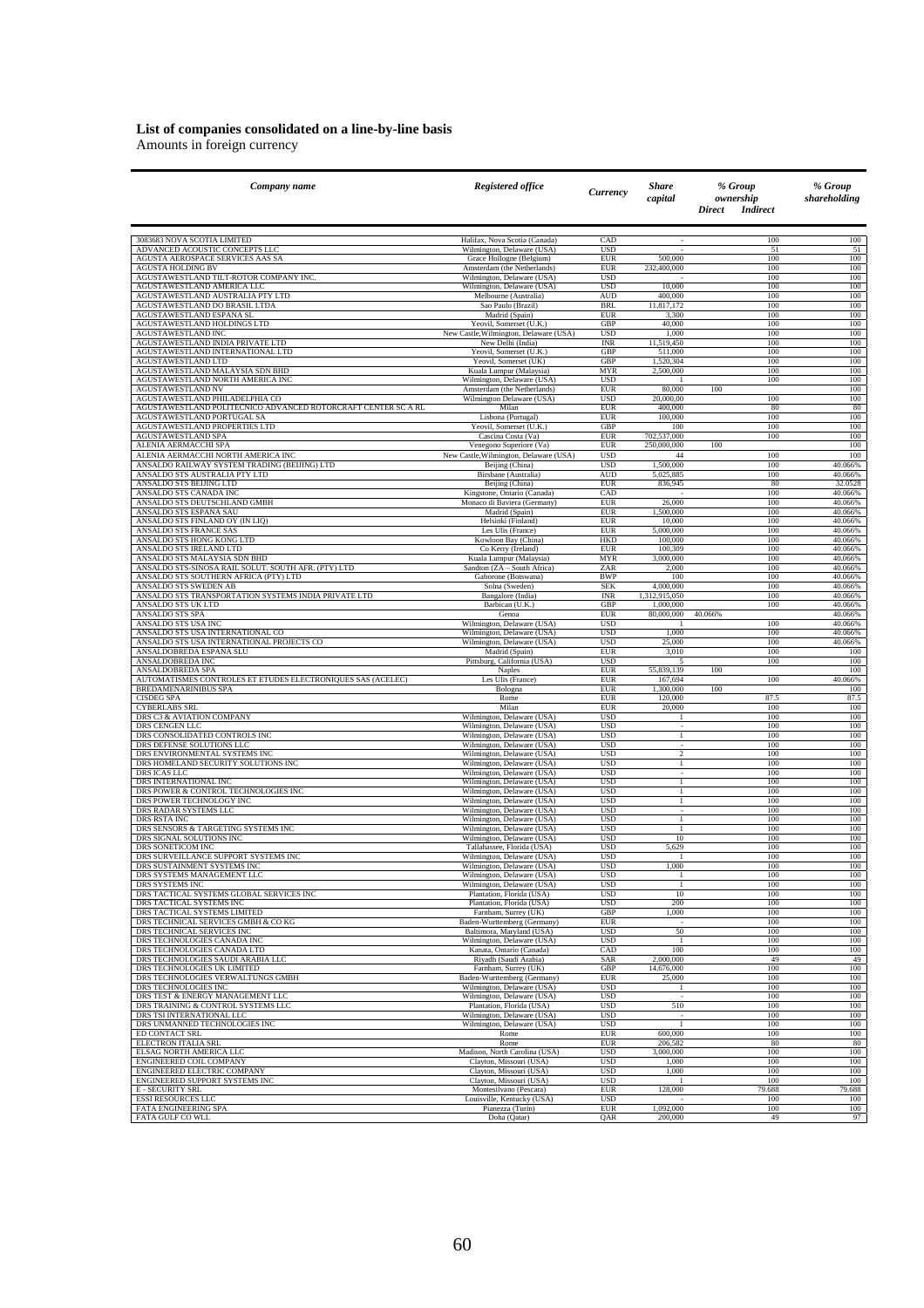# **List of companies consolidated on a line-by-line basis (cont'd)**

Amounts in foreign currency

| Company name                                                   | <b>Registered office</b>              | Currency   | Share<br>capital |               | % Group<br>ownership | % Group<br>shareholding |
|----------------------------------------------------------------|---------------------------------------|------------|------------------|---------------|----------------------|-------------------------|
|                                                                |                                       |            |                  | <b>Direct</b> | <b>Indirect</b>      |                         |
|                                                                |                                       |            |                  |               |                      |                         |
| <b>FATA HUNTER INC</b>                                         | Riverside, California (USA)           | <b>USD</b> | 5,800,000        |               | 100                  | 100                     |
| <b>FATA LOGISTIC SYSTEMS SPA</b>                               | Pianezza (Turin)                      | <b>EUR</b> | 100,000          |               | 100                  | 100                     |
| <b>FATA SPA</b>                                                | Pianezza (Turin)                      | <b>EUR</b> | 20,000,000       | 100           |                      | 100                     |
| FINMECCANICA FINANCE SA                                        | Lussemburgo (Luxembourg)              | <b>EUR</b> | 12,371,940       | 100           |                      | 100                     |
| FINMECCANICA GROUP REAL ESTATE SPA                             | Rome                                  | <b>EUR</b> | 49,945,983       | 100           |                      | 100                     |
| FINMECCANICA GROUP SERVICES SPA                                | Rome                                  | <b>EUR</b> | 21.000.000       | 100           |                      | 100                     |
| <b>LARIMART SPA</b>                                            | Rome                                  | <b>EUR</b> | 2,500,000        |               | 60                   | 60                      |
| <b>LASERTEL INC</b>                                            | Tucson, Arizona (USA)                 | <b>USD</b> | 10               |               | 100                  | 100                     |
| LAUREL TECHNOLOGIES PARTNERSHIP                                | Wilmington, Delaware (USA)            | <b>USD</b> | $\epsilon$       |               | 80                   | 80                      |
| MECCANICA HOLDINGS USA INC                                     | Wilmington, Delaware (USA)            | <b>USD</b> | 10               | 100           |                      | 100                     |
| MECCANICA REINSURANCE SA                                       | Lussemburgo (Luxembourg)              | <b>EUR</b> | 4,000,000        |               | 100                  | 100                     |
| NET SERVICE SRL                                                | Bologna                               | <b>EUR</b> | 110,000          |               | 70                   | 70                      |
| ORANGEE SRL                                                    | Rome                                  | <b>EUR</b> | 99,000           |               | 100                  | 100                     |
| OTO MELARA IBERICA SAU                                         | Loriguilla, Valencia (Spain)          | <b>EUR</b> | 120,000          |               | 100                  | 100                     |
| OTO MELARA NORTH AMERICA INC                                   | Dover, Delaware (USA)                 | <b>USD</b> | 10,000           |               | 100                  | 100                     |
| OTO MELARA SPA                                                 | La Spezia                             | <b>EUR</b> | 92.307.722       | 100           |                      | 100                     |
| PCA ELECTRONIC TEST LTD                                        | Grantham, Lincolnshire (UK)           | <b>GBP</b> |                  |               | 100                  | 100                     |
| PIVOTAL POWER INC                                              | Halifax, Nova Scotia (Canada)         | CAD        |                  |               | 100                  | 100                     |
| REGIONALNY PARK PRZEMYSLOWY SWIDNIK SP Z OO                    | Mechaniczna 13 - U1. Swidnik (Poland) | PLN        | 7,072,000        |               | 72.0588              | 70.10254                |
| SELEX COMMUNICATIONS GMBH                                      | Backnang (Germany)                    | EUR        | 2,500,000        |               | 100                  | 100                     |
| SELEX COMMUNICATIONS INC                                       | San Francisco, California (USA)       | <b>USD</b> | 650,000          |               | 100                  | 100                     |
| SELEX ELSAG LTD                                                | Chelmsford, Essex (UK)                | <b>GBP</b> | 25,800,100       |               | 100                  | 100                     |
| SELEX ES DO BRASIL LTDA ex SELEX COMMUNICATIONS DO BRASIL LTDA | Rio de Janeiro (Brazil)               | BRI.       | 3,621,000        |               | 100                  | 100                     |
| SELEX ES INTERNATIONAL LTD ex SELEX ELSAG HOLDINGS LTD         | Chelmsford (UK)                       | <b>GBP</b> | 60,000,000       |               | 100                  | 100                     |
| SELEX ES LTD ex SELEX GALILEO LTD                              | Essex (UK)                            | GBP        | 270,000,100      |               | 100                  | 100                     |
| SELEX ES MUAS SPA ex SELEX GALILEO MUAS SPA                    | Rome                                  | <b>EUR</b> | 150,000          |               | 100                  | 100                     |
| SELEX GALILEO INC                                              | Wilmington, Delaware (USA)            | <b>USD</b> | 17,750,000       |               | 100                  | 100                     |
| SELEX ES ELKTRONIK TURKEY AS ex SELEX KOMUNIKASYON AS          | Golbasi (Turkey)                      | <b>TRY</b> | 56,501,808       |               | 99,999               | 99.999                  |
| SELEX ES ROMANIA SRL ex SELEX COMMUNICATIONS ROMANIA SRL       | Bucarest (Romania)                    | <b>RON</b> | 42,370           |               | 99.976               | 99.976                  |
| SELEX ES SPA ex SELEX ELECTRONIC SYSTEMS SPA                   | Rome                                  | <b>EUR</b> | 1,000,000        | 100           |                      | 100                     |
| SELEX SERVICE MANAGEMENT SPA                                   | Rome                                  | <b>EUR</b> | 3,600,000        | 100           |                      | 100                     |
| SELEX SISTEMI INTEGRATI SPA                                    | Rome                                  | <b>EUR</b> | 143,110,986      |               | 100                  | 100                     |
| SELEX SYSTEMS INTEGRATION GMBH                                 | Neuss (GermanY)                       | <b>EUR</b> | 1,891,900        |               | 100                  | 100                     |
| SELEX SYSTEMS INTEGRATION INC                                  | Delaware (USA)                        | <b>USD</b> |                  |               | 100                  | 100                     |
| SELEX SYSTEMS INTEGRATION LTD                                  | Portsmouth, Hampshire (UK)            | GBP        | 71,500,001       |               | 100                  | 100                     |
| SC ELETTRA COMMUNICATIONS SA                                   | Ploiesti (Romania)                    | <b>RON</b> | 10,847,960       |               | 50.5                 | 50.4997                 |
| <b>SIRIO PANEL SPA</b>                                         | Montevarchi (Arezzo)                  | <b>EUR</b> | 447.228          |               | 100                  | 100                     |
| SOGEPA - SOCIETA` GENERALE DI PARTECIPAZIONI SPA (IN LIQ)      | Genoa                                 | <b>EUR</b> | 1,000,000        | 100           |                      | 100                     |
| SISTEMI SOFTWARE INTEGRATI SPA                                 | Taranto                               | <b>EUR</b> | 1,664,000        |               | 100                  | 100                     |
| T - S HOLDING CORPORATION                                      | Dallas, Texas (USA)                   | <b>USD</b> | 280,000          |               | 100                  | 100                     |
| TECH-SYM LLC                                                   | Reno, Nevada (USA)                    | <b>USD</b> | 10               |               | 100                  | 100                     |
| UNION SWITCH & SIGNAL INC                                      | Wilmington, Delaware (USA)            | <b>USD</b> | 1,000            |               | 100                  | 40.0656                 |
|                                                                |                                       | <b>GBP</b> | 1.098.839        |               | 100                  |                         |
| VEGA CONSULTING SERVICES LTD                                   | Hertfordshire (UK)                    |            |                  |               |                      | 100                     |
| VEGA DEUTSCHLAND GMBH                                          | Cologne (Germany)                     | <b>EUR</b> | 25,700           |               | 100                  | 100                     |
| WESTLAND SUPPORT SERVICES LTD                                  | Yeovil, Somerset (UK)                 | GBP        | 5,000            |               | 100                  | 100                     |
| WESTLAND TRANSMISSIONS LTD                                     | Yeovil, Somerset (UK)                 | <b>GBP</b> | 1,000,100        |               | 100                  | 100                     |
| WHITEHEAD SISTEMI SUBACQUEI SPA                                | Livorno                               | <b>EUR</b> | 21,346,000       | 100           |                      | 100                     |
| WING NED BV                                                    | Rotterdam (the Netherlands)           | <b>EUR</b> | 18,000           |               | 100                  | 100                     |
| <b>WORLD'S WING SA</b>                                         | Ginevra (Switzerland)                 | <b>CHF</b> | 120,100,000      |               | 94.944               | 94.944                  |
| WYTWORNIA SPRZETU KOMUNIKACYJNEGO ``PZL-SWIDNIK`` SPOLKA       |                                       |            |                  |               |                      |                         |
| <b>AKCYJNA</b>                                                 | Aleja Lotnikow, Swidnik (Poland)      | PLN        | 86,006,050       |               | 97.28519             | 97.28519                |
| ZAKLAD OBROBKI PLASTYCZNEJ SP Z OO                             | Kuznicza 13 - U1, Swidnik (Poland)    | PLN        | 3,800,000        |               | 100                  | 97.28519                |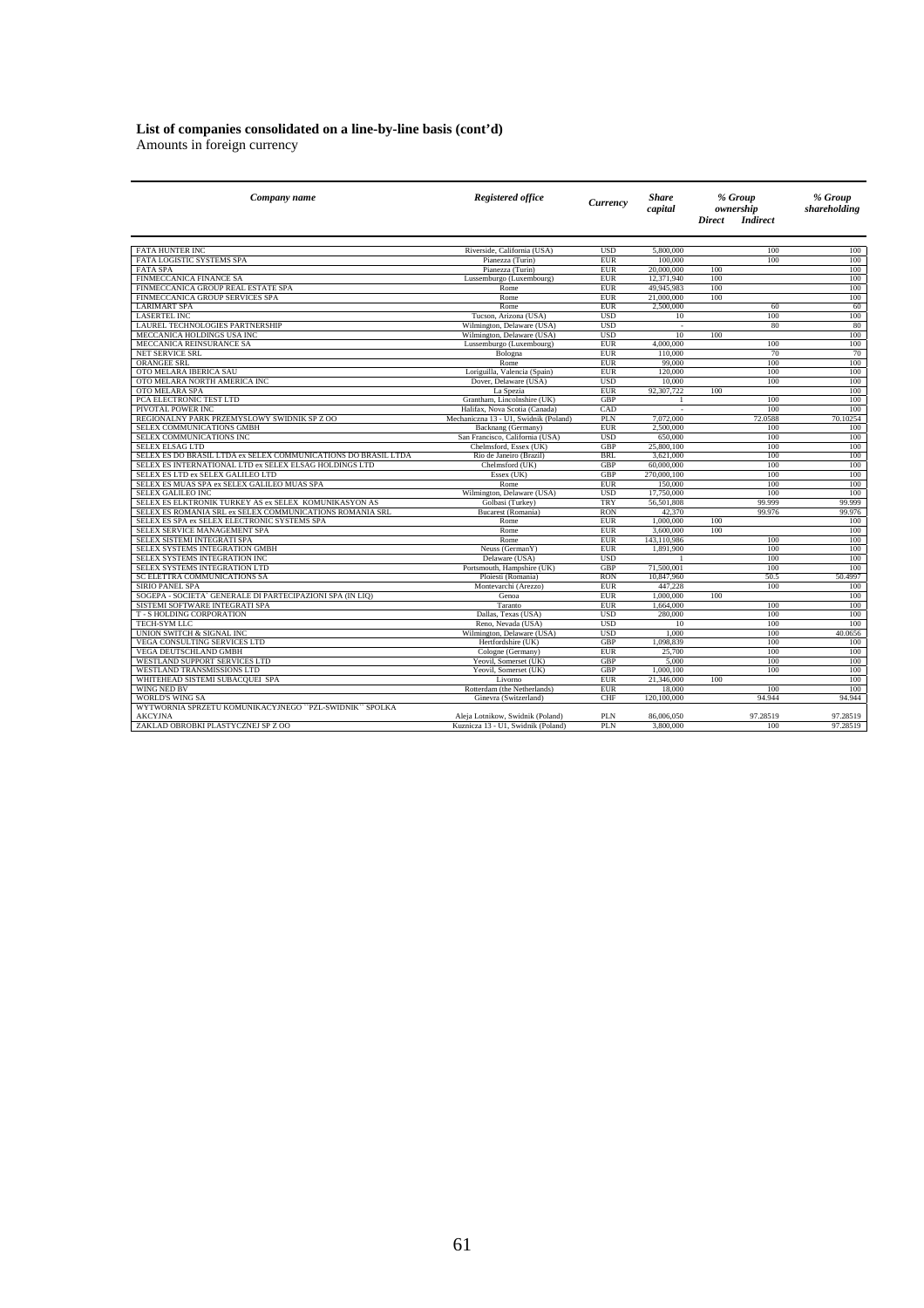#### **List of companies consolidated using the proportionate method**

Amounts in foreign currency

| Company name                                                  | <b>Registered office</b>               | Currency                 | <b>Share</b><br>capital  | % Group<br>ownership<br><b>Indirect</b><br><b>Direct</b> | % Group<br>shareholding |
|---------------------------------------------------------------|----------------------------------------|--------------------------|--------------------------|----------------------------------------------------------|-------------------------|
|                                                               |                                        |                          |                          |                                                          |                         |
| THALES ALENIA SPACE SAS                                       | Cannes La Bocca (France)               | <b>EUR</b>               | 979.24000                | 33                                                       | 33                      |
| THALES ALENIA SPACE FRANCE SAS                                | Parigi (France)                        | <b>EUR</b>               | 905,746,395              | 100                                                      | 33                      |
| THALES ALENIA SPACE ITALIA SPA                                | Rome                                   | <b>EUR</b><br><b>EUR</b> | 204.007.999<br>4,507,500 | 100<br>100                                               | 33                      |
| THALES ALENIA SPACE ESPANA SA<br>THALES ALENIA SPACE ETCA SA  | Madrid (Spain)<br>Charleroi (Belgium)  | <b>EUR</b>               | 24,000,000               | 100                                                      | 33<br>33                |
| THALES ALENIA SPACE NORTH AMERICA INC                         | Wilmington (USA)                       | <b>USD</b>               | 200,000                  | 100                                                      | 33                      |
| THALES ALENIA SPACE DEUTHCHLAND SAS                           | Germany                                | <b>EUR</b>               | 25,000                   | 100                                                      | 33                      |
| <b>FORMALEC SA</b>                                            | Parigi (France)                        | <b>EUR</b>               | n.d.                     | 100                                                      | 33                      |
| TELESPAZIO FRANCE SAS                                         | Tolosa (France)                        | <b>EUR</b>               | 33,670,000               | 100                                                      | 67                      |
| TELESPAZIO SPA                                                | Rome                                   | <b>EUR</b>               | 50,000,000               | 100                                                      | 67                      |
| SPACEOPAL GMBH                                                | Monaco (Germany)                       | <b>EUR</b>               | 500,000                  | 50                                                       | 33.5                    |
| TELESPAZIO VEGA UK LTD                                        | Welwyn Garden City, Herts (UK)         | <b>GBP</b>               | 30,000,100               | 100                                                      | 67                      |
| TELESPAZIO VEGA UK SL                                         | Madrid (Spain)                         | <b>EUR</b>               | 3,100                    | 100                                                      | 67                      |
| TELESPAZIO VEGA DEUTSCHLAND GMBH                              | Darmstadt (Germany)                    | <b>EUR</b>               | 44,150                   | 100                                                      | 67                      |
| E - GEOS SPA                                                  | Matera                                 | <b>EUR</b>               | 5,000,000                | 80                                                       | 53.6                    |
| GAF AG                                                        | Monaco (Germany)                       | <b>EUR</b>               | 256,000                  | 100                                                      | 53.6                    |
| EUROMAP SATELLITENDATEN-VERTRIEBSGESELLSCHAFT MBH             | Neustrelitz (Germany)                  | <b>EUR</b>               | 127,823                  | 100                                                      | 53.6                    |
| TELESPAZIO ARGENTINA SA                                       | Buenos Aires (Argentina)               | ARS                      | 9,900,000                | 100                                                      | 66.958                  |
| TELESPAZIO BRASIL SA                                          | Rio de Janeiro (Brazil)                | BRI.                     | 58,724,000               | 98.774                                                   | 66.1786                 |
| TELESPAZIO NORTH AMERICA INC                                  | Doover, Delaware (USA)                 | <b>USD</b>               | 10                       | 100                                                      | 67                      |
| TELESPAZIO HUNGARY SATELLITE TELECOMMUNICATIONS LTD           | Budapest (Hungary)                     | <b>EUR</b>               | 100,000                  | 100                                                      | 67                      |
| <b>RARTEL SA</b>                                              | Bucarest (Romania)                     | <b>RON</b>               | 468,500                  | 61.061                                                   | 40.911                  |
| TELESPAZIO IBERICA SL                                         | Barcellona (Spain)                     | <b>EUR</b>               | 2,230,262                | 100                                                      | 67                      |
| <b>AMSH BV</b>                                                | Amsterdam (the Netherlands)            | <b>EUR</b>               | 36,296,316               | 50                                                       | 50                      |
| <b>MBDA SAS</b>                                               | Parigi (France)                        | <b>EUR</b>               | 53,824,000               | 50                                                       | 25                      |
| MBDA TREASURE COMPANY LTD                                     | Jersey (U.K.)                          | <b>EUR</b>               | 290,000                  | 100                                                      | 25                      |
| <b>MBDA FRANCE SAS</b>                                        | Parigi (Francia)                       | <b>EUR</b>               | 36,836,000               | 99.99                                                    | 25<br>25                |
| <b>MBDA INCORPORATED</b><br>MBDA INTERNATIONAL LTD            | Wilmington, Delaware (USA)<br>UK       | <b>USD</b><br>GBP        | 1.000<br>1,000,000       | 100<br>100                                               | 25                      |
| <b>MBDA ITALIA SPA</b>                                        | Rome                                   | <b>EUR</b>               | 120,000,000              | 100                                                      | 25                      |
| <b>MBDA UK LTD</b>                                            | Stevenage (U.K.)                       | GBP                      | 5,345,292                | 99.99                                                    | 25                      |
| <b>MBDA UAE LTD</b>                                           | Londra (U.K.)                          | GBP                      | 100                      | 100                                                      | 25                      |
| <b>MATRA ELECTRONIQUE SA</b>                                  | Parigi (France)                        | <b>EUR</b>               | 1,525,000                | 99.99                                                    | 25                      |
| <b>MBDA INSURANCE LTD</b>                                     | Dublino (Ireland)                      | <b>EUR</b>               | 3,500,000                | 100                                                      | 25                      |
| <b>MBDA SERVICES SA</b>                                       | Parigi (France)                        | <b>EUR</b>               | 38,000                   | 99.68                                                    | 24.92                   |
| MBDA DEUTSCHLAND GMBH                                         | UnterschleiBheim(Germany)              | <b>EUR</b>               | 1,001,000                | 100                                                      | 25                      |
| <b>BAYERN-CHEMIE GMBH</b>                                     | Germany                                | <b>EUR</b>               | 511,292                  | 100                                                      | 25                      |
| TAURUS SYSTEMS GMBH                                           | Germany                                | <b>EUR</b>               | 511,292                  | 67                                                       | 16.75                   |
| <b>TDW GMBH</b>                                               | Germany                                | <b>EUR</b>               | 2,556,459                | 100                                                      | 25                      |
| <b>MBDA SPAIN</b>                                             | Madrid (Spain)                         | <b>EUR</b>               | 6.300                    | 100                                                      | 25                      |
| AVIATION TRAINING INTERNATIONAL LTD                           | Dorset (U.K.)                          | GBP                      | 550,000                  | 50                                                       | 50                      |
| <b>ROTORSIM SRL</b>                                           | Sesto Calende (Varese)                 | <b>EUR</b>               | 9,800,000                | 50                                                       | 50                      |
| ROTORSIM USA LLC                                              | Wilmington, Delaware (USA)             | <b>USD</b>               | 12,607,452               | 50                                                       | 50                      |
| <b>CONSORZIO ATR GIE e SPE</b>                                | Tolosa (France)                        | <b>USD</b>               | $\sim$                   | 50                                                       | 50                      |
| SUPERJET INTERNATIONAL SPA                                    | Tessera (Venice)                       | <b>EUR</b>               | 6,424,411                | 51                                                       | 51                      |
| BALFOUR BEATTY ANSALDO SYSTEMS JV SDN BHD                     | Ampang (Malaysia)                      | <b>MYR</b>               | 6,000,000                | 40                                                       | 16.0262                 |
| KAZAKHSTAN TZ-ANSALDOSTS ITALY LLP                            | Astana (Kazakhstan)                    | <b>KZT</b>               | 22,000,000               | 49                                                       | 19.632                  |
| ANSALDO ENERGIA SPA                                           | Genova                                 | <b>EUR</b>               | 100,000,000              | 54.55                                                    | 54.55                   |
| ANSALDO SWISS AG                                              | Wurenlingen (Switzerland)              | CHF                      | 400,000                  | 100                                                      | 54.55                   |
| ANSALDO NUCLEARE SPA                                          | Genoa                                  | <b>EUR</b>               | 500,000                  | 100                                                      | 54.55                   |
| ANSALDO THOMASSEN BV                                          | Rheden (the Netherlands)               | <b>EUR</b>               | 90,800                   | 100                                                      | 54.55                   |
| ANSALDO THOMASSEN GULF LLC<br>ASIA POWER PROJECTS PRIVATE LTD | Abu Dhabi (United Arab Emirates)       | <b>AED</b><br><b>INR</b> | 150,000<br>3.140.300     | 48.667<br>100                                            | 26.548<br>54.55         |
| YENI AEN INSAAT ANONIM SIRKETI                                | Bangalore (India)<br>Istanbul (Turkey) | <b>TRY</b>               | 5,000,000                | 100                                                      | 54.55                   |
|                                                               |                                        |                          |                          |                                                          |                         |

## **List of subsidiaries and associates valued at cost**

Amounts in foreign currency

| Company name                                                       | <b>Registered office</b>               | Currenc    | <b>Share</b><br>capital | <b>Direct</b> | % Group<br>ownership<br><b>Indirect</b> | % Group<br>shareholding |
|--------------------------------------------------------------------|----------------------------------------|------------|-------------------------|---------------|-----------------------------------------|-------------------------|
|                                                                    |                                        |            |                         |               |                                         |                         |
| ADVANCED MALE AIRCRAFT LLC                                         | Al Ain, Muwaiji (United Arab Emirates) | <b>AED</b> | 200,000                 |               | 49                                      | 49                      |
| AGUSTAWESTLAND UK PENSION SCHEME (TRUSTEE) LTD                     | Yeovil (U.K.)                          | <b>GBP</b> |                         |               | 100                                     | 100                     |
| ANSALDOBREDA FRANCE SAS (IN LIO)                                   | Marsiglia (France)                     | <b>EUR</b> | 200,000                 |               | 100                                     | 100                     |
| <b>CCRT SISTEMI SPA (IN FALL)</b>                                  | Milan                                  | <b>EUR</b> | 697.217                 |               | 30.34                                   | 30.34                   |
| EUROPEAN SATELLITE NAVIGATION INDUSTRIES GMBH (IN LIO)             | Ottobrunn (Germany)                    | <b>EUR</b> | 264,000                 | 18.94         | 18.94                                   | 25.19                   |
| EUROPEAN SATELLITE NAVIGATION INDUSTRIES SA (IN LIO)               | Bruxelles (Belgium)                    | <b>EUR</b> | 264,000                 | 18.94         | 18.94                                   | 25.19                   |
| INDUSTRIE AERONAUTICHE E MECCANICHE RINALDO PIAGGIO SPA (AMMSTR)   | Genoa                                  | <b>EUR</b> | 103.567                 | 30.982        |                                         | 30.982                  |
| <b>SAITECH SPA (IN FALL)</b>                                       | Passignano sul Trasimeno (Perugia)     | <b>EUR</b> | 2.582.284               |               | 40                                      | 40                      |
| SEL PROC SRL ex SEL PROC SCRL                                      | Rome                                   | <b>EUR</b> | 300,000                 |               | 100                                     | 100                     |
| SESM - SOLUZIONI EVOLUTE PER LA SISTEMISTICA E I MODELLI - SC A RL | <b>Naples</b>                          | <b>EUR</b> | 323,440                 |               | 100                                     | 100                     |
| YENI ELEKTRIK URETIM ANONIM SIRKETI                                | Istanbul (Turkey)                      | TRY        | 145,000,000             |               | 40                                      | 21.82                   |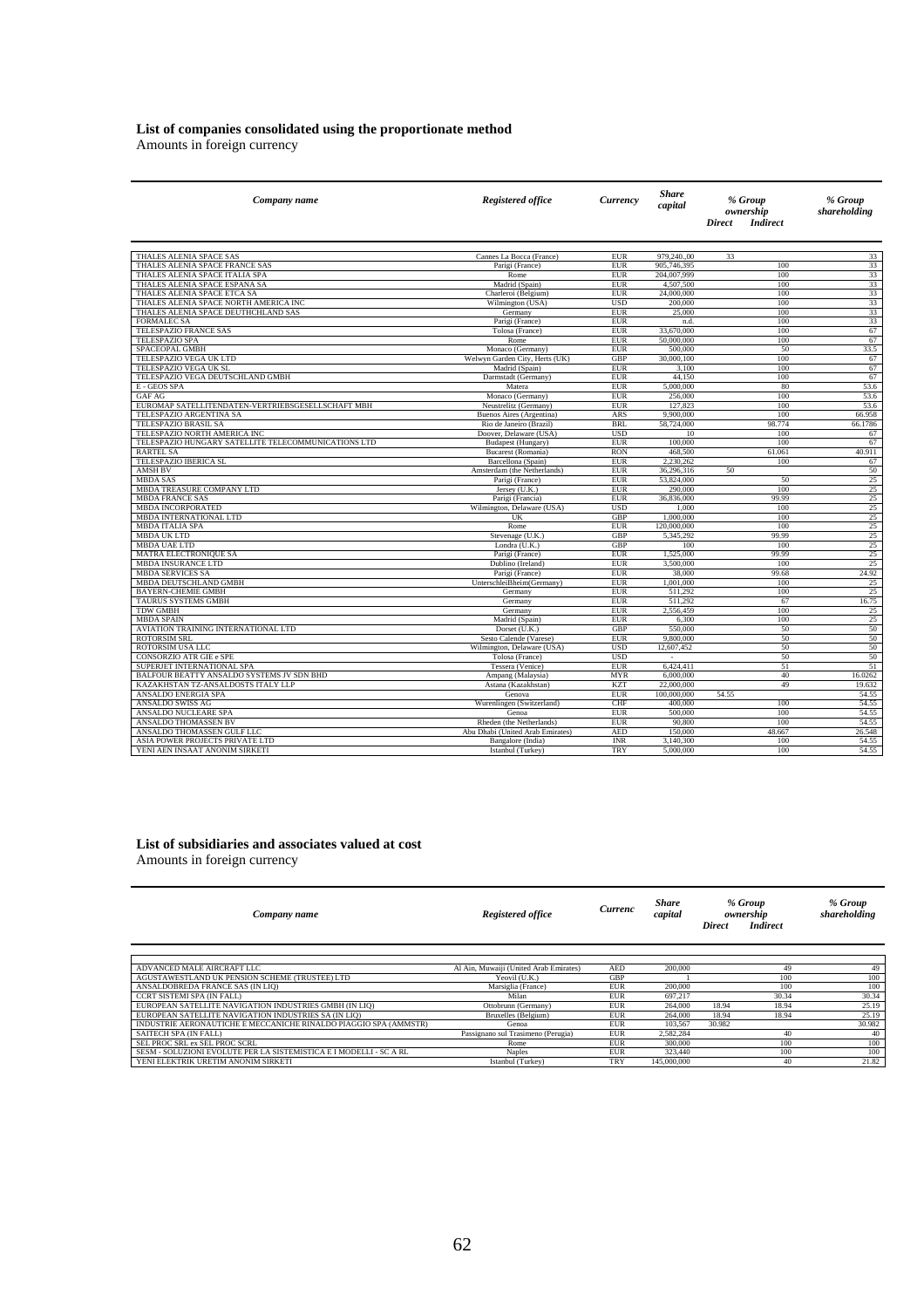#### **List of companies consolidated using the equity method Amounts in foreign currency**

| Company name                                                                                             | <b>Registered office</b>                                    | <b>Currency</b>          | <b>Share</b><br>capital     | % Group<br>ownership<br><b>Direct</b><br><b>Indirect</b> | % Group<br>shareholding |
|----------------------------------------------------------------------------------------------------------|-------------------------------------------------------------|--------------------------|-----------------------------|----------------------------------------------------------|-------------------------|
| <b>A4ESSOR SAS</b>                                                                                       | Neuilly Sur Seine (France)                                  | <b>EUR</b>               | 100,000                     | 21                                                       | 21                      |
| ABRUZZO ENGINEERING SCPA (IN LIQ)                                                                        | L'Aquila                                                    | <b>EUR</b>               | 1,100,000                   | 30                                                       | 30                      |
| ABU DHABI SYSTEMS INTEGRATION LLC                                                                        | Abu Dhabi (United Arab Emirates)                            | <b>AED</b>               | 1,150,000<br>5,000,000      | 43.043                                                   | 43.043                  |
| ADVANCED AIR TRAFFIC SYSTEMS SDN BHD<br>ADVANCED LOGISTICS TECHNOLOGY ENGINEERING CENTER SPA             | Darul Ehsan (Malaysia)<br>Turin                             | <b>MYR</b><br><b>EUR</b> | 552,223                     | 30<br>51                                                 | 30<br>16.83             |
| AGUSTAWESTLAND AVIATION SERVICES LLC                                                                     | Abu Dhabi (United Arab Emirates)                            | <b>AED</b>               | 10,000                      | 30<br>100                                                | 30<br>100               |
| ALENIA NORTH AMERICA-CANADA CO<br>ALIFANA DUE SCRL                                                       | Halifax, Nova Scotia (Canada)<br>Naples                     | CAD<br><b>EUR</b>        | - 1<br>25,500               | 53.34                                                    | 21.371                  |
| ALIFANA SCRL                                                                                             | Naples                                                      | <b>EUR</b>               | 25,500                      | 65.85                                                    | 26.38                   |
| ANSALDO AMERICA LATINA SA<br>ANSALDO-EMIT SCRL (IN LIQ)                                                  | Buenos Aires (Argentina)<br>Genoa                           | ARS<br><b>EUR</b>        | 150,000<br>10,200           | 99.993<br>50                                             | 54.546<br>50            |
| ANSALDO ENERGY INC                                                                                       | Wilmington, Delaware(USA)                                   | <b>USD</b>               | 1,000                       | 100                                                      | 54.55                   |
| AUTOMATION INTEGRATED SOLUTIONS SPA<br>BCV INVESTMENTS SCA                                               | Pianezza (Turin)<br>Lussemburgo (Luxembourg)                | <b>EUR</b><br><b>EUR</b> | 100,000<br>5,446,513        | 40<br>14.32                                              | 40<br>14.32             |
| BRITISH HELICOPTERS LTD                                                                                  | Yeovil, Somerset (U.K.)                                     | GBP                      | 6                           | 100                                                      | 100                     |
| CARDPRIZE TWO LIMITED<br>COMLENIA SENDIRIAN BERHAD                                                       | Basildon, Essex (U.K.)<br>Selangor Darul Ehsan (Malaysia)   | GBP<br><b>MYR</b>        | -1<br>1,500,000             | 100<br>30                                                | 100<br>30               |
| CONSORZIO STABILE ANSALDO NUCLEARE CLEAR                                                                 | Genoa                                                       | <b>EUR</b>               | 50,000                      | 100                                                      | 59.095                  |
| CONSORZIO START SPA<br>DEVELOPMENT & INNOVATION IN TRANSPORT SYSTEMS SRL                                 | Rome<br>Rome                                                | <b>EUR</b><br><b>EUR</b> | 100,000<br>40,000           | 43.96<br>$24\,$                                          | 43.96<br>16.8079        |
| DISTRETTO TECNOLOGICO AEROSPAZIALE SC A RL                                                               | <b>Brindisi</b>                                             | <b>EUR</b>               | 150,000                     | 24                                                       | 24                      |
| DOGMATIX LEASING LIMITED (IN LIQ.)<br><b>ECOSEN CA</b>                                                   | Mauritius Islands<br>Caracas (Venezuela)                    | <b>USD</b><br><b>VEF</b> | $\overline{2}$<br>1,310,000 | 100<br>50.5                                              | 50<br>20.23             |
| <b>ELETTRONICA SPA</b>                                                                                   | Rome                                                        | <b>EUR</b>               | 9,000,000                   | 31.333                                                   | 31.333                  |
| ELSACOM HUNGARIA KFT (IN LIQ)                                                                            | <b>Budapest</b> (Hungary)                                   | HUF                      | 3,000,000                   | 100                                                      | 100                     |
| <b>ELSACOM NV</b><br>ELSACOM SPA (IN LIQ)                                                                | Amsterdam (the Netherlands)<br>Rome                         | EUR<br><b>EUR</b>        | 4,537,802<br>3,731,644      | 100<br>100                                               | 100<br>100              |
| ELSACOM - UKRAINE JOINT STOCK COMPANY                                                                    | Kiev (Ukraine)                                              | <b>UAH</b>               | 7,945,000                   | 49                                                       | 49                      |
| <b>EURISS NV</b><br>EUROFIGHTER AIRCRAFT MANAGEMENT GMBH                                                 | Leiden (the Netherlands)<br>Hallbergmoos (Germany)          | <b>EUR</b><br><b>EUR</b> | 500,000<br>127,823          | 25<br>21                                                 | 8.25<br>21              |
| EUROFIGHTER INTERNATIONAL LTD                                                                            | Londra (U.K.)                                               | GBP                      | 2,000,000                   | 21                                                       | 21                      |
| EUROFIGHTER JAGDFLUGZEUG GMBH                                                                            | Hallbergmoos (Germany)                                      | <b>EUR</b>               | 2,556,459                   | 21                                                       | 21                      |
| EUROFIGHTER SIMULATION SYSTEMS GMBH<br><b>EUROMIDS SAS</b>                                               | Unterhaching (Germany)<br>Parigi (France)                   | <b>EUR</b><br><b>EUR</b> | 260,000<br>40,500           | $\overline{24}$<br>$\overline{25}$                       | 24<br>25                |
| EUROSATELLITE FRANCE SA                                                                                  | France                                                      | <b>EUR</b>               | 40,000                      | 100                                                      | 33                      |
| <b>EUROSYSNAV SAS</b><br><b>EUROTECH SPA</b>                                                             | Parigi (France)<br>Amaro (Udine)                            | <b>EUR</b><br><b>EUR</b> | 40,000<br>8,878,946         | 50<br>11.08                                              | 50<br>11.08             |
| FATA HUNTER INDIA PVT LTD                                                                                | New Dehli (India)                                           | <b>INR</b>               | 500,000                     | 100                                                      | 100                     |
| FINMECCANICA DO BRASIL LTDA<br>FINMECCANICA NORTH AMERICA INC                                            | Brasilia (Brazil)                                           | <b>BRL</b><br><b>USD</b> | 1,203,200                   | 99.999<br>100                                            | 99.999<br>100           |
| FINMECCANICA UK LTD                                                                                      | Dover, Delaware (USA)<br>Londra (U.K.)                      | GBP                      | 1,000<br>1,000              | 100                                                      | 100                     |
| GRUPO AURENSIS SA DE CV                                                                                  | Bosque de Duraznos (Mexico)                                 | <b>MXN</b>               | 50,000                      | 100                                                      | 67                      |
| IAMCO - INTERNATIONAL AEROSPACE MANAGEMENT COMPANY SCRL<br><b>ICARUS SCPA</b>                            | Venice<br>Turin                                             | <b>EUR</b><br><b>EUR</b> | 208,000<br>10,268,400       | 25<br>49                                                 | 25<br>49                |
| <b>IMMOBILIARE CASCINA SRL</b>                                                                           | Gallarate (Varese)                                          | <b>EUR</b>               | 46,800                      | 100                                                      | 100                     |
| IMMOBILIARE FONTEVERDE SRL (IN LIQ)<br>INTERNATIONAL METRO SERVICE SRL                                   | Rome<br>Milan                                               | <b>EUR</b><br><b>EUR</b> | 10,200<br>700,000           | 60<br>49                                                 | 48<br>19.63             |
| IM INTERMETRO SPA (IN LIQ)                                                                               | Rome                                                        | <b>EUR</b>               | 2,461,320                   | 33.332                                                   | 23.343                  |
| IVECO - OTO MELARA SC A RL                                                                               | Rome                                                        | <b>EUR</b>               | 40,000                      | 50                                                       | 50                      |
| JIANGXI CHANGHE AGUSTA HELICOPTER CO LTD<br>JOINT STOCK COMPANY SUKHOI CIVIL AIRCRAFT                    | Zone Jiangxi Province (China)<br>Mosca (Russian Federation) | <b>USD</b><br><b>RUB</b> | 6.,00,000<br>3,065,725,000  | 40<br>25.0001                                            | 40<br>25.0001           |
| LIBYAN ITALIAN ADVANCED TECHNOLOGY CO                                                                    | Tripoli (Lybia)                                             | <b>EUR</b>               | 8,000,000                   | 25<br>25                                                 | 50                      |
| <b>LMATTS LLC</b><br>MACCHI HUREL DUBOIS SAS                                                             | Georgia (USA)<br>Plaisir (Francia)                          | <b>USD</b><br><b>EUR</b> | 100<br>100,000              | 100<br>50                                                | 100<br>49.99            |
| <b>METRO 5 SPA</b>                                                                                       | Milano                                                      | <b>EUR</b>               | 50,000,000                  | 31.9                                                     | 17.16                   |
| <b>METRO BRESCIA SRL</b><br>MUSINET ENGINEERING SPA                                                      | Brescia<br>Turin                                            | <b>EUR</b><br><b>EUR</b> | 500,000<br>520,000          | 50<br>49                                                 | 25.787<br>49            |
| N2 IMAGING SYSTEMS LLC                                                                                   | Wilmington, Delaware (USA)                                  | <b>USD</b>               | $\sim$                      | 30                                                       | 30                      |
| <b>NGL PRIME SPA</b>                                                                                     | Turin                                                       | <b>EUR</b>               | 120,000                     | 30                                                       | 30                      |
| NHINDUSTRIES (SAS)<br>NICCO COMMUNICATIONS SAS (IN LIQ.)                                                 | Aix en Provence (France)<br>Colombes (France)               | <b>EUR</b><br><b>EUR</b> | 306,000<br>38,200           | 32<br>50                                                 | 32<br>50                |
| NNS - SOCIETE DE SERVICE POUR REACTEUR RAPIDE SNC                                                        | Lione (France)                                              | <b>EUR</b>               | 76,200                      | 40                                                       | 21.82                   |
| <b>NOVACOM SERVICES SA</b><br>ORIZZONTE - SISTEMI NAVALI SPA                                             | Tolosa (France)<br>Genoa                                    | <b>EUR</b><br><b>EUR</b> | 5,217,200<br>20,000,000     | 39.73<br>49                                              | 26.62<br>49             |
| PEGASO SCRL                                                                                              | Rome                                                        | EUR                      | 260,000                     | 46.87                                                    | 18.778                  |
| POLARIS SRL<br>QUADRICS LTD (IN LIQ)                                                                     | Genoa                                                       | <b>EUR</b><br>GBP        | 100,000<br>3,250,000        | 49<br>100                                                | 26.73<br>100            |
| <b>ROXEL SAS</b>                                                                                         | Bristol (U.K.)<br>Le Plessis Robinson (France)              | <b>EUR</b>               | 52,595,100                  | 50                                                       | 12.5                    |
| SAPHIRE INTERNATIONAL AVIATION & ATC ENGINEERING CO LTD                                                  | Beijing (China)                                             | USD                      | 800,000                     | 65                                                       | 65                      |
| SC POLARIS - ANSERV SRL<br>SELEX ES AUSTRALIA PTY LTD                                                    | Bucarest (Romania)<br>Canberra (Australia)                  | <b>USD</b><br>AUD        | 50,000<br>2                 | 20<br>100                                                | 10.91<br>100            |
| SELEX ES ELECTRO OPTICS (OVERSEAS) LTD ex SELEX GAL, ELEC, OPTICS                                        |                                                             |                          |                             |                                                          |                         |
| (OVERSEAS) LTD<br>SELEX ES INDIA PRIVATE LTD ex SELEX GALILEO INDIA PRIVATE LTD                          | Basildon, Essex (U.K.)<br>New Delhi (India)                 | GBP<br><b>INR</b>        | 15,000<br>30,100,000        | 100<br>100                                               | 100<br>100              |
| SELEX ES INFRARED LTD ex SELEX GALILEO INFRARED LTD                                                      | Basildon, Essex (U.K.)                                      | GBP                      | $\overline{2}$              | 100                                                      | 100                     |
| SELEX ES (PROJECTS) LTD ex SELEX GALILEO (PROJECTS) LTD<br>SELEX GALILEO SAUDI ARABIA COMPANY LTD        | Basildon, Essex (U.K.)<br>Riyadh (Saudi Arabia)             | GBP<br>SAR               | 100<br>500,000              | 100<br>100                                               | 100<br>100              |
| SELEX PENSION SCHEME (TRUSTEE) LTD                                                                       | Basildon, Essex (U.K.)                                      | GBP                      | 100                         | 100                                                      | 100                     |
| SELEX SISTEMI INTEGRATI DE VENEZUELA SA<br>SERVICIOS TECNICOS Y ESPECIALIZADOS Y DE INFORMACION SA DE CV | Caracas (Venezuela)                                         | <b>VEF</b>               | 321,000<br>50,000           | 100<br>100                                               | 100                     |
| SEVERNYJ AVTOBUS ZAO                                                                                     | Bosque de Duraznos (Mexico)<br>S. Pietroburgo (Russia)      | <b>MXN</b><br>RUB        | 84,000                      | 35                                                       | 67<br>35                |
| SIRIO PANEL INC                                                                                          | Dover, Delaware (USA)                                       | <b>USD</b>               | 10,000                      | 100                                                      | 100                     |
| SISTEMI DINAMICI SPA<br><b>CONSORZIO TELAER</b>                                                          | S. Piero a Grado (Pisa)<br>Rome                             | <b>EUR</b><br><b>EUR</b> | 200,000<br>103,291          | 40<br>100                                                | 40<br>67.52             |
| CONSORZIO TELAER - SISTEMI DI TELERILEVAMENTO AEREO                                                      | Rome                                                        | <b>EUR</b>               | 120,000                     | 62                                                       | 47.152                  |
| TELESPAZIO NEDERLAND BV<br>TRIMPROBE SPA (IN LIQ)                                                        | Enschede (the Netherlands)                                  | EUR<br><b>EUR</b>        | 45,378                      | 100<br>100                                               | 67<br>100               |
| TURBOENERGY SRL                                                                                          | Rome<br>Ferrara                                             | <b>EUR</b>               | 1,576,002<br>5,816,990      | 21.4443                                                  | 11.79                   |
| WIN BLUEWATER SERVICES PRIVATE LIMITED                                                                   | New Delhi (India)                                           | <b>INR</b>               | 12,000,000                  | 99.99                                                    | 99.99                   |
| WESTERN INVESTORS TECHNOLOGY GROUP INC<br>WESTERN INVESTORS TECHNOLOGY GROUP LTD PARTNERSHIP             | Kent, Dover, Delaware (USA)<br>Kent, Dover, Delaware (USA)  | <b>USD</b><br><b>USD</b> | 100,000<br>500,000          | $24\,$<br>20                                             | 24<br>20                |
| XAIT SRL                                                                                                 | Ariccia (Rome)                                              | EUR                      | 50,000                      | 100                                                      | 100                     |
| ZAO ARTETRA                                                                                              | Mosca (Russian Federation)                                  | <b>RUB</b>               | 353.,00                     | 51                                                       | 51                      |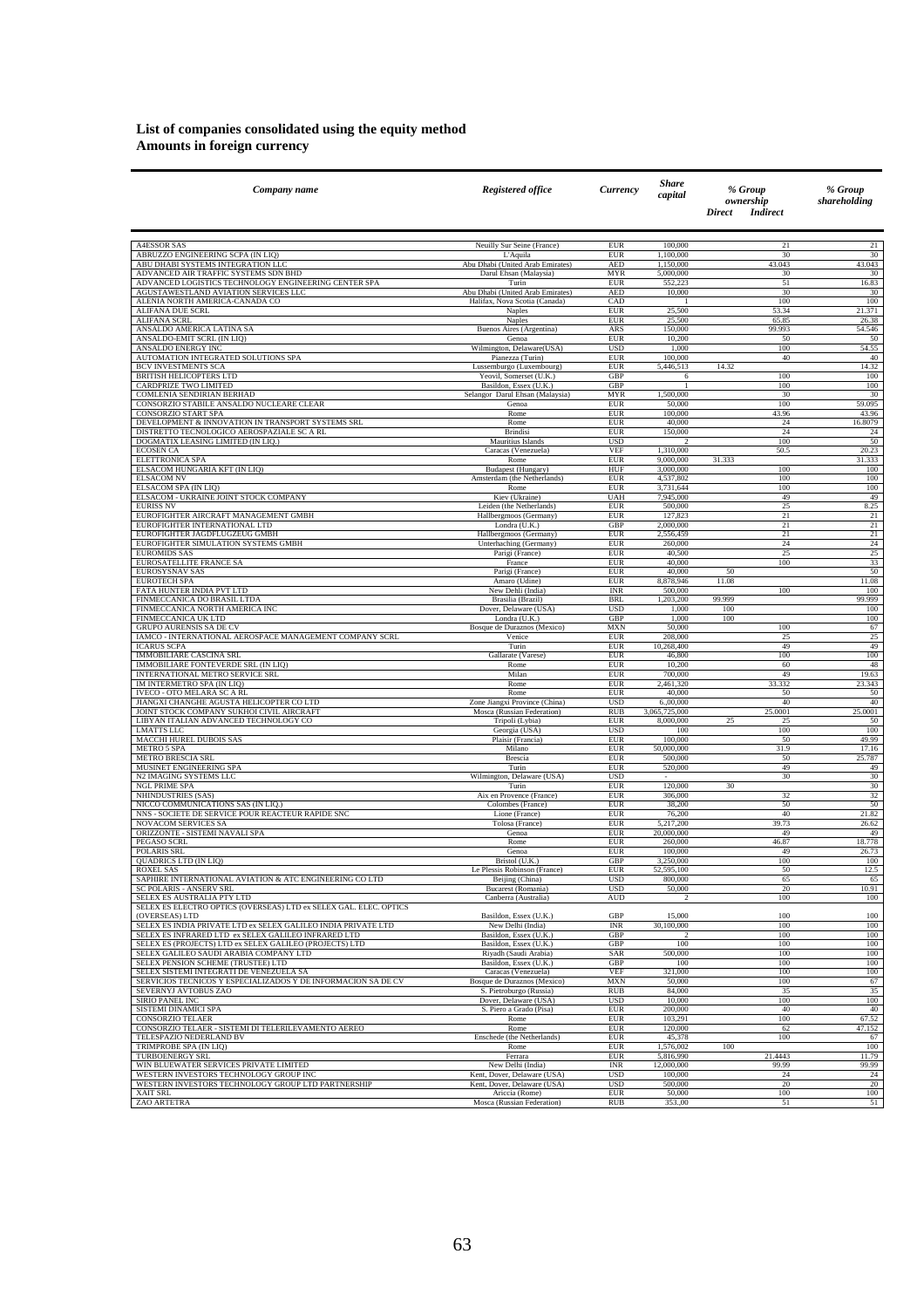Below are the main changes in the scope of consolidation at 31 March 2013 in comparison with 31 March 2012:

### Companies which entered the scope of consolidation:

| Company                    |              | Month         |
|----------------------------|--------------|---------------|
| SELEX ES Australia PTY Ltd | newly set up | December 2012 |
| Rotorsim USA LLC           | newly set up | January 2013  |

# Companies which left the scope of consolidation:

| Company                  |                | Month        |
|--------------------------|----------------|--------------|
| Canopy Technologies Inc. | deconsolidated | January 2013 |

# Merged companies:

| Company                                  |                                     | Month            |
|------------------------------------------|-------------------------------------|------------------|
|                                          |                                     |                  |
| Night Vision Systems LLC                 | merged into DRS RSTA Inc.           | April 2012       |
| Ansaldo Energia Holding SpA              | merged into Ansaldo Energia SpA     | June 2012        |
| Telespazio Deutschland GmbH              | merged into Vega Space GmbH         | January 2012     |
| AgustaWestland Tilt_Rotor Company LLC    | merged into Agusta US Inc.          | <b>July 2012</b> |
| Zaklad Narzedziowy w Swidniku SP. Z O.O. | merged into PZL Swidnik             | December 2012    |
| <b>SELEX Galileo SpA</b>                 | merged into SELEX ES SpA            | January 2013     |
| <b>SELEX Elsag SpA</b>                   | merged into SELEX ES SpA            | January 2013     |
| SELEX Sistemi Integrati Do Brasil Ltda   | merged into SELEX ES Do Brasil Ltda | March 2013       |